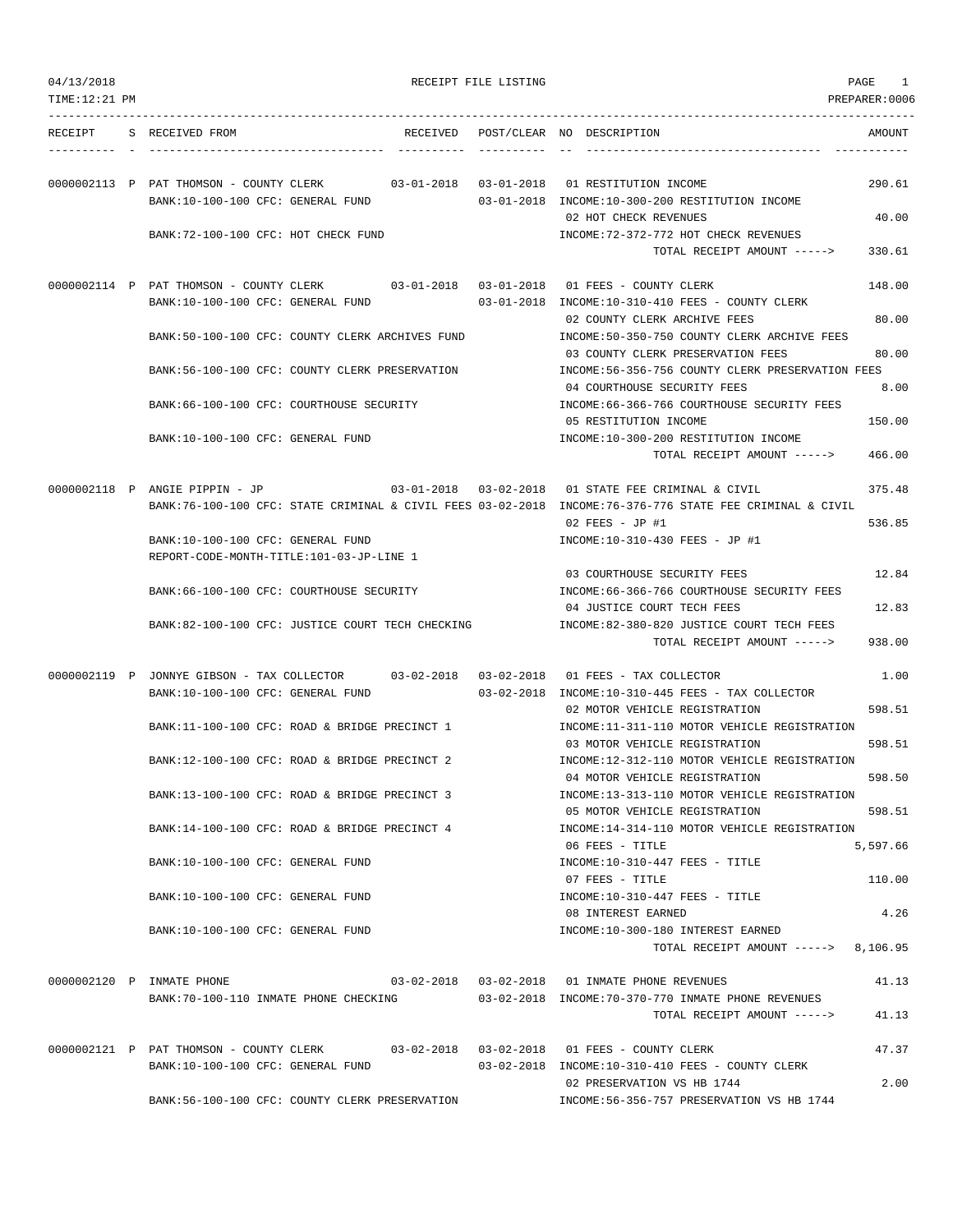TOTAL RECEIPT AMOUNT -----> 117.00

TIME:12:21 PM PREPARER:0006 --------------------------------------------------------------------------------------------------------------------------------- RECEIPT S RECEIVED FROM THE SECEIVED RECEIVED POST/CLEAR NO DESCRIPTION THE SECEIVED AMOUNT ---------- - ----------------------------------- ---------- ---------- -- ----------------------------------- ----------- 0000002121 Continued 03 COUNTY CLERK ARCHIVE FEES 10.00 BANK:50-100-100 CFC: COUNTY CLERK ARCHIVES FUND INCOME:50-350-750 COUNTY CLERK ARCHIVE FEES 04 COUNTY CLERK PRESERVATION FEES 10.00 BANK:56-100-100 CFC: COUNTY CLERK PRESERVATION INCOME:56-356-756 COUNTY CLERK PRESERVATION FEES 05 COURTHOUSE SECURITY FEES 5.00 BANK:66-100-100 CFC: COURTHOUSE SECURITY INCOME:66-366-766 COURTHOUSE SECURITY FEES 06 STATE FEE CRIMINAL & CIVIL 1.80 BANK:76-100-100 CFC: STATE CRIMINAL & CIVIL FEES INCOME:76-376-776 STATE FEE CRIMINAL & CIVIL 07 STATE FEE CRIMINAL & CIVIL 1.83 BANK:76-100-100 CFC: STATE CRIMINAL & CIVIL FEES INCOME:76-376-776 STATE FEE CRIMINAL & CIVIL 08 FEES - COUNTY CLERK 381.00 BANK:10-100-100 CFC: GENERAL FUND INCOME:10-310-410 FEES - COUNTY CLERK 09 COUNTY CLERK ARCHIVE FEES 130.00 BANK:50-100-100 CFC: COUNTY CLERK ARCHIVES FUND INCOME:50-350-750 COUNTY CLERK ARCHIVE FEES 10 COUNTY CLERK PRESERVATION FEES 130.00 BANK:56-100-100 CFC: COUNTY CLERK PRESERVATION INCOME:56-356-756 COUNTY CLERK PRESERVATION FEES 11 COURTHOUSE SECURITY FEES 13.00 BANK:66-100-100 CFC: COURTHOUSE SECURITY **INCOME:66-366-766 COURTHOUSE SECURITY FEES** TOTAL RECEIPT AMOUNT -----> 732.00 0000002122 P PAT THOMSON - COUNTY CLERK 03-02-2018 03-02-2018 01 FEES - COUNTY CLERK 100.00 BANK:10-100-100 CFC: GENERAL FUND 03-02-2018 INCOME:10-310-410 FEES - COUNTY CLERK TOTAL RECEIPT AMOUNT -----> 100.00 0000002123 P ANGIE PIPPIN - JP 03-02-2018 03-02-2018 01 STATE FEE CRIMINAL & CIVIL 25.16 BANK:76-100-100 CFC: STATE CRIMINAL & CIVIL FEES 03-02-2018 INCOME:76-376-776 STATE FEE CRIMINAL & CIVIL 02 FEES - JP #1 22.66 BANK:10-100-100 CFC: GENERAL FUND INCOME:10-310-430 FEES - JP #1 REPORT-CODE-MONTH-TITLE:101-03-JP-LINE 1 03 COURTHOUSE SECURITY FEES 1.08 BANK:66-100-100 CFC: COURTHOUSE SECURITY INCOME:66-366-766 COURTHOUSE SECURITY FEES 04 JUSTICE COURT TECH FEES 1.10 BANK:82-100-100 CFC: JUSTICE COURT TECH CHECKING INCOME:82-380-820 JUSTICE COURT TECH FEES TOTAL RECEIPT AMOUNT -----> 50.00 0000002124 P ANGIE PIPPIN - JP 03-02-2018 03-02-2018 01 STATE FEE CRIMINAL & CIVIL 171.60 BANK:76-100-100 CFC: STATE CRIMINAL & CIVIL FEES 03-02-2018 INCOME:76-376-776 STATE FEE CRIMINAL & CIVIL  $0.2$  FEES - JP #1 200.90 BANK:10-100-100 CFC: GENERAL FUND INCOME:10-310-430 FEES - JP #1 REPORT-CODE-MONTH-TITLE:101-03-JP-LINE 1 03 COURTHOUSE SECURITY FEES 8.00 BANK:66-100-100 CFC: COURTHOUSE SECURITY INCOME:66-366-766 COURTHOUSE SECURITY FEES 04 JUSTICE COURT TECH FEES 8.00 BANK:82-100-100 CFC: JUSTICE COURT TECH CHECKING INCOME:82-380-820 JUSTICE COURT TECH FEES TOTAL RECEIPT AMOUNT -----> 388.50 0000002125 P ANGIE PIPPIN - JP 03-02-2018 03-02-2018 01 STATE FEE CRIMINAL & CIVIL 88.50 BANK:76-100-100 CFC: STATE CRIMINAL & CIVIL FEES 03-02-2018 INCOME:76-376-776 STATE FEE CRIMINAL & CIVIL 02 FEES - JP #1 20.50 BANK:10-100-100 CFC: GENERAL FUND INCOME:10-310-430 FEES - JP #1 REPORT-CODE-MONTH-TITLE:101-03-JP-LINE 1 03 COURTHOUSE SECURITY FEES 4.00 BANK:66-100-100 CFC: COURTHOUSE SECURITY INCOME:66-366-766 COURTHOUSE SECURITY FEES 04 JUSTICE COURT TECH FEES 4.00 BANK:82-100-100 CFC: JUSTICE COURT TECH CHECKING INCOME:82-380-820 JUSTICE COURT TECH FEES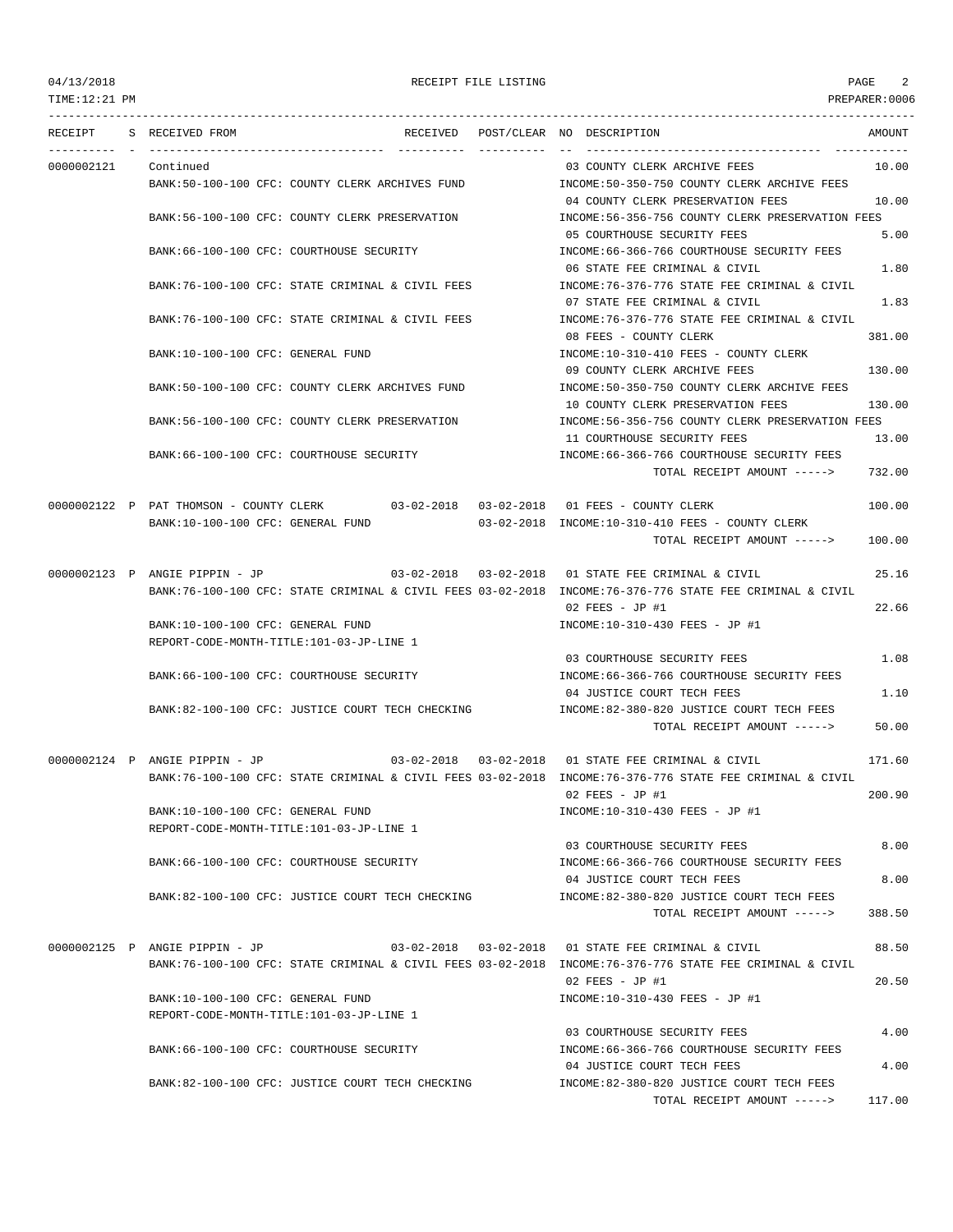| 04/13/2018<br>TIME:12:21 PM |                                                                                                                               |          | RECEIPT FILE LISTING |                                                                                                                                                                   | PAGE<br>3<br>PREPARER: 0006 |
|-----------------------------|-------------------------------------------------------------------------------------------------------------------------------|----------|----------------------|-------------------------------------------------------------------------------------------------------------------------------------------------------------------|-----------------------------|
| RECEIPT                     | S RECEIVED FROM                                                                                                               | RECEIVED |                      | POST/CLEAR NO DESCRIPTION                                                                                                                                         | AMOUNT                      |
|                             | 0000002126 P GINA PASLEY - DISTRICT CLERK<br>BANK:10-100-100 CFC: GENERAL FUND                                                |          |                      | 03-02-2018  03-02-2018  01  FEES - DISTRICT CLERK<br>03-02-2018 INCOME:10-310-425 FEES - DISTRICT CLERK                                                           | 2.00                        |
|                             |                                                                                                                               |          |                      | TOTAL RECEIPT AMOUNT ----->                                                                                                                                       | 2.00                        |
|                             | 0000002127 P EMILIA GARCIA - SENIOR CITIZENS 03-06-2018 03-06-2018 01 FOOD DONATIONS<br>BANK: 78-100-100 CFC: SENIOR CITIZENS |          |                      | 03-06-2018 INCOME: 78-378-712 FOOD DONATIONS                                                                                                                      | 434.15                      |
|                             | BANK: 78-100-100 CFC: SENIOR CITIZENS                                                                                         |          |                      | 02 FOOD DONATIONS<br>INCOME: 78-378-712 FOOD DONATIONS                                                                                                            | 42.50                       |
|                             | BANK: 78-100-100 CFC: SENIOR CITIZENS                                                                                         |          |                      | 03 FOOD DONATIONS<br>INCOME: 78-378-712 FOOD DONATIONS                                                                                                            | 39.30                       |
|                             |                                                                                                                               |          |                      | TOTAL RECEIPT AMOUNT ----->                                                                                                                                       | 515.95                      |
|                             | 0000002128 P GINA PASLEY - DISTRICT CLERK<br>BANK:10-100-100 CFC: GENERAL FUND                                                |          |                      | 03-05-2018  03-06-2018  01 FEES - DISTRICT CLERK<br>$0.3-0.6-2.01.8$ INCOME:10-310-425 FEES - DISTRICT CLERK                                                      | 6.00                        |
|                             |                                                                                                                               |          |                      | TOTAL RECEIPT AMOUNT ----->                                                                                                                                       | 6.00                        |
|                             | 0000002129 P STERLING COMMISSARY<br>BANK:39-100-170 COMMISSARY CHECKING                                                       |          |                      | 03-06-2018 INCOME:39-300-110 REVENUE COMMISSARY                                                                                                                   | 35.88                       |
|                             |                                                                                                                               |          |                      | TOTAL RECEIPT AMOUNT ----->                                                                                                                                       | 35.88                       |
|                             | 0000002130 P PAT THOMSON - COUNTY CLERK 03-05-2018 03-06-2018 01 FEES - COUNTY CLERK<br>BANK:10-100-100 CFC: GENERAL FUND     |          |                      | $03-06-2018$ INCOME:10-310-410 FEES - COUNTY CLERK                                                                                                                | 101.00                      |
|                             | BANK:56-100-100 CFC: COUNTY CLERK PRESERVATION                                                                                |          |                      | 02 PRESERVATION VS HB 1744<br>INCOME: 56-356-757 PRESERVATION VS HB 1744                                                                                          | 130.00                      |
|                             |                                                                                                                               |          |                      | 03 COUNTY CLERK ARCHIVE FEES                                                                                                                                      | 130.00                      |
|                             | BANK:50-100-100 CFC: COUNTY CLERK ARCHIVES FUND<br>BANK:66-100-100 CFC: COURTHOUSE SECURITY                                   |          |                      | INCOME:50-350-750 COUNTY CLERK ARCHIVE FEES<br>04 COURTHOUSE SECURITY FEES<br>INCOME:66-366-766 COURTHOUSE SECURITY FEES                                          | 13.00                       |
|                             |                                                                                                                               |          |                      | TOTAL RECEIPT AMOUNT ----->                                                                                                                                       | 374.00                      |
|                             | 0000002131 P 32ND JUDICAL COURT                                                                                               |          |                      | 03-06-2018  03-06-2018  01 BANK CHARGES                                                                                                                           | 342.00                      |
|                             | BANK:10-100-100 CFC: GENERAL FUND                                                                                             |          |                      | 03-06-2018 INCOME:10-530-430 BANK CHARGES<br>TOTAL RECEIPT AMOUNT ----->                                                                                          | 342.00                      |
|                             | 0000002132 P PAT THOMSON - COUNTY CLERK                                                                                       |          |                      | 03-05-2018  03-06-2018  01 FEES - COUNTY CLERK                                                                                                                    | 25.00                       |
|                             | BANK:10-100-100 CFC: GENERAL FUND                                                                                             |          |                      | 03-06-2018 INCOME:10-310-410 FEES - COUNTY CLERK<br>TOTAL RECEIPT AMOUNT ----->                                                                                   | 25.00                       |
|                             | 0000002133 P ANGIE PIPPIN - JP                                                                                                |          |                      | 03-05-2018  03-06-2018  01 FEES - JP #1                                                                                                                           | 10.00                       |
|                             | BANK:10-100-100 CFC: GENERAL FUND                                                                                             |          |                      | 03-06-2018 INCOME:10-310-430 FEES - JP #1                                                                                                                         |                             |
|                             | REPORT-CODE-MONTH-TITLE:101-03-JP-LINE 1                                                                                      |          |                      | TOTAL RECEIPT AMOUNT ----->                                                                                                                                       | 10.00                       |
|                             | 0000002134 P ANGIE PIPPIN - JP                                                                                                |          |                      | 03-05-2018  03-06-2018  01 STATE FEE CRIMINAL & CIVIL                                                                                                             | 202.00                      |
|                             |                                                                                                                               |          |                      | BANK:76-100-100 CFC: STATE CRIMINAL & CIVIL FEES 03-06-2018 INCOME:76-376-776 STATE FEE CRIMINAL & CIVIL<br>$02$ FEES - JP #1                                     | 157.00                      |
|                             | BANK:10-100-100 CFC: GENERAL FUND<br>REPORT-CODE-MONTH-TITLE:101-03-JP-LINE 1                                                 |          |                      | INCOME:10-310-430 FEES - JP #1                                                                                                                                    |                             |
|                             | BANK:82-100-100 CFC: JUSTICE COURT TECH CHECKING                                                                              |          |                      | 03 JUSTICE COURT TECH FEES<br>INCOME:82-380-820 JUSTICE COURT TECH FEES                                                                                           | 8.00                        |
|                             | BANK:66-100-100 CFC: COURTHOUSE SECURITY                                                                                      |          |                      | 04 COURTHOUSE SECURITY FEES<br>INCOME:66-366-766 COURTHOUSE SECURITY FEES                                                                                         | 8.00                        |
|                             |                                                                                                                               |          |                      | TOTAL RECEIPT AMOUNT ----->                                                                                                                                       | 375.00                      |
|                             | 0000002135 P ANGIE PIPPIN - JP                                                                                                |          |                      | 03-05-2018  03-06-2018  01 STATE FEE CRIMINAL & CIVIL<br>BANK:76-100-100 CFC: STATE CRIMINAL & CIVIL FEES 03-06-2018 INCOME:76-376-776 STATE FEE CRIMINAL & CIVIL | 84.98                       |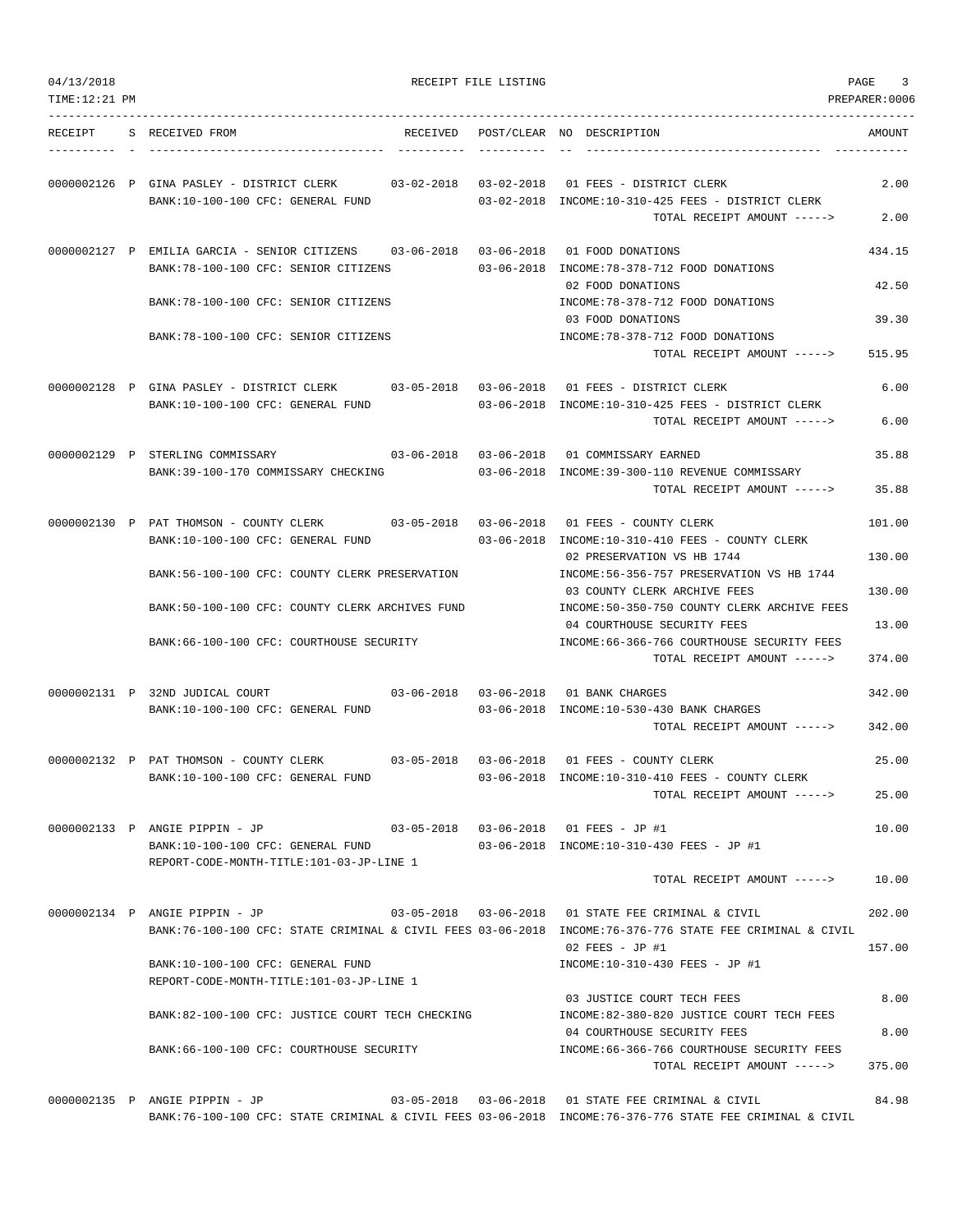TIME:12:21 PM PREPARER:0006 --------------------------------------------------------------------------------------------------------------------------------- RECEIPT S RECEIVED FROM THE RECEIVED POST/CLEAR NO DESCRIPTION THE SECRET AMOUNT ---------- - ----------------------------------- ---------- ---------- -- ----------------------------------- ----------- 0000002135 Continued 02 FEES - JP #1 275.94 BANK:10-100-100 CFC: GENERAL FUND INCOME:10-310-430 FEES - JP #1 REPORT-CODE-MONTH-TITLE:101-03-JP-LINE 1 03 COURTHOUSE SECURITY FEES 2.71 BANK:66-100-100 CFC: COURTHOUSE SECURITY INCOME:66-366-766 COURTHOUSE SECURITY FEES 04 JUSTICE COURT TECH FEES 2.69 BANK:82-100-100 CFC: JUSTICE COURT TECH CHECKING INCOME:82-380-820 JUSTICE COURT TECH FEES TOTAL RECEIPT AMOUNT -----> 366.32 0000002136 P PAT THOMSON - COUNTY CLERK 03-06-2018 03-06-2018 01 FEES - COUNTY CLERK 60.00 BANK:10-100-100 CFC: GENERAL FUND 03-06-2018 INCOME:10-310-410 FEES - COUNTY CLERK 02 PRESERVATION VS HB 1744 40.00 BANK:56-100-100 CFC: COUNTY CLERK PRESERVATION INCOME:56-356-757 PRESERVATION VS HB 1744 03 COUNTY CLERK ARCHIVE FEES 40.00 BANK:50-100-100 CFC: COUNTY CLERK ARCHIVES FUND INCOME:50-350-750 COUNTY CLERK ARCHIVE FEES 04 COURTHOUSE SECURITY FEES 4.00 BANK:66-100-100 CFC: COURTHOUSE SECURITY INCOME:66-366-766 COURTHOUSE SECURITY FEES TOTAL RECEIPT AMOUNT -----> 144.00 0000002137 P GINA PASLEY - DISTRICT CLERK 03-06-2018 03-06-2018 01 FEES - DISTRICT CLERK 4.00 BANK:10-100-100 CFC: GENERAL FUND 03-06-2018 INCOME:10-310-425 FEES - DISTRICT CLERK TOTAL RECEIPT AMOUNT -----> 4.00 0000002138 P APACHE 03-27-2018 03-27-2018 03-27-2018 01 OIL & GAS INCOME 100.82 BANK:10-100-100 CFC: GENERAL FUND 03-27-2018 INCOME:10-300-204 OIL & GAS INCOME TOTAL RECEIPT AMOUNT -----> 100.82 0000002139 P HEALTH & HUMAN SERVICES 03-07-2018 03-07-2018 01 DEPT OF AGING & DISABILITY 1,480.05 BANK:78-100-100 CFC: SENIOR CITIZENS 03-07-2018 INCOME:78-378-714 DEPT OF AGING & DISABILITY TOTAL RECEIPT AMOUNT -----> 1,480.05 0000002140 P HEALTH & HUMAN SERVICES 03-09-2018 03-09-2018 01 DEPT OF AGING & DISABILITY 9.90 BANK:78-100-100 CFC: SENIOR CITIZENS 03-09-2018 INCOME:78-378-714 DEPT OF AGING & DISABILITY TOTAL RECEIPT AMOUNT -----> 9.90 0000002141 P SECRETARY OF STATE 03-29-2018 03-29-2018 01 ELECTION SERVICE REVENUES 136.83 BANK:40-100-100 CFC: ELECTION SERVICES CONT FUND 03-29-2018 INCOME:40-340-740 ELECTION SERVICE REVENUES 02 ELECTION SUPPLIES/BOXES/JUDGES 992.02 BANK:10-100-100 CFC: GENERAL FUND SUPPLIES AND TROME:10-530-435 ELECTION SUPPLIES/BOXES/JUDGES TOTAL RECEIPT AMOUNT -----> 1,128.85 0000002142 P TEXAS ALCOHOLIC BEVERAGE COMMISSION 03-15-2018 03-15-2018 01 FEES - LIQUOR LICENSE 6.00 BANK:10-100-100 CFC: GENERAL FUND 03-15-2018 INCOME:10-310-448 FEES - LIQUOR LICENSE TOTAL RECEIPT AMOUNT -----> 6.00 0000002143 P OFFICE OF COURT ADMINISTRATION 03-05-2018 03-05-2018 01 INDIGENT DEFENSE FEE 7,551.00 BANK:10-100-100 CFC: GENERAL FUND 03-05-2018 INCOME:10-300-218 TX-TF-IND DEFENSE GRANT 2017 TOTAL RECEIPT AMOUNT -----> 7,551.00 0000002144 P TEXAS COMPTROLLER 03-19-2018 03-19-2018 03-19-2018 01 GROSS WEIGHT AND AXLE FEES 6,540.43 BANK:11-100-100 CFC: ROAD & BRIDGE PRECINCT 1 03-19-2018 INCOME:11-311-120 GROSS WEIGHT AND AXLE FEES 02 GROSS WEIGHT AND AXLE FEES 6.540.43 BANK:12-100-100 CFC: ROAD & BRIDGE PRECINCT 2 INCOME:12-312-120 GROSS WEIGHT AND AXLE FEES 03 GROSS WEIGHT AND AXLE FEES 6,540.42 BANK:13-100-100 CFC: ROAD & BRIDGE PRECINCT 3 INCOME:13-313-120 GROSS WEIGHT AND AXLE FEES 04 GROSS WEIGHT AND AXLE FEES 6,540.42 BANK:14-100-100 CFC: ROAD & BRIDGE PRECINCT 4 INCOME:14-314-120 GROSS WEIGHT AND AXLE FEES TOTAL RECEIPT AMOUNT -----> 26,161.70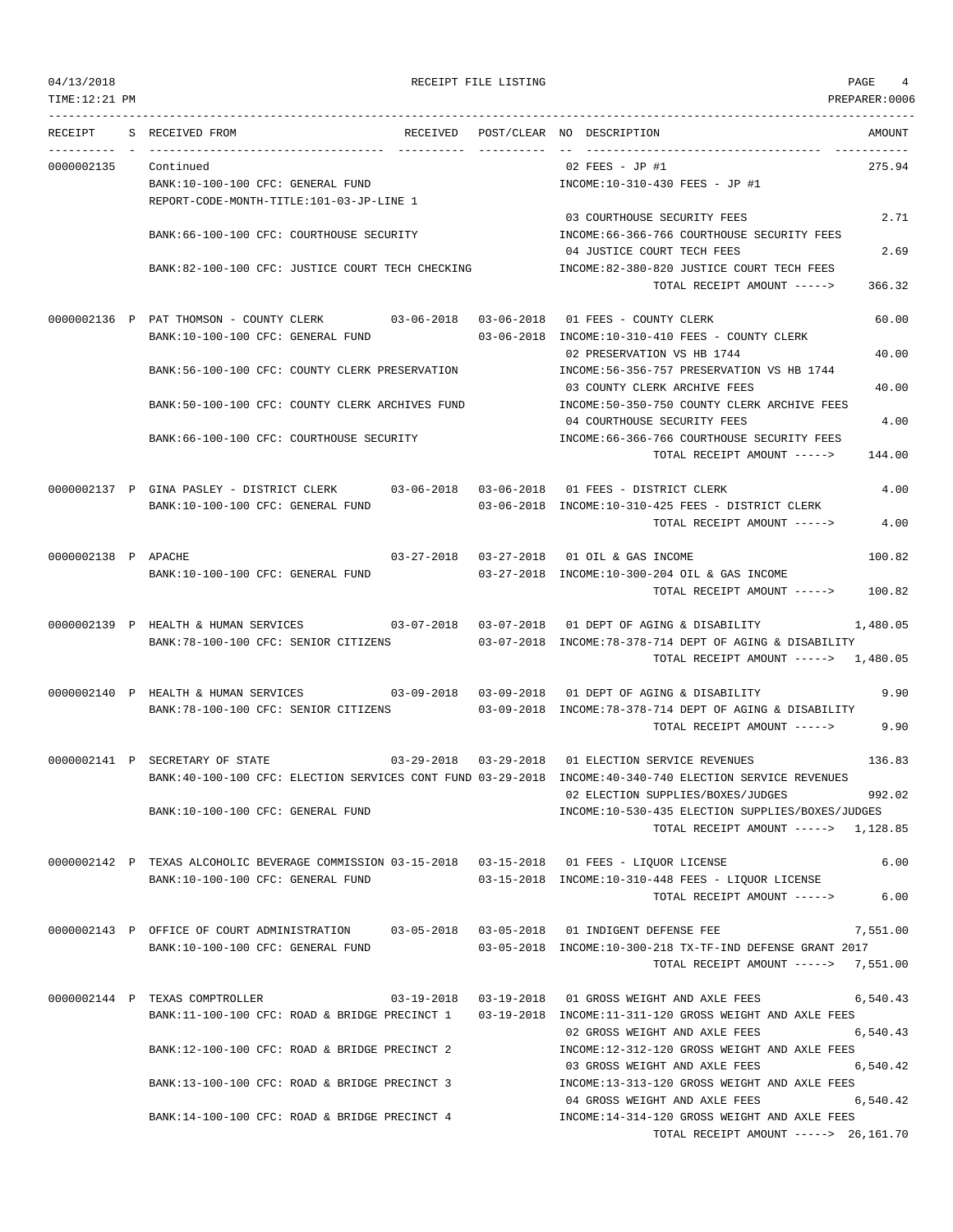| 04/13/2018<br>TIME:12:21 PM |                                                                                                                           | RECEIPT FILE LISTING |                                                                                                                                 | 5<br>PAGE<br>PREPARER:0006 |
|-----------------------------|---------------------------------------------------------------------------------------------------------------------------|----------------------|---------------------------------------------------------------------------------------------------------------------------------|----------------------------|
| RECEIPT                     | S RECEIVED FROM<br>RECEIVED                                                                                               |                      | POST/CLEAR NO DESCRIPTION                                                                                                       | AMOUNT                     |
|                             | 0000002145 P COMMISSARY PROFIT INTEREST<br>03-07-2018  03-07-2018<br>BANK:39-100-170 COMMISSARY CHECKING                  |                      | 01 INTEREST EARNED<br>03-07-2018 INCOME:39-300-120 INTEREST EARNED<br>TOTAL RECEIPT AMOUNT ----->                               | 1.47<br>1.47               |
|                             | 0000002146 P INMATE PHONE                                                                                                 |                      | 03-07-2018  03-07-2018  01 INMATE PHONE REVENUES<br>$0.3 - 0.7 - 2.018$ INCOME: $70 - 3.70 - 7.70$ INMATE PHONE REVENUES        | 20.00                      |
|                             | BANK:70-100-110 INMATE PHONE CHECKING<br>BANK: 70-100-110 INMATE PHONE CHECKING                                           |                      | 02 INMATE PHONE REVENUES<br>INCOME: 70-370-770 INMATE PHONE REVENUES                                                            | 48.00                      |
|                             | BANK:70-100-110 INMATE PHONE CHECKING                                                                                     |                      | 03 INMATE PHONE REVENUES<br>INCOME: 70-370-770 INMATE PHONE REVENUES                                                            | 30.00                      |
|                             | BANK: 70-100-110 INMATE PHONE CHECKING                                                                                    |                      | 04 INMATE PHONE REVENUES<br>INCOME: 70-370-770 INMATE PHONE REVENUES                                                            | 38.00                      |
|                             | BANK: 70-100-110 INMATE PHONE CHECKING                                                                                    |                      | 05 INMATE PHONE REVENUES<br>INCOME: 70-370-770 INMATE PHONE REVENUES                                                            | 15.00                      |
|                             | BANK:70-100-110 INMATE PHONE CHECKING                                                                                     |                      | 06 INMATE PHONE REVENUES<br>INCOME: 70-370-770 INMATE PHONE REVENUES                                                            | 50.00                      |
|                             | BANK: 70-100-110 INMATE PHONE CHECKING                                                                                    |                      | 07 INMATE PHONE REVENUES<br>INCOME: 70-370-770 INMATE PHONE REVENUES                                                            | 45.00                      |
|                             |                                                                                                                           |                      | TOTAL RECEIPT AMOUNT ----->                                                                                                     | 246.00                     |
|                             | 0000002147 P MMA - BANK INTEREST<br>BANK:10-100-130 MONEY MARKET CHECKING                                                 |                      | 03-30-2018  03-30-2018  01 MONEY MARKET CHECKING<br>03-30-2018 INCOME:10-300-180 INTEREST EARNED<br>TOTAL RECEIPT AMOUNT -----> | 261.45<br>261.45           |
|                             | 0000002148 P FEMA INTEREST                                                                                                |                      | 03-30-2018  03-30-2018  01 FEMA INTEREST EARNED                                                                                 | 68.83                      |
|                             | BANK: 38-100-160 FEMA CHECKING                                                                                            |                      | 03-30-2018 INCOME:38-300-150 FEMA INTEREST EARNED<br>TOTAL RECEIPT AMOUNT ----->                                                | 68.83                      |
|                             | 0000002149 P PAT THOMSON - COUNTY CLERK 03-07-2018 03-07-2018 01 FEES - COUNTY CLERK<br>BANK:10-100-100 CFC: GENERAL FUND |                      | 03-07-2018 INCOME:10-310-410 FEES - COUNTY CLERK                                                                                | 50.00                      |
|                             | BANK:10-100-100 CFC: GENERAL FUND                                                                                         |                      | 02 FEES - COUNTY CLERK<br>INCOME:10-310-410 FEES - COUNTY CLERK                                                                 | 8.50                       |
|                             | BANK:50-100-100 CFC: COUNTY CLERK ARCHIVES FUND                                                                           |                      | 03 COUNTY CLERK ARCHIVE FEES<br>INCOME: 50-350-750 COUNTY CLERK ARCHIVE FEES                                                    | 10.00                      |
|                             | BANK:56-100-100 CFC: COUNTY CLERK PRESERVATION                                                                            |                      | 04 COUNTY CLERK PRESERVATION FEES<br>INCOME: 56-356-756 COUNTY CLERK PRESERVATION FEES                                          | 10.00                      |
|                             | BANK:66-100-100 CFC: COURTHOUSE SECURITY                                                                                  |                      | 05 COURTHOUSE SECURITY FEES<br>INCOME: 66-366-766 COURTHOUSE SECURITY FEES                                                      | 1.00                       |
|                             |                                                                                                                           |                      | TOTAL RECEIPT AMOUNT ----->                                                                                                     | 79.50                      |
|                             | 0000002150 P PAT THOMSON - COUNTY CLERK<br>BANK:10-100-100 CFC: GENERAL FUND                                              |                      | 03-07-2018  03-07-2018  01 FEES - COUNTY CLERK<br>03-07-2018 INCOME:10-310-410 FEES - COUNTY CLERK                              | 43.00                      |
|                             | BANK:56-100-100 CFC: COUNTY CLERK PRESERVATION                                                                            |                      | 02 PRESERVATION VS HB 1744<br>INCOME: 56-356-757 PRESERVATION VS HB 1744                                                        | 3.00                       |
|                             | BANK:50-100-100 CFC: COUNTY CLERK ARCHIVES FUND                                                                           |                      | 03 COUNTY CLERK ARCHIVE FEES<br>INCOME:50-350-750 COUNTY CLERK ARCHIVE FEES                                                     | 10.00                      |
|                             | BANK:56-100-100 CFC: COUNTY CLERK PRESERVATION                                                                            |                      | 04 COUNTY CLERK PRESERVATION FEES<br>INCOME:56-356-756 COUNTY CLERK PRESERVATION FEES                                           | 10.00                      |
|                             | BANK:66-100-100 CFC: COURTHOUSE SECURITY                                                                                  |                      | 05 COURTHOUSE SECURITY FEES<br>INCOME: 66-366-766 COURTHOUSE SECURITY FEES<br>06 STATE FEE CRIMINAL & CIVIL                     | 1.00<br>30.00              |
|                             | BANK:76-100-100 CFC: STATE CRIMINAL & CIVIL FEES                                                                          |                      | INCOME:76-376-776 STATE FEE CRIMINAL & CIVIL<br>TOTAL RECEIPT AMOUNT ----->                                                     | 97.00                      |
|                             | 0000002151 P ANGIE PIPPIN - JP                                                                                            |                      | 03-06-2018  03-07-2018  01 STATE FEE CRIMINAL & CIVIL                                                                           | 174.91                     |

BANK:76-100-100 CFC: STATE CRIMINAL & CIVIL FEES 03-07-2018 INCOME:76-376-776 STATE FEE CRIMINAL & CIVIL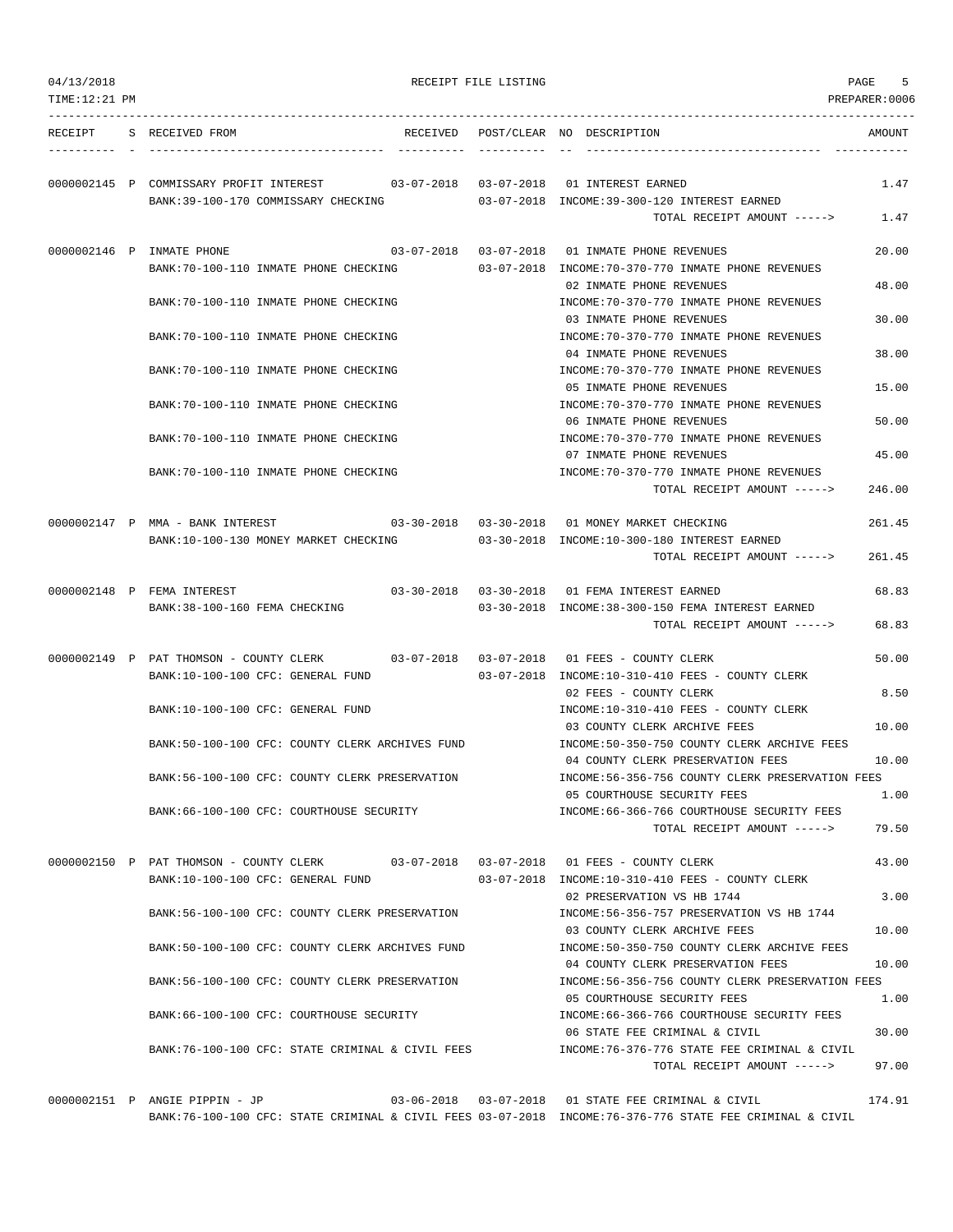TIME:12:21 PM PREPARER:0006

# 04/13/2018 RECEIPT FILE LISTING PAGE 6

| RECEIPT    | S RECEIVED FROM                           |                                                  |  | RECEIVED POST/CLEAR NO DESCRIPTION                                                                       | AMOUNT |
|------------|-------------------------------------------|--------------------------------------------------|--|----------------------------------------------------------------------------------------------------------|--------|
| 0000002151 | Continued                                 |                                                  |  | 02 FEES - JP #1                                                                                          | 315.97 |
|            | BANK:10-100-100 CFC: GENERAL FUND         |                                                  |  | INCOME:10-310-430 FEES - JP #1                                                                           |        |
|            | REPORT-CODE-MONTH-TITLE:101-03-JP-LINE 1  |                                                  |  |                                                                                                          |        |
|            |                                           |                                                  |  | 03 JUSTICE COURT TECH FEES                                                                               | 9.35   |
|            |                                           | BANK:82-100-100 CFC: JUSTICE COURT TECH CHECKING |  | INCOME:82-380-820 JUSTICE COURT TECH FEES                                                                |        |
|            |                                           |                                                  |  | 04 COURTHOUSE SECURITY FEES                                                                              | 9.35   |
|            | BANK:66-100-100 CFC: COURTHOUSE SECURITY  |                                                  |  | INCOME: 66-366-766 COURTHOUSE SECURITY FEES                                                              |        |
|            |                                           |                                                  |  | 05 FEES -JP ATTY DELINQUENT COL                                                                          | 29.92  |
|            | BANK:10-100-100 CFC: GENERAL FUND         |                                                  |  | INCOME:10-310-432 FEES -JP ATTY DELINQUENT COL                                                           |        |
|            |                                           |                                                  |  | TOTAL RECEIPT AMOUNT ----->                                                                              | 539.50 |
|            |                                           |                                                  |  | 0000002152 P ANGIE PIPPIN - JP 03-06-2018 03-07-2018 01 STATE FEE CRIMINAL & CIVIL                       | 88.50  |
|            |                                           |                                                  |  | BANK:76-100-100 CFC: STATE CRIMINAL & CIVIL FEES 03-07-2018 INCOME:76-376-776 STATE FEE CRIMINAL & CIVIL |        |
|            |                                           |                                                  |  | $02$ FEES - JP #1                                                                                        | 54.50  |
|            | BANK:10-100-100 CFC: GENERAL FUND         |                                                  |  | INCOME:10-310-430 FEES - JP #1                                                                           |        |
|            | REPORT-CODE-MONTH-TITLE:101-03-JP-LINE 1  |                                                  |  |                                                                                                          |        |
|            |                                           |                                                  |  | 03 COURTHOUSE SECURITY FEES                                                                              | 4.00   |
|            | BANK:66-100-100 CFC: COURTHOUSE SECURITY  |                                                  |  | INCOME: 66-366-766 COURTHOUSE SECURITY FEES                                                              |        |
|            |                                           |                                                  |  | 04 JUSTICE COURT TECH FEES                                                                               | 4.00   |
|            |                                           | BANK:82-100-100 CFC: JUSTICE COURT TECH CHECKING |  | INCOME:82-380-820 JUSTICE COURT TECH FEES                                                                |        |
|            |                                           |                                                  |  | 05 STATE FEE CRIMINAL & CIVIL                                                                            | 196.60 |
|            |                                           | BANK:76-100-100 CFC: STATE CRIMINAL & CIVIL FEES |  | INCOME: 76-376-776 STATE FEE CRIMINAL & CIVIL                                                            |        |
|            |                                           | REPORT-CODE-MONTH-TITLE:113-03-JURY REIM LINE 12 |  |                                                                                                          |        |
|            |                                           |                                                  |  | 06 FEES - JP #1                                                                                          | 246.40 |
|            | BANK:10-100-100 CFC: GENERAL FUND         |                                                  |  | INCOME:10-310-430 FEES - JP #1                                                                           |        |
|            |                                           |                                                  |  | 07 COURTHOUSE SECURITY FEES                                                                              | 8.00   |
|            | BANK:66-100-100 CFC: COURTHOUSE SECURITY  |                                                  |  | INCOME: 66-366-766 COURTHOUSE SECURITY FEES                                                              |        |
|            |                                           |                                                  |  | 08 JUSTICE COURT TECH FEES                                                                               | 8.00   |
|            |                                           | BANK:82-100-100 CFC: JUSTICE COURT TECH CHECKING |  | INCOME:82-380-820 JUSTICE COURT TECH FEES                                                                |        |
|            |                                           |                                                  |  | TOTAL RECEIPT AMOUNT ----->                                                                              | 610.00 |
|            | 0000002153 P ANGIE PIPPIN - JP            |                                                  |  | 03-07-2018  03-08-2018  01 STATE FEE CRIMINAL & CIVIL                                                    | 88.50  |
|            |                                           |                                                  |  | BANK:76-100-100 CFC: STATE CRIMINAL & CIVIL FEES 03-08-2018 INCOME:76-376-776 STATE FEE CRIMINAL & CIVIL |        |
|            |                                           |                                                  |  | $02$ FEES - JP #1                                                                                        | 138.50 |
|            | BANK:10-100-100 CFC: GENERAL FUND         |                                                  |  | INCOME:10-310-430 FEES - JP #1                                                                           |        |
|            | REPORT-CODE-MONTH-TITLE:101-03-JP-LINE 1  |                                                  |  |                                                                                                          |        |
|            |                                           |                                                  |  | 03 COURTHOUSE SECURITY FEES                                                                              | 4.00   |
|            | BANK: 66-100-100 CFC: COURTHOUSE SECURITY |                                                  |  | INCOME: 66-366-766 COURTHOUSE SECURITY FEES                                                              |        |
|            |                                           |                                                  |  | 04 JUSTICE COURT TECH FEES                                                                               | 4.00   |
|            |                                           | BANK:82-100-100 CFC: JUSTICE COURT TECH CHECKING |  | INCOME:82-380-820 JUSTICE COURT TECH FEES                                                                |        |
|            |                                           |                                                  |  | TOTAL RECEIPT AMOUNT ----->                                                                              | 235.00 |
|            | 0000002154 P ANGIE PIPPIN - JP            |                                                  |  | 03-07-2018  03-08-2018  01 STATE FEE CRIMINAL & CIVIL                                                    | 177.00 |
|            |                                           |                                                  |  | BANK:76-100-100 CFC: STATE CRIMINAL & CIVIL FEES 03-08-2018 INCOME:76-376-776 STATE FEE CRIMINAL & CIVIL |        |
|            |                                           |                                                  |  | 02 FEES - JP #1                                                                                          | 142.00 |
|            | BANK:10-100-100 CFC: GENERAL FUND         |                                                  |  | INCOME:10-310-430 FEES - JP #1                                                                           |        |
|            | REPORT-CODE-MONTH-TITLE:101-03-JP-LINE 1  |                                                  |  |                                                                                                          |        |
|            |                                           |                                                  |  | 03 COURTHOUSE SECURITY FEES                                                                              | 8.00   |
|            | BANK: 66-100-100 CFC: COURTHOUSE SECURITY |                                                  |  | INCOME: 66-366-766 COURTHOUSE SECURITY FEES                                                              |        |
|            |                                           |                                                  |  | 04 JUSTICE COURT TECH FEES                                                                               | 8.00   |
|            |                                           | BANK:82-100-100 CFC: JUSTICE COURT TECH CHECKING |  | INCOME:82-380-820 JUSTICE COURT TECH FEES                                                                |        |
|            |                                           |                                                  |  | 05 STATE FEE CRIMINAL & CIVIL                                                                            | 4.55   |
|            |                                           | BANK:76-100-100 CFC: STATE CRIMINAL & CIVIL FEES |  | INCOME: 76-376-776 STATE FEE CRIMINAL & CIVIL                                                            |        |
|            |                                           | REPORT-CODE-MONTH-TITLE:113-03-JURY REIM LINE 12 |  |                                                                                                          |        |
|            |                                           |                                                  |  | 06 FEES - JP #1                                                                                          | 0.15   |
|            | BANK:10-100-100 CFC: GENERAL FUND         |                                                  |  | INCOME:10-310-430 FEES - JP #1                                                                           |        |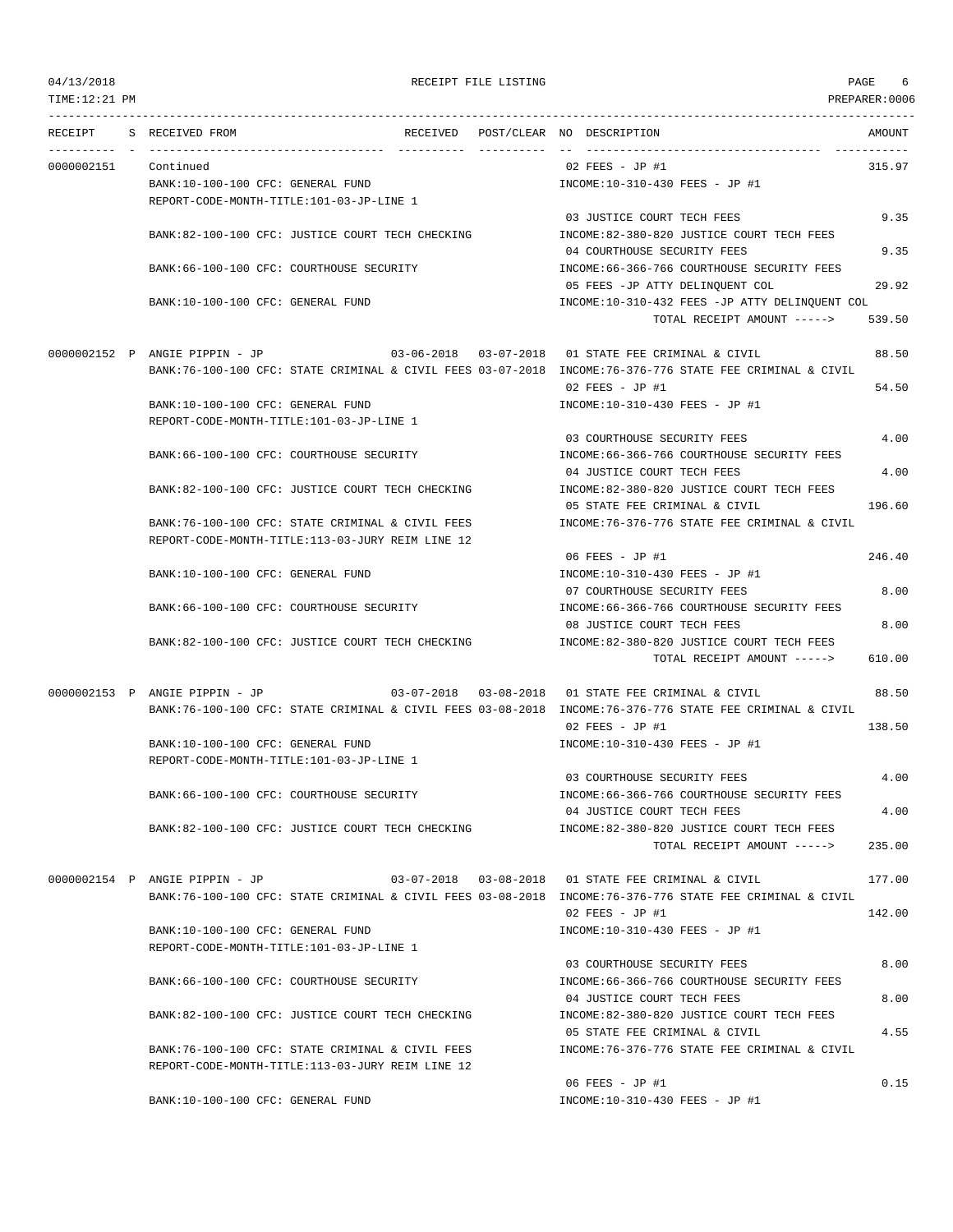--------------------------------------------------------------------------------------------------------------------------------- RECEIPT S RECEIVED FROM THE RECEIVED POST/CLEAR NO DESCRIPTION THE RECEIVED AMOUNT ---------- - ----------------------------------- ---------- ---------- -- ----------------------------------- ----------- 0000002154 Continued 07 COURTHOUSE SECURITY FEES 0.15 BANK:66-100-100 CFC: COURTHOUSE SECURITY INCOME:66-366-766 COURTHOUSE SECURITY FEES 08 JUSTICE COURT TECH FEES 0.15 BANK:82-100-100 CFC: JUSTICE COURT TECH CHECKING INCOME:82-380-820 JUSTICE COURT TECH FEES TOTAL RECEIPT AMOUNT -----> 340.00 0000002155 P GINA PASLEY - DISTRICT CLERK 03-07-2018 03-08-2018 01 FEES - COUNTY & DISTRICT COURT 8.00 BANK:10-100-100 CFC: GENERAL FUND 03-08-2018 INCOME:10-310-420 FEES - COUNTY & DISTRICT COURT TOTAL RECEIPT AMOUNT -----> 8.00 0000002156 P GINA PASLEY - DISTRICT CLERK 03-07-2018 03-08-2018 01 FEES - DISTRICT CLERK 2.00 BANK:10-100-100 CFC: GENERAL FUND 03-08-2018 INCOME:10-310-425 FEES - DISTRICT CLERK TOTAL RECEIPT AMOUNT -----> 2.00 0000002157 P PAT THOMSON - COUNTY CLERK 03-08-2018 03-08-2018 01 FEES - COUNTY CLERK 45.00 BANK:10-100-100 CFC: GENERAL FUND 03-08-2018 INCOME:10-310-410 FEES - COUNTY CLERK 02 FEES - COUNTY CLERK 72.00 BANK:10-100-100 CFC: GENERAL FUND INCOME:10-310-410 FEES - COUNTY CLERK 03 COUNTY CLERK ARCHIVE FEES 40.00 BANK:50-100-100 CFC: COUNTY CLERK ARCHIVES FUND INCOME:50-350-750 COUNTY CLERK ARCHIVE FEES 04 COUNTY CLERK PRESERVATION FEES 40.00 BANK:56-100-100 CFC: COUNTY CLERK PRESERVATION INCOME:56-356-756 COUNTY CLERK PRESERVATION FEES 05 COURTHOUSE SECURITY FEES 4.00 BANK:66-100-100 CFC: COURTHOUSE SECURITY CONTROLL:66-366-766 COURTHOUSE SECURITY FEES TOTAL RECEIPT AMOUNT -----> 201.00 0000002158 P PAT THOMSON - COUNTY CLERK 03-08-2018 03-08-2018 01 FEES - COUNTY CLERK 104.00 BANK:10-100-100 CFC: GENERAL FUND 03-08-2018 INCOME:10-310-410 FEES - COUNTY CLERK TOTAL RECEIPT AMOUNT -----> 104.00 0000002159 P H.T. FILLINGIM - SHERIFF 03-08-2018 03-08-2018 01 BAIL BOND FEES 30.00 BANK:74-100-100 CFC: BAIL BOND FUND 03-08-2018 INCOME:74-374-774 BAIL BOND FEES TOTAL RECEIPT AMOUNT -----> 30.00 0000002160 P DRUG FORFEITURE 03-08-2018 03-08-2018 01 FC DRUG FORFEITURE EXPENSES 111.80 BANK:84-100-150 CFC: FC DRUG FORFEITURE CHECKING 03-08-2018 INCOME:84-840-840 FC DRUG FORFEITURE EXPENSES TOTAL RECEIPT AMOUNT -----> 111.80 0000002161 P PAT THOMSON - COUNTY CLERK 03-08-2018 03-08-2018 01 FEES - COUNTY CLERK 46.00 BANK:10-100-100 CFC: GENERAL FUND 03-08-2018 INCOME:10-310-410 FEES - COUNTY CLERK 02 STATE FEE CRIMINAL & CIVIL 42.00 BANK:76-100-100 CFC: STATE CRIMINAL & CIVIL FEES INCOME:76-376-776 STATE FEE CRIMINAL & CIVIL 03 COURTHOUSE SECURITY FEES 5.00 BANK:66-100-100 CFC: COURTHOUSE SECURITY INCOME:66-366-766 COURTHOUSE SECURITY FEES 04 STATE FEE CRIMINAL & CIVIL 10.00 BANK:76-100-100 CFC: STATE CRIMINAL & CIVIL FEES INCOME:76-376-776 STATE FEE CRIMINAL & CIVIL 05 STATE FEE CRIMINAL & CIVIL 40.00 BANK:76-100-100 CFC: STATE CRIMINAL & CIVIL FEES INCOME:76-376-776 STATE FEE CRIMINAL & CIVIL 06 STATE FEE CRIMINAL & CIVIL 5.00 BANK:76-100-100 CFC: STATE CRIMINAL & CIVIL FEES INCOME:76-376-776 STATE FEE CRIMINAL & CIVIL 07 COUNTY CLERK ARCHIVE FEES 10.00 BANK:50-100-100 CFC: COUNTY CLERK ARCHIVES FUND INCOME:50-350-750 COUNTY CLERK ARCHIVE FEES 08 FEES - COUNTY JUDGE 6.00 BANK:10-100-100 CFC: GENERAL FUND INCOME:10-310-400 FEES - COUNTY JUDGE 09 FEES - SHERIFF 100.00

BANK:10-100-100 CFC: GENERAL FUND INCOME:10-310-455 FEES - SHERIFF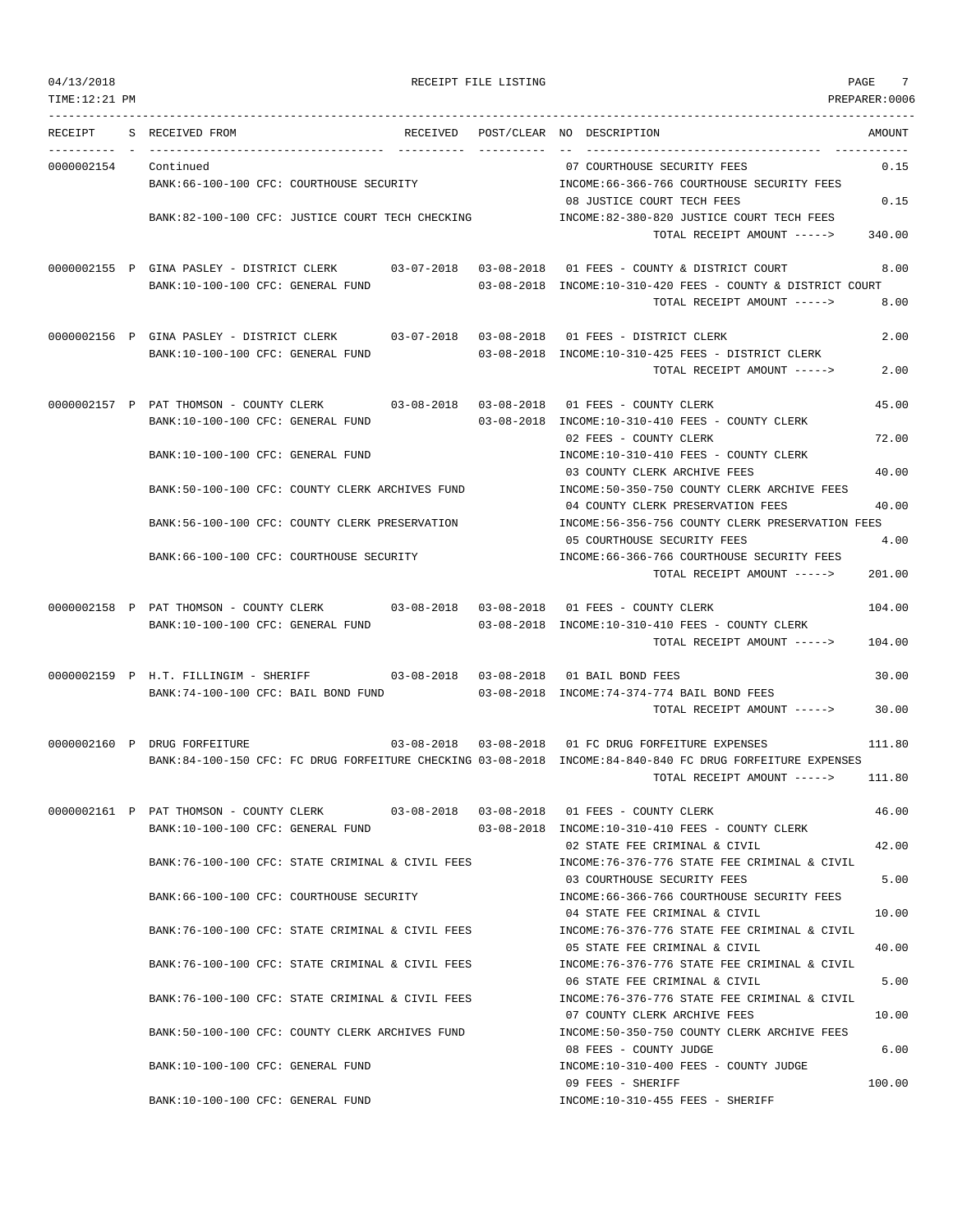TIME:12:21 PM PREPARER:0006

## 04/13/2018 RECEIPT FILE LISTING PAGE 8

--------------------------------------------------------------------------------------------------------------------------------- RECEIPT S RECEIVED FROM THE RECEIVED POST/CLEAR NO DESCRIPTION THE SECRET AMOUNT ---------- - ----------------------------------- ---------- ---------- -- ----------------------------------- ----------- 0000002161 Continued 10 RECORDS PRESERVATION FEES 10.00 BANK:30-100-100 CFC: COURT RECORDS PRES FUND INCOME:30-330-730 RECORDS PRESERVATION FEES 11 JUDICIAL TRAINING FEES 5.00 BANK:53-100-100 JUDICIAL TRAINING FUND INCOME:53-353-753 JUDICIAL TRAINING FEES 12 LAW LIBRARY FEES 35.00 BANK:60-100-100 CFC: LAW LIBRARY INCOME:60-360-760 LAW LIBRARY FEES 13 COUNTY PRESERVATION FEES 5.00 BANK:68-100-100 CFC: COUNTY PRESERVATION INCOME:68-368-768 COUNTY PRESERVATION FEES 14 GUARDIANSHIP 20.00 BANK:76-100-100 CFC: STATE CRIMINAL & CIVIL FEES INCOME:76-376-702 GUARDIANSHIP 15 STATE FEE CRIMINAL & CIVIL 30.00 BANK:76-100-100 CFC: STATE CRIMINAL & CIVIL FEES INCOME:76-376-776 STATE FEE CRIMINAL & CIVIL 16 STATE FEE CRIMINAL & CIVIL 5.00 BANK:76-100-100 CFC: STATE CRIMINAL & CIVIL FEES INCOME:76-376-776 STATE FEE CRIMINAL & CIVIL TOTAL RECEIPT AMOUNT -----> 374.00 0000002162 P EMILIA GARCIA - SENIOR CITIZENS 03-08-2018 03-08-2018 01 FOOD DONATIONS 30.00 BANK:78-100-100 CFC: SENIOR CITIZENS 03-08-2018 INCOME:78-378-712 FOOD DONATIONS 02 FOOD DONATIONS 65.60 BANK:78-100-100 CFC: SENIOR CITIZENS INCOME:78-378-712 FOOD DONATIONS TOTAL RECEIPT AMOUNT -----> 95.60 0000002163 P PAT THOMSON - COUNTY CLERK 03-09-2018 03-09-2018 01 FEES - COUNTY CLERK 62.57 BANK:10-100-100 CFC: GENERAL FUND 03-09-2018 INCOME:10-310-410 FEES - COUNTY CLERK 02 PRESERVATION VS HB 1744 3.00 BANK:56-100-100 CFC: COUNTY CLERK PRESERVATION INCOME:56-356-757 PRESERVATION VS HB 1744 03 STATE FEE CRIMINAL & CIVIL 3.60 BANK:76-100-100 CFC: STATE CRIMINAL & CIVIL FEES INCOME:76-376-776 STATE FEE CRIMINAL & CIVIL 04 STATE FEE CRIMINAL & CIVIL 1.83 BANK:76-100-100 CFC: STATE CRIMINAL & CIVIL FEES INCOME:76-376-776 STATE FEE CRIMINAL & CIVIL TOTAL RECEIPT AMOUNT -----> 71.00 0000002164 P PAT THOMSON - COUNTY CLERK 03-09-2018 03-09-2018 01 FEES - COUNTY CLERK 9.00 BANK:10-100-100 CFC: GENERAL FUND 03-09-2018 INCOME:10-310-410 FEES - COUNTY CLERK 02 COUNTY CLERK ARCHIVE FEES 10.00 BANK:50-100-100 CFC: COUNTY CLERK ARCHIVES FUND INCOME:50-350-750 COUNTY CLERK ARCHIVE FEES 03 COUNTY CLERK PRESERVATION FEES 10.00 BANK:56-100-100 CFC: COUNTY CLERK PRESERVATION INCOME:56-356-756 COUNTY CLERK PRESERVATION FEES 04 COURTHOUSE SECURITY FEES 1.00 BANK:66-100-100 CFC: COURTHOUSE SECURITY INCOME:66-366-766 COURTHOUSE SECURITY FEES TOTAL RECEIPT AMOUNT -----> 30.00 0000002165 P PAT THOMSON - COUNTY CLERK 03-09-2018 03-09-2018 01 FEES - COUNTY CLERK 46.00 BANK:10-100-100 CFC: GENERAL FUND 03-09-2018 INCOME:10-310-410 FEES - COUNTY CLERK 02 STATE FEE CRIMINAL & CIVIL 42 00 BANK:76-100-100 CFC: STATE CRIMINAL & CIVIL FEES INCOME:76-376-776 STATE FEE CRIMINAL & CIVIL 03 COUNTY CLERK ARCHIVE FEES 10.00 BANK:50-100-100 CFC: COUNTY CLERK ARCHIVES FUND INCOME:50-350-750 COUNTY CLERK ARCHIVE FEES 04 COURTHOUSE SECURITY FEES 5.00 BANK:66-100-100 CFC: COURTHOUSE SECURITY INCOME:66-366-766 COURTHOUSE SECURITY FEES 05 STATE FEE CRIMINAL & CIVIL 10.00 BANK:76-100-100 CFC: STATE CRIMINAL & CIVIL FEES INCOME:76-376-776 STATE FEE CRIMINAL & CIVIL 06 STATE FEE CRIMINAL & CIVIL 40.00 BANK:76-100-100 CFC: STATE CRIMINAL & CIVIL FEES INCOME:76-376-776 STATE FEE CRIMINAL & CIVIL 07 STATE FEE CRIMINAL & CIVIL 5.00 BANK:76-100-100 CFC: STATE CRIMINAL & CIVIL FEES INCOME:76-376-776 STATE FEE CRIMINAL & CIVIL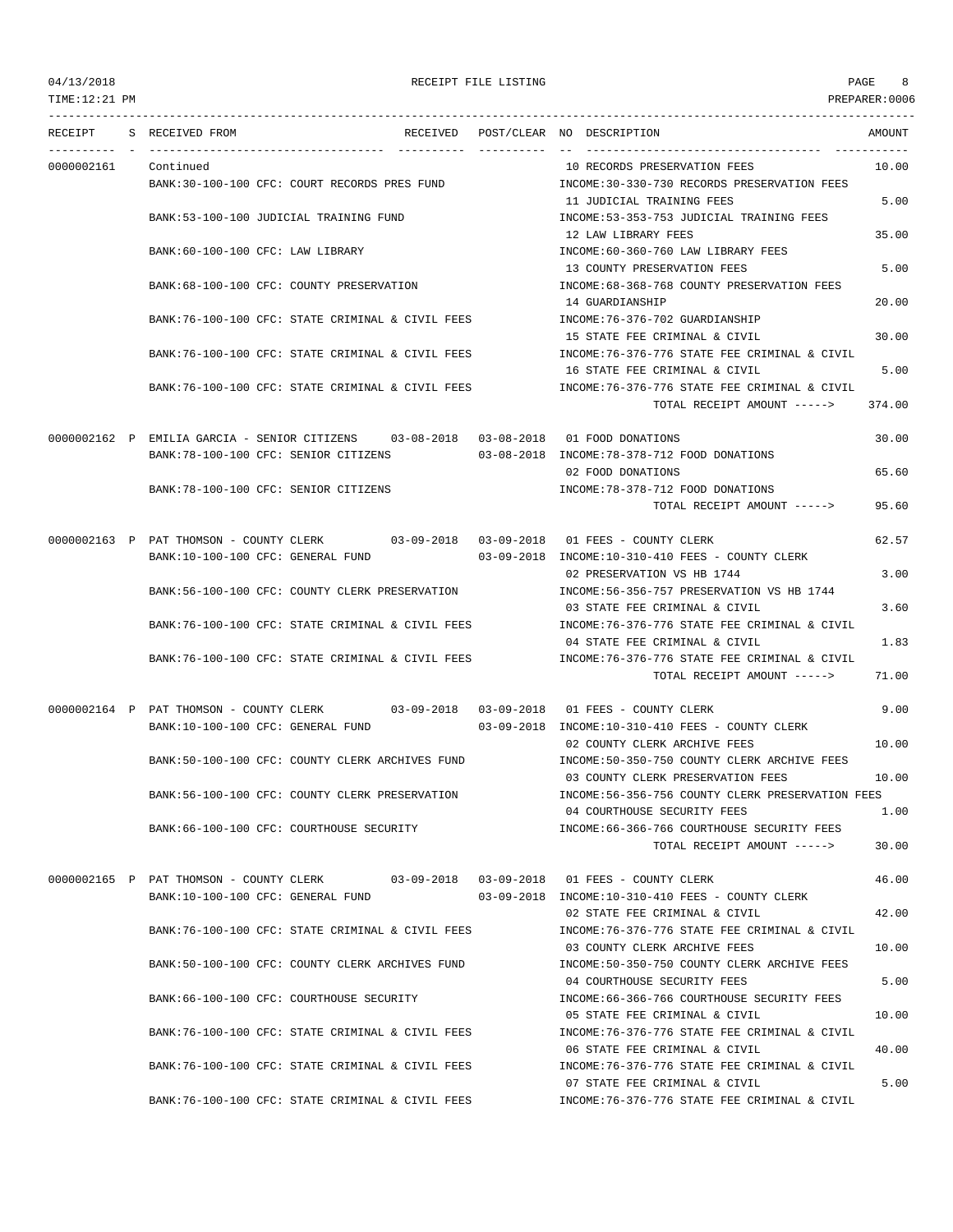TIME:12:21 PM PREPARER:0006 --------------------------------------------------------------------------------------------------------------------------------- RECEIPT S RECEIVED FROM THE RECEIVED POST/CLEAR NO DESCRIPTION THE RECEIVED AMOUNT ---------- - ----------------------------------- ---------- ---------- -- ----------------------------------- ----------- 0000002165 Continued 08 FEES - JP #1 6.00 BANK:10-100-100 CFC: GENERAL FUND INCOME:10-310-410 FEES - COUNTY CLERK 09 FEES - SHERIFF 100.00 BANK:10-100-100 CFC: GENERAL FUND INCOME:10-310-455 FEES - SHERIFF 10 RECORDS PRESERVATION FEES 10.00 BANK:30-100-100 CFC: COURT RECORDS PRES FUND INCOME:30-330-730 RECORDS PRESERVATION FEES 11 JUDICIAL TRAINING FEES 5.00 BANK:53-100-100 JUDICIAL TRAINING FUND INCOME:53-353-753 JUDICIAL TRAINING FEES 12 LAW LIBRARY FEES 35.00 BANK:60-100-100 CFC: LAW LIBRARY INCOME:60-360-760 LAW LIBRARY FEES 13 COUNTY PRESERVATION FEES 5.00 BANK:68-100-100 CFC: COUNTY PRESERVATION INCOME:68-368-768 COUNTY PRESERVATION FEES 14 GUARDIANSHIP 20.00 BANK:76-100-100 CFC: STATE CRIMINAL & CIVIL FEES INCOME:76-376-702 GUARDIANSHIP 15 STATE FEE CRIMINAL & CIVIL 6.00 BANK:76-100-100 CFC: STATE CRIMINAL & CIVIL FEES INCOME:76-376-776 STATE FEE CRIMINAL & CIVIL 16 STATE FEE CRIMINAL & CIVIL 30.00 BANK:76-100-100 CFC: STATE CRIMINAL & CIVIL FEES INCOME:76-376-776 STATE FEE CRIMINAL & CIVIL TOTAL RECEIPT AMOUNT -----> 374.00 0000002166 P JONNYE GIBSON - TAX COLLECTOR 03-09-2018 03-09-2018 01 MOTOR VEHICLE REGISTRATION 1,404.19 BANK:11-100-100 CFC: ROAD & BRIDGE PRECINCT 1 03-09-2018 INCOME:11-311-110 MOTOR VEHICLE REGISTRATION 02 MOTOR VEHICLE REGISTRATION 1,404.19 BANK:12-100-100 CFC: ROAD & BRIDGE PRECINCT 2 INCOME:12-312-110 MOTOR VEHICLE REGISTRATION 03 MOTOR VEHICLE REGISTRATION 1,404.19 BANK:13-100-100 CFC: ROAD & BRIDGE PRECINCT 3 INCOME:13-313-110 MOTOR VEHICLE REGISTRATION 04 MOTOR VEHICLE REGISTRATION 1,404.19 BANK:14-100-100 CFC: ROAD & BRIDGE PRECINCT 4 INCOME:14-314-110 MOTOR VEHICLE REGISTRATION 05 FEES - TITLE 70.00 BANK:10-100-100 CFC: GENERAL FUND INCOME:10-310-447 FEES - TITLE 06 FEES - TITLE 10.00 BANK:10-100-100 CFC: GENERAL FUND INCOME:10-310-447 FEES - TITLE TOTAL RECEIPT AMOUNT -----> 5,696.76 0000002167 P PLAINS MARKETING L.P. 03-09-2018 03-09-2018 01 GAS PIPELINE INCOME 38,677.50 BANK:10-100-100 CFC: GENERAL FUND 03-09-2018 INCOME:10-300-205 GAS PIPELINE INCOME TOTAL RECEIPT AMOUNT -----> 38,677.50 0000002168 P JOHN DEERE FINANCIAL 03-09-2018 03-09-2018 01 REPAIRS & MAINTENANCE 298.06 BANK:12-100-100 CFC: ROAD & BRIDGE PRECINCT 2 03-09-2018 INCOME:12-612-320 REPAIRS & MAINTENANCE TOTAL RECEIPT AMOUNT -----> 298.06 0000002169 P DRUG FORFEITURE INTEREST 03-30-2018 03-30-2018 01 INTEREST EARNED 61.84 BANK:84-100-150 CFC: FC DRUG FORFEITURE CHECKING 03-30-2018 INCOME:84-384-180 INTEREST EARNED TOTAL RECEIPT AMOUNT -----> 61.84 0000002170 P EMILIA GARCIA - SENIOR CITIZENS 03-12-2018 03-12-2018 01 FOOD DONATIONS 29.99 BANK:78-100-100 CFC: SENIOR CITIZENS 03-12-2018 INCOME:78-378-712 FOOD DONATIONS 02 FOOD DONATIONS 52.30 BANK:78-100-100 CFC: SENIOR CITIZENS INCOME:78-378-712 FOOD DONATIONS TOTAL RECEIPT AMOUNT -----> 82.29 0000002171 P PAT THOMSON - COUNTY CLERK 03-12-2018 03-12-2018 01 FEES - COUNTY CLERK 82.00 BANK:10-100-100 CFC: GENERAL FUND 03-12-2018 INCOME:10-310-410 FEES - COUNTY CLERK 02 COUNTY CLERK ARCHIVE FEES 65.00 BANK:50-100-100 CFC: COUNTY CLERK ARCHIVES FUND INCOME:50-350-750 COUNTY CLERK ARCHIVE FEES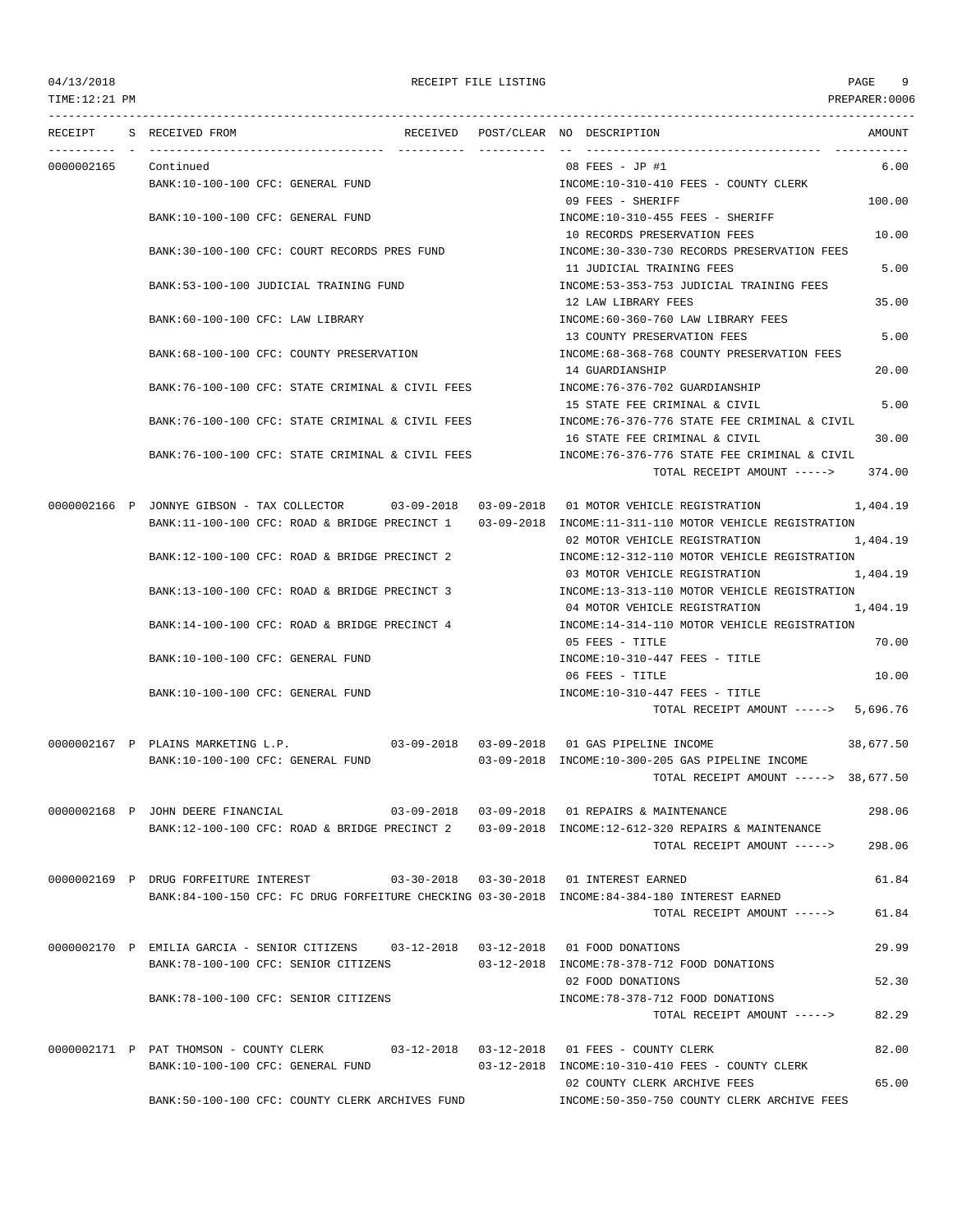| 04/13/2018 |
|------------|
|            |

| 04/13/2018<br>TIME:12:21 PM |                                                                                      |            | RECEIPT FILE LISTING |                                                                                                                                           | PAGE<br>10<br>PREPARER:0006 |
|-----------------------------|--------------------------------------------------------------------------------------|------------|----------------------|-------------------------------------------------------------------------------------------------------------------------------------------|-----------------------------|
|                             |                                                                                      |            |                      |                                                                                                                                           |                             |
| RECEIPT                     | S RECEIVED FROM                                                                      |            |                      | RECEIVED POST/CLEAR NO DESCRIPTION                                                                                                        | AMOUNT                      |
| 0000002171                  | Continued                                                                            |            |                      | 03 COUNTY CLERK PRESERVATION FEES                                                                                                         | 75.00                       |
|                             | BANK:56-100-100 CFC: COUNTY CLERK PRESERVATION                                       |            |                      | INCOME:56-356-756 COUNTY CLERK PRESERVATION FEES                                                                                          |                             |
|                             |                                                                                      |            |                      | 04 COURTHOUSE SECURITY FEES                                                                                                               | 16.00                       |
|                             | BANK: 66-100-100 CFC: COURTHOUSE SECURITY                                            |            |                      | INCOME:66-366-766 COURTHOUSE SECURITY FEES                                                                                                | 238.00                      |
|                             |                                                                                      |            |                      | TOTAL RECEIPT AMOUNT ----->                                                                                                               |                             |
|                             | 0000002172 P PAT THOMSON - COUNTY CLERK 03-12-2018 03-12-2018 01 FEES - COUNTY CLERK |            |                      |                                                                                                                                           | 77.00                       |
|                             | BANK:10-100-100 CFC: GENERAL FUND                                                    |            |                      | $03-12-2018$ INCOME: $10-310-410$ FEES - COUNTY CLERK                                                                                     |                             |
|                             |                                                                                      |            |                      | TOTAL RECEIPT AMOUNT ----->                                                                                                               | 77.00                       |
|                             | 0000002173 P WEST CENTERAL TEXAS COG 603-06-2018 03-06-2018 01 WCTCOG PROGRAM        |            |                      |                                                                                                                                           | 2,364.75                    |
|                             | BANK:78-100-100 CFC: SENIOR CITIZENS                                                 |            |                      | 03-06-2018 INCOME:78-378-710 WCTCOG PROGRAM                                                                                               |                             |
|                             |                                                                                      |            |                      | TOTAL RECEIPT AMOUNT -----> 2,364.75                                                                                                      |                             |
|                             |                                                                                      |            |                      |                                                                                                                                           |                             |
|                             | 0000002174 P ANGIE PIPPIN - JP                                                       | 03-08-2018 | 03-12-2018           | 01 STATE FEE CRIMINAL & CIVIL<br>BANK:76-100-100 CFC: STATE CRIMINAL & CIVIL FEES 03-12-2018 INCOME:76-376-776 STATE FEE CRIMINAL & CIVIL | 82.12                       |
|                             |                                                                                      |            |                      | 02 FEES - JP #1                                                                                                                           | 159.58                      |
|                             | BANK:10-100-100 CFC: GENERAL FUND                                                    |            |                      | INCOME:10-310-430 FEES - JP #1                                                                                                            |                             |
|                             | REPORT-CODE-MONTH-TITLE:101-03-JP-LINE 1                                             |            |                      |                                                                                                                                           |                             |
|                             |                                                                                      |            |                      | 03 COURTHOUSE SECURITY FEES                                                                                                               | 5.40                        |
|                             | BANK:66-100-100 CFC: COURTHOUSE SECURITY                                             |            |                      | INCOME:66-366-766 COURTHOUSE SECURITY FEES<br>04 JUSTICE COURT TECH FEES                                                                  | 5.40                        |
|                             | BANK:82-100-100 CFC: JUSTICE COURT TECH CHECKING                                     |            |                      | INCOME:82-380-820 JUSTICE COURT TECH FEES                                                                                                 |                             |
|                             |                                                                                      |            |                      | TOTAL RECEIPT AMOUNT ----->                                                                                                               | 252.50                      |
|                             |                                                                                      |            |                      |                                                                                                                                           |                             |
|                             | 0000002175 P ANGIE PIPPIN - JP                                                       | 03-09-2018 | $03 - 12 - 2018$     | 01 STATE FEE CRIMINAL & CIVIL<br>BANK:76-100-100 CFC: STATE CRIMINAL & CIVIL FEES 03-12-2018 INCOME:76-376-776 STATE FEE CRIMINAL & CIVIL | 43.00                       |
|                             |                                                                                      |            |                      | $02$ FEES - JP #1                                                                                                                         | 326.50                      |
|                             | BANK:10-100-100 CFC: GENERAL FUND                                                    |            |                      | INCOME:10-310-430 FEES - JP #1                                                                                                            |                             |
|                             | REPORT-CODE-MONTH-TITLE:101-03-JP-LINE 1                                             |            |                      |                                                                                                                                           |                             |
|                             |                                                                                      |            |                      | TOTAL RECEIPT AMOUNT ----->                                                                                                               | 369.50                      |
|                             | 0000002176 P H.T. FILLINGIM - SHERIFF 03-13-2018 03-13-2018 01 BAIL BOND FEES        |            |                      |                                                                                                                                           | 30.00                       |
|                             | BANK:74-100-100 CFC: BAIL BOND FUND                                                  |            |                      | 03-13-2018 INCOME: 74-374-774 BAIL BOND FEES                                                                                              |                             |
|                             |                                                                                      |            |                      | TOTAL RECEIPT AMOUNT ----->                                                                                                               | 30.00                       |
|                             |                                                                                      |            |                      |                                                                                                                                           |                             |
|                             | 0000002177 P PAT THOMSON - COUNTY CLERK<br>BANK:10-100-100 CFC: GENERAL FUND         | 03-13-2018 | 03-13-2018           | 01 FEES - COUNTY CLERK<br>03-13-2018 INCOME:10-310-410 FEES - COUNTY CLERK                                                                | 21.00                       |
|                             |                                                                                      |            |                      | 02 PRESERVATION VS HB 1744                                                                                                                | 10.00                       |
|                             | BANK:56-100-100 CFC: COUNTY CLERK PRESERVATION                                       |            |                      | INCOME: 56-356-757 PRESERVATION VS HB 1744                                                                                                |                             |
|                             |                                                                                      |            |                      | 03 COUNTY CLERK ARCHIVE FEES                                                                                                              | 10.00                       |
|                             | BANK:50-100-100 CFC: COUNTY CLERK ARCHIVES FUND                                      |            |                      | INCOME:50-350-750 COUNTY CLERK ARCHIVE FEES<br>04 COURTHOUSE SECURITY FEES                                                                | 1.00                        |
|                             | BANK:66-100-100 CFC: COURTHOUSE SECURITY                                             |            |                      | INCOME:66-366-766 COURTHOUSE SECURITY FEES                                                                                                |                             |
|                             |                                                                                      |            |                      | TOTAL RECEIPT AMOUNT ----->                                                                                                               | 42.00                       |
|                             |                                                                                      |            |                      |                                                                                                                                           |                             |
|                             | 0000002178 P PAT THOMSON - COUNTY CLERK<br>BANK:10-100-100 CFC: GENERAL FUND         |            |                      | 03-13-2018  03-13-2018  01 FEES - COUNTY CLERK<br>03-13-2018 INCOME:10-310-410 FEES - COUNTY CLERK                                        | 50.20                       |
|                             |                                                                                      |            |                      | 02 PRESERVATION VS HB 1744                                                                                                                | 1.00                        |
|                             | BANK:56-100-100 CFC: COUNTY CLERK PRESERVATION                                       |            |                      | INCOME: 56-356-757 PRESERVATION VS HB 1744                                                                                                |                             |
|                             |                                                                                      |            |                      | 03 STATE FEE CRIMINAL & CIVIL                                                                                                             | 1.80                        |
|                             | BANK:76-100-100 CFC: STATE CRIMINAL & CIVIL FEES                                     |            |                      | INCOME: 76-376-776 STATE FEE CRIMINAL & CIVIL<br>04 FEES - COUNTY CLERK                                                                   | 324.00                      |
|                             | BANK:10-100-100 CFC: GENERAL FUND                                                    |            |                      | INCOME:10-310-410 FEES - COUNTY CLERK                                                                                                     |                             |
|                             |                                                                                      |            |                      | 05 COUNTY CLERK ARCHIVE FEES                                                                                                              | 280.00                      |
|                             | BANK:50-100-100 CFC: COUNTY CLERK ARCHIVES FUND                                      |            |                      | INCOME:50-350-750 COUNTY CLERK ARCHIVE FEES                                                                                               |                             |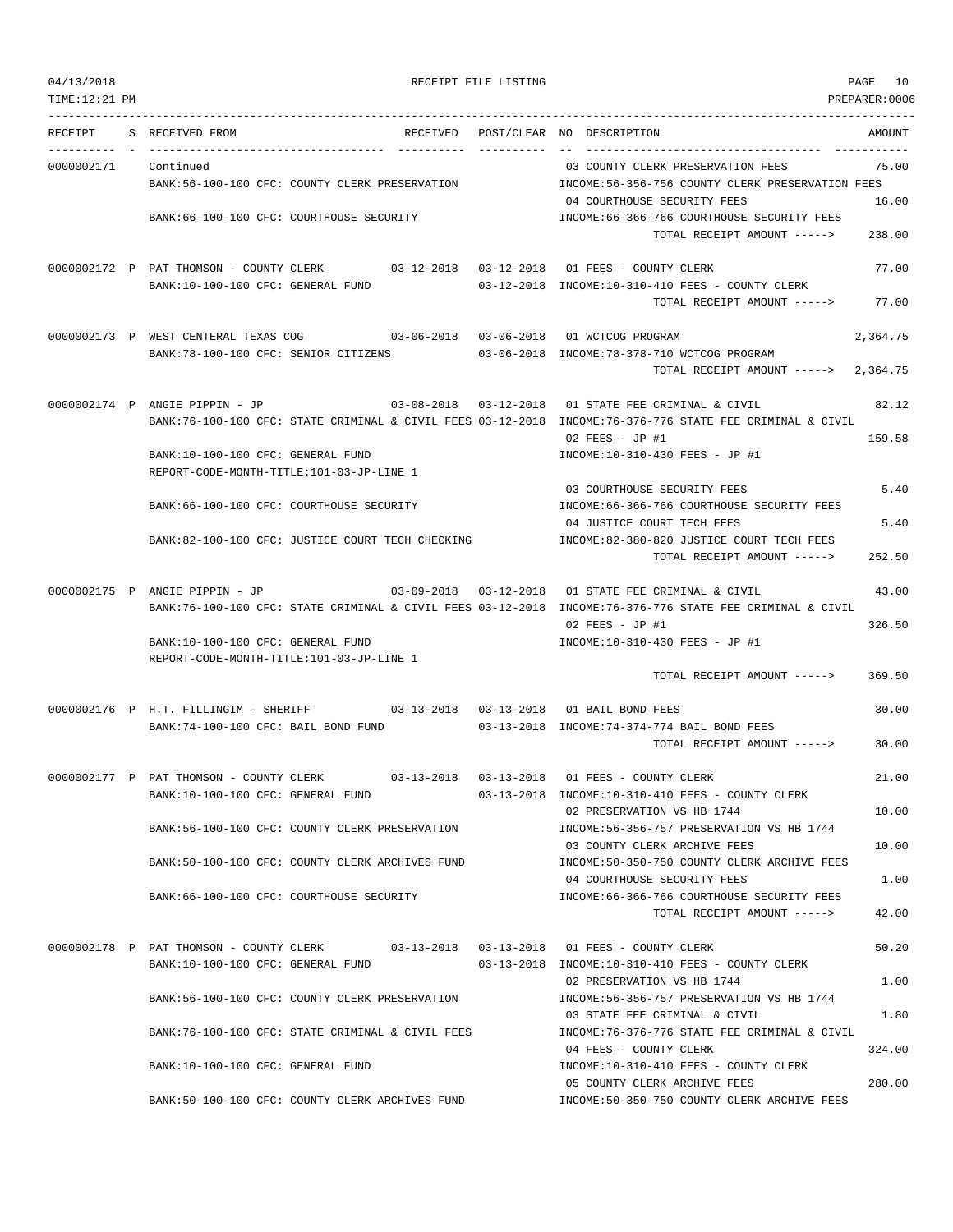| 04/13/2018      |                                                                                            | RECEIPT FILE LISTING |                                                                                 | PAGE 11        |
|-----------------|--------------------------------------------------------------------------------------------|----------------------|---------------------------------------------------------------------------------|----------------|
| TIME: 12: 21 PM |                                                                                            |                      |                                                                                 | PREPARER: 0006 |
| RECEIPT         | S RECEIVED FROM                                                                            |                      | RECEIVED POST/CLEAR NO DESCRIPTION                                              | AMOUNT         |
| 0000002178      | Continued                                                                                  |                      | 06 COUNTY CLERK PRESERVATION FEES                                               | 280.00         |
|                 | BANK:56-100-100 CFC: COUNTY CLERK PRESERVATION                                             |                      | INCOME:56-356-756 COUNTY CLERK PRESERVATION FEES<br>07 COURTHOUSE SECURITY FEES | 28.00          |
|                 | BANK:66-100-100 CFC: COURTHOUSE SECURITY                                                   |                      | INCOME:66-366-766 COURTHOUSE SECURITY FEES<br>TOTAL RECEIPT AMOUNT ----->       | 965.00         |
|                 | 0000002179 P APPRAISAL DISTRICT - I&S 03-13-2018 03-13-2018 01 BOND TAXES - I&S            |                      |                                                                                 | 833.10         |
|                 | BANK:20-100-190 I&S ACCOUNT JAIL BOND                                                      |                      | 03-13-2018 INCOME: 20-315-100 BOND TAXES                                        |                |
|                 |                                                                                            |                      | 02 BOND TAXES - I&S                                                             | 1,508.11       |
|                 | BANK: 20-100-190 I&S ACCOUNT JAIL BOND                                                     |                      | INCOME: 20-315-100 BOND TAXES<br>03 BOND TAXES - I&S                            | 624.59         |
|                 | BANK: 20-100-190 I&S ACCOUNT JAIL BOND                                                     |                      | INCOME: 20-315-100 BOND TAXES                                                   |                |
|                 |                                                                                            |                      | 04 BOND TAXES I&S                                                               | 1,241.42       |
|                 | BANK: 20-100-190 I&S ACCOUNT JAIL BOND                                                     |                      | INCOME: 20-315-100 BOND TAXES                                                   |                |
|                 | BANK: 20-100-190 I&S ACCOUNT JAIL BOND                                                     |                      | 05 BOND TAXES - I&S<br>INCOME: 20-315-100 BOND TAXES                            | 753.44         |
|                 |                                                                                            |                      | TOTAL RECEIPT AMOUNT -----> 4,960.66                                            |                |
|                 |                                                                                            |                      |                                                                                 |                |
|                 | 0000002180 P APPRAISAL DISTRICT - M&O                                                      |                      |                                                                                 | 4,481.41       |
|                 | BANK:10-100-100 CFC: GENERAL FUND                                                          |                      | 03-13-2018 INCOME:10-300-100 ADVALOREM TAXES                                    |                |
|                 | BANK:10-100-100 CFC: GENERAL FUND                                                          |                      | 02 ADVALOREM TAXES - M&O<br>INCOME:10-300-100 ADVALOREM TAXES                   | 8,365.03       |
|                 |                                                                                            |                      | 03 ADVALOREM TAXES - M&O                                                        | 3,529.00       |
|                 | BANK:10-100-100 CFC: GENERAL FUND                                                          |                      | INCOME:10-300-100 ADVALOREM TAXES                                               |                |
|                 |                                                                                            |                      | 04 ADVALOREM TAXES                                                              | 5,496.99       |
|                 | BANK:10-100-100 CFC: GENERAL FUND                                                          |                      | INCOME:10-300-100 ADVALOREM TAXES                                               |                |
|                 | BANK:10-100-100 CFC: GENERAL FUND                                                          |                      | 05 ADVALOREM TAXES<br>INCOME:10-300-100 ADVALOREM TAXES                         | 3,792.99       |
|                 |                                                                                            |                      | TOTAL RECEIPT AMOUNT -----> 25,665.42                                           |                |
|                 | 0000002181 P APPRAISAL DISTRICT R & B                                                      |                      | 03-13-2018  03-13-2018  01 ADVALOREM TAXES R&B                                  | 193.72         |
|                 | BANK:11-100-100 CFC: ROAD & BRIDGE PRECINCT 1 03-13-2018 INCOME:11-311-100 ADVALOREM TAXES |                      |                                                                                 |                |
|                 |                                                                                            |                      | 02 ADVALOREM TAXES R&B                                                          | 193.72         |
|                 | BANK:12-100-100 CFC: ROAD & BRIDGE PRECINCT 2                                              |                      | INCOME:12-312-100 ADVALOREM TAXES                                               |                |
|                 | BANK:13-100-100 CFC: ROAD & BRIDGE PRECINCT 3                                              |                      | 03 ADVALOREM TAXES R&B<br>INCOME:13-313-100 ADVALOREM TAXES                     | 193.71         |
|                 |                                                                                            |                      | 04 ADVALOREM TAXES R&B                                                          | 193.72         |
|                 | BANK:14-100-100 CFC: ROAD & BRIDGE PRECINCT 4                                              |                      | INCOME:14-314-100 ADVALOREM TAXES                                               |                |
|                 |                                                                                            |                      | TOTAL RECEIPT AMOUNT ----->                                                     | 774.87         |
|                 | 0000002182 P PAT THOMSON - COUNTY CLERK 03-14-2018 03-14-2018 01 FEES - COUNTY CLERK       |                      |                                                                                 | 41.00          |
|                 | BANK:10-100-100 CFC: GENERAL FUND                                                          |                      | 03-14-2018 INCOME:10-310-410 FEES - COUNTY CLERK                                |                |
|                 |                                                                                            |                      | 02 FEES - COUNTY CLERK                                                          | 59.00          |
|                 | BANK:10-100-100 CFC: GENERAL FUND                                                          |                      | INCOME:10-310-410 FEES - COUNTY CLERK<br>03 COUNTY CLERK ARCHIVE FEES           | 30.00          |
|                 | BANK:50-100-100 CFC: COUNTY CLERK ARCHIVES FUND                                            |                      | INCOME:50-350-750 COUNTY CLERK ARCHIVE FEES                                     |                |
|                 |                                                                                            |                      | 04 COUNTY CLERK PRESERVATION FEES                                               | 30.00          |
|                 | BANK:56-100-100 CFC: COUNTY CLERK PRESERVATION                                             |                      | INCOME:56-356-756 COUNTY CLERK PRESERVATION FEES                                |                |
|                 |                                                                                            |                      | 05 COURTHOUSE SECURITY FEES                                                     | 3.00           |
|                 | BANK:66-100-100 CFC: COURTHOUSE SECURITY                                                   |                      | INCOME:66-366-766 COURTHOUSE SECURITY FEES<br>TOTAL RECEIPT AMOUNT ----->       | 163.00         |
|                 | 0000002183 P PAT THOMSON - COUNTY CLERK 03-14-2018 03-14-2018 01 FEES - COUNTY CLERK       |                      |                                                                                 | 10.00          |
|                 | BANK:10-100-100 CFC: GENERAL FUND                                                          |                      | 03-14-2018 INCOME:10-310-410 FEES - COUNTY CLERK                                |                |
|                 |                                                                                            |                      | 02 COUNTY CLERK ARCHIVE FEES                                                    | 20.00          |
|                 | BANK:50-100-100 CFC: COUNTY CLERK ARCHIVES FUND                                            |                      | INCOME:50-350-750 COUNTY CLERK ARCHIVE FEES                                     |                |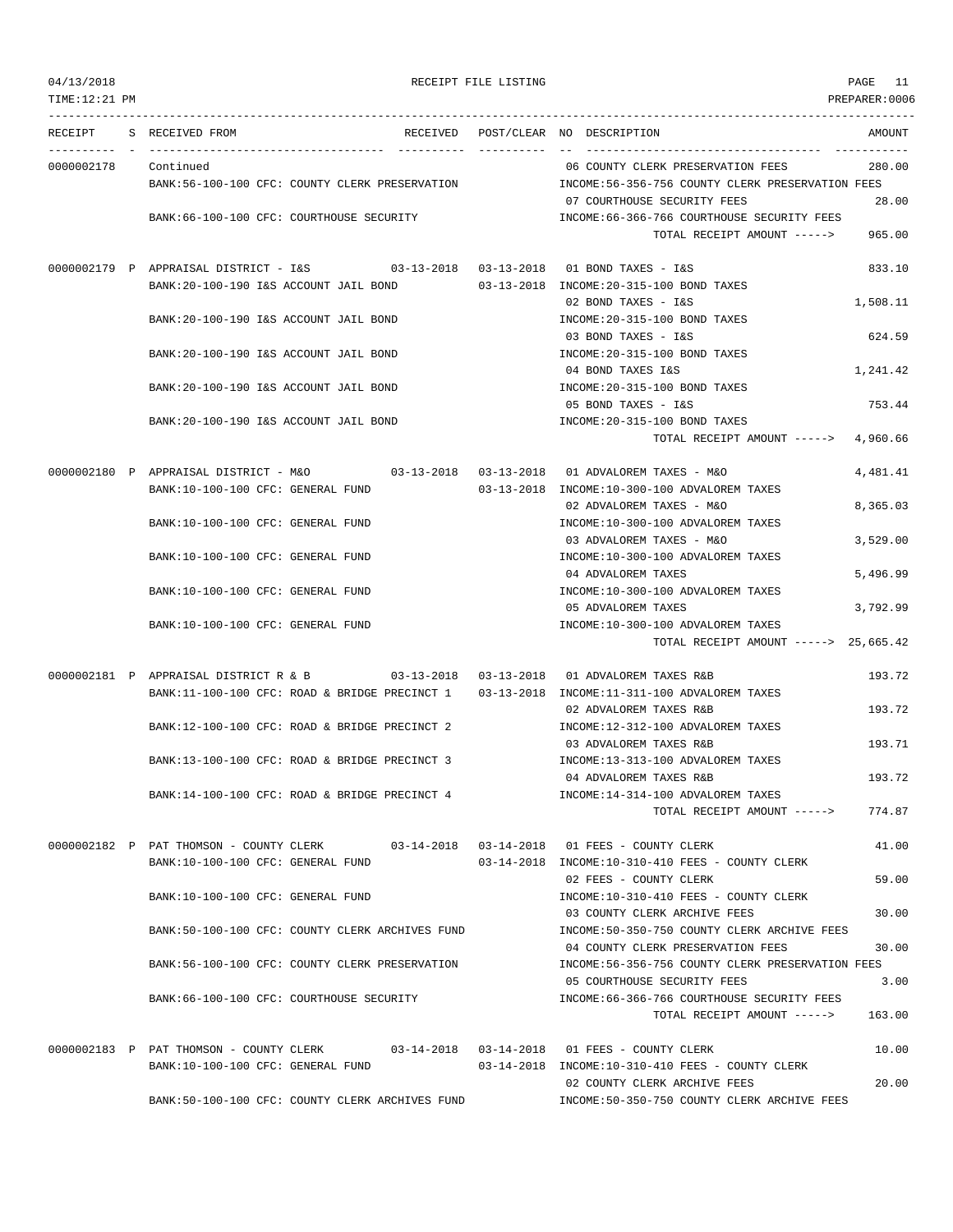| 04/13/2018<br>TIME:12:21 PM |                                                                               |          | RECEIPT FILE LISTING |                                                                                                                               | PAGE 12<br>PREPARER:0006 |
|-----------------------------|-------------------------------------------------------------------------------|----------|----------------------|-------------------------------------------------------------------------------------------------------------------------------|--------------------------|
|                             |                                                                               |          |                      |                                                                                                                               |                          |
| RECEIPT                     | S RECEIVED FROM                                                               | RECEIVED |                      | POST/CLEAR NO DESCRIPTION                                                                                                     | AMOUNT                   |
| 0000002183                  | Continued                                                                     |          |                      | 03 COUNTY CLERK PRESERVATION FEES                                                                                             | 20.00                    |
|                             | BANK:56-100-100 CFC: COUNTY CLERK PRESERVATION                                |          |                      | INCOME:56-356-756 COUNTY CLERK PRESERVATION FEES                                                                              |                          |
|                             |                                                                               |          |                      | 04 COURTHOUSE SECURITY FEES                                                                                                   | 2.00                     |
|                             | BANK:66-100-100 CFC: COURTHOUSE SECURITY                                      |          |                      | INCOME: 66-366-766 COURTHOUSE SECURITY FEES<br>TOTAL RECEIPT AMOUNT ----->                                                    | 52.00                    |
|                             | 0000002184 P ANGIE PIPPIN - JP                                                |          |                      | $03-12-2018$ $03-14-2018$ $01$ STATE FEE CRIMINAL & CIVIL                                                                     | 113.50                   |
|                             |                                                                               |          |                      | BANK:76-100-100 CFC: STATE CRIMINAL & CIVIL FEES 03-14-2018 INCOME:76-376-776 STATE FEE CRIMINAL & CIVIL<br>$02$ FEES - JP #1 | 111.50                   |
|                             | BANK:10-100-100 CFC: GENERAL FUND                                             |          |                      | INCOME:10-310-430 FEES - JP #1                                                                                                |                          |
|                             | REPORT-CODE-MONTH-TITLE:101-03-JP-LINE 1                                      |          |                      | 03 COURTHOUSE SECURITY FEES                                                                                                   | 4.00                     |
|                             | BANK:66-100-100 CFC: COURTHOUSE SECURITY                                      |          |                      | INCOME: 66-366-766 COURTHOUSE SECURITY FEES<br>04 JUSTICE COURT TECH FEES                                                     | 4.00                     |
|                             | BANK:82-100-100 CFC: JUSTICE COURT TECH CHECKING                              |          |                      | INCOME:82-380-820 JUSTICE COURT TECH FEES                                                                                     |                          |
|                             |                                                                               |          |                      | TOTAL RECEIPT AMOUNT ----->                                                                                                   | 233.00                   |
|                             | 0000002185 P ANGIE PIPPIN - JP                                                |          |                      | $03-12-2018$ $03-14-2018$ $01$ STATE FEE CRIMINAL & CIVIL                                                                     | 146.60                   |
|                             |                                                                               |          |                      | BANK:76-100-100 CFC: STATE CRIMINAL & CIVIL FEES 03-14-2018 INCOME:76-376-776 STATE FEE CRIMINAL & CIVIL                      |                          |
|                             | BANK:10-100-100 CFC: GENERAL FUND                                             |          |                      | $02$ FEES - JP #1<br>INCOME:10-310-430 FEES - JP #1                                                                           | 247.40                   |
|                             | REPORT-CODE-MONTH-TITLE:101-03-JP-LINE 1                                      |          |                      |                                                                                                                               |                          |
|                             |                                                                               |          |                      | 03 COURTHOUSE SECURITY FEES                                                                                                   | 8.00                     |
|                             | BANK:66-100-100 CFC: COURTHOUSE SECURITY                                      |          |                      | INCOME: 66-366-766 COURTHOUSE SECURITY FEES                                                                                   |                          |
|                             | BANK:82-100-100 CFC: JUSTICE COURT TECH CHECKING                              |          |                      | 04 JUSTICE COURT TECH FEES<br>INCOME:82-380-820 JUSTICE COURT TECH FEES                                                       | 8.00                     |
|                             |                                                                               |          |                      | TOTAL RECEIPT AMOUNT ----->                                                                                                   | 410.00                   |
|                             |                                                                               |          |                      |                                                                                                                               | 5.00                     |
|                             | BANK:10-100-100 CFC: GENERAL FUND                                             |          |                      | 03-14-2018 INCOME:10-310-430 FEES - JP #1                                                                                     |                          |
|                             | REPORT-CODE-MONTH-TITLE:101-03-JP-LINE 1                                      |          |                      |                                                                                                                               |                          |
|                             |                                                                               |          |                      | TOTAL RECEIPT AMOUNT ----->                                                                                                   | 5.00                     |
|                             | 0000002187 P ANGIE PIPPIN - JP                                                |          |                      |                                                                                                                               | 281.55                   |
|                             |                                                                               |          |                      | BANK:76-100-100 CFC: STATE CRIMINAL & CIVIL FEES 03-14-2018 INCOME:76-376-776 STATE FEE CRIMINAL & CIVIL                      |                          |
|                             | BANK:10-100-100 CFC: GENERAL FUND                                             |          |                      | $02$ FEES - JP #1                                                                                                             | 308.21                   |
|                             | REPORT-CODE-MONTH-TITLE:101-03-JP-LINE 1                                      |          |                      | INCOME:10-310-430 FEES - JP #1                                                                                                |                          |
|                             |                                                                               |          |                      | 03 COURTHOUSE SECURITY FEES                                                                                                   | 12.61                    |
|                             | BANK:66-100-100 CFC: COURTHOUSE SECURITY                                      |          |                      | INCOME: 66-366-766 COURTHOUSE SECURITY FEES                                                                                   |                          |
|                             |                                                                               |          |                      | 04 JUSTICE COURT TECH FEES                                                                                                    | 12.63                    |
|                             | BANK:82-100-100 CFC: JUSTICE COURT TECH CHECKING                              |          |                      | INCOME:82-380-820 JUSTICE COURT TECH FEES<br>TOTAL RECEIPT AMOUNT ----->                                                      | 615.00                   |
|                             |                                                                               |          |                      | 0000002188 P PAT THOMSON - COUNTY CLERK 03-15-2018 03-15-2018 01 FEES - COUNTY CLERK                                          | 6.00                     |
|                             | BANK:10-100-100 CFC: GENERAL FUND                                             |          |                      | 03-15-2018 INCOME:10-310-410 FEES - COUNTY CLERK                                                                              |                          |
|                             |                                                                               |          |                      | TOTAL RECEIPT AMOUNT ----->                                                                                                   | 6.00                     |
|                             | 0000002189 P ANGIE PIPPIN - JP                                                |          |                      | 03-14-2018  03-15-2018  01 STATE FEE CRIMINAL & CIVIL                                                                         | 138.05                   |
|                             |                                                                               |          |                      | BANK:76-100-100 CFC: STATE CRIMINAL & CIVIL FEES 03-15-2018 INCOME:76-376-776 STATE FEE CRIMINAL & CIVIL                      |                          |
|                             |                                                                               |          |                      | $02$ FEES - JP #1                                                                                                             | 109.47                   |
|                             | BANK:10-100-100 CFC: GENERAL FUND<br>REPORT-CODE-MONTH-TITLE:101-03-JP-LINE 1 |          |                      | INCOME:10-310-430 FEES - JP #1                                                                                                |                          |
|                             |                                                                               |          |                      | 03 COURTHOUSE SECURITY FEES                                                                                                   | 6.24                     |
|                             | BANK:66-100-100 CFC: COURTHOUSE SECURITY                                      |          |                      | INCOME: 66-366-766 COURTHOUSE SECURITY FEES                                                                                   |                          |
|                             |                                                                               |          |                      | 04 JUSTICE COURT TECH FEES                                                                                                    | 6.24                     |
|                             | BANK:82-100-100 CFC: JUSTICE COURT TECH CHECKING                              |          |                      | INCOME:82-380-820 JUSTICE COURT TECH FEES                                                                                     |                          |

TOTAL RECEIPT AMOUNT -----> 260.00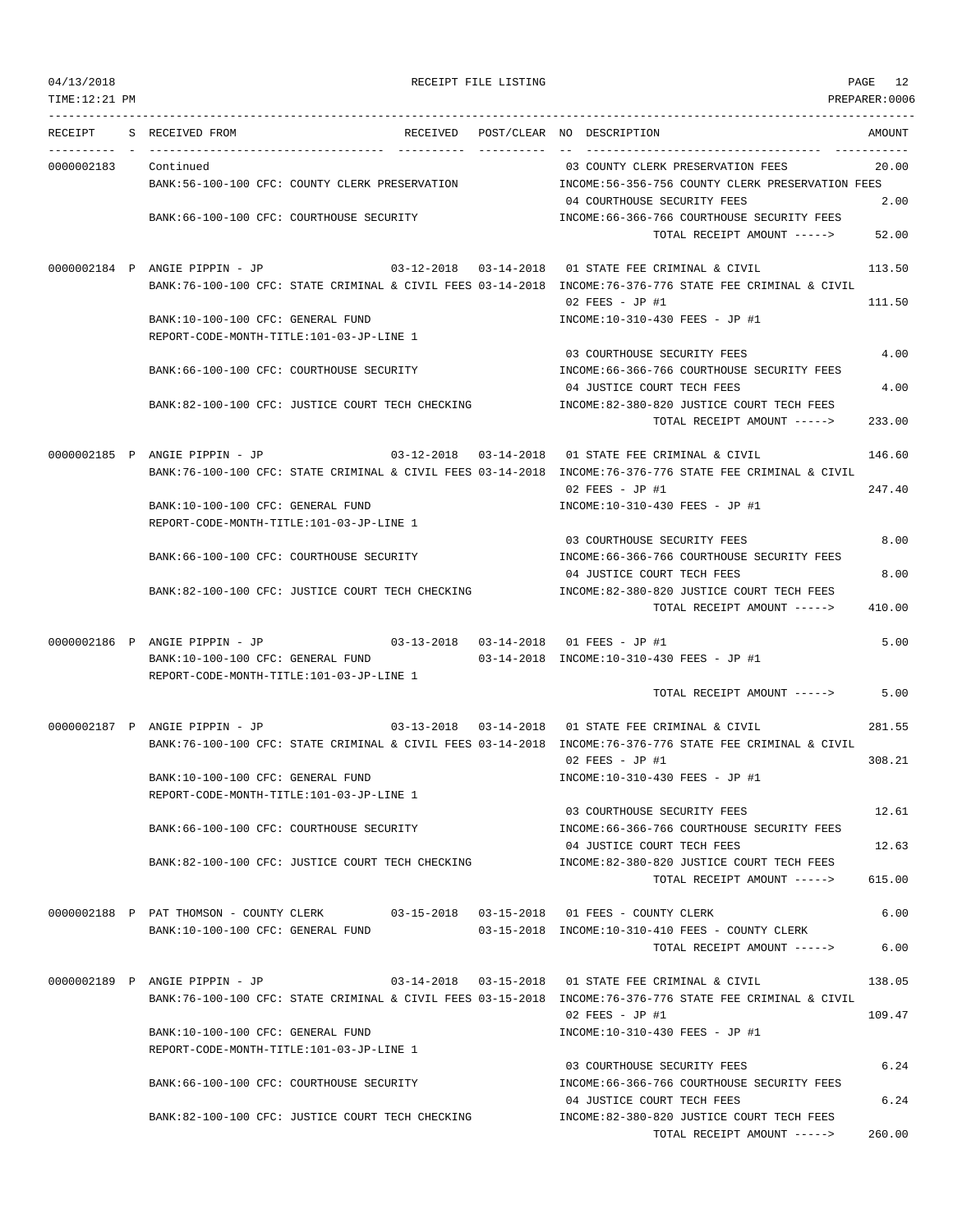| 04/13/2018 |
|------------|
|------------|

RECEIPT FILE LISTING **PAGE** 13

TOTAL RECEIPT AMOUNT -----> 328.00

| TIME:12:21 PM |                                                                                                                               |                                   | PREPARER:0006                                                                                                               |        |
|---------------|-------------------------------------------------------------------------------------------------------------------------------|-----------------------------------|-----------------------------------------------------------------------------------------------------------------------------|--------|
| RECEIPT       | S RECEIVED FROM                                                                                                               | RECEIVED                          | POST/CLEAR NO DESCRIPTION                                                                                                   | AMOUNT |
|               | 0000002190 P ANGIE PIPPIN - JP                                                                                                | $03 - 14 - 2018$ $03 - 15 - 2018$ | 01 STATE FEE CRIMINAL & CIVIL                                                                                               | 145.50 |
|               |                                                                                                                               |                                   | BANK:76-100-100 CFC: STATE CRIMINAL & CIVIL FEES 03-15-2018 INCOME:76-376-776 STATE FEE CRIMINAL & CIVIL<br>02 FEES - JP #1 | 153.50 |
|               | BANK:10-100-100 CFC: GENERAL FUND<br>REPORT-CODE-MONTH-TITLE:101-03-JP-LINE 1                                                 |                                   | INCOME:10-310-430 FEES - JP #1                                                                                              |        |
|               | BANK:66-100-100 CFC: COURTHOUSE SECURITY                                                                                      |                                   | 03 COURTHOUSE SECURITY FEES<br>INCOME:66-366-766 COURTHOUSE SECURITY FEES                                                   | 8.00   |
|               | BANK:82-100-100 CFC: JUSTICE COURT TECH CHECKING                                                                              |                                   | 04 JUSTICE COURT TECH FEES<br>INCOME:82-380-820 JUSTICE COURT TECH FEES                                                     | 8.00   |
|               | BANK:10-100-100 CFC: GENERAL FUND                                                                                             |                                   | 05 FEES -JP ATTY DELINQUENT COL<br>INCOME:10-310-432 FEES -JP ATTY DELINQUENT COL                                           | 37.50  |
|               |                                                                                                                               |                                   | TOTAL RECEIPT AMOUNT ----->                                                                                                 | 352.50 |
|               | 0000002191 P GINA PASLEY - DISTRICT CLERK 03-14-2018 03-15-2018 01 FEES - DISTRICT CLERK<br>BANK:10-100-100 CFC: GENERAL FUND |                                   | 03-15-2018 INCOME:10-310-425 FEES - DISTRICT CLERK                                                                          | 64.00  |
|               |                                                                                                                               |                                   | TOTAL RECEIPT AMOUNT ----->                                                                                                 | 64.00  |
|               | 0000002192 P GINA PASLEY - DISTRICT CLERK 03-14-2018 03-15-2018 01 FEES - DISTRICT CLERK<br>BANK:10-100-100 CFC: GENERAL FUND |                                   | 03-15-2018 INCOME:10-310-425 FEES - DISTRICT CLERK                                                                          | 16.00  |
|               |                                                                                                                               |                                   | TOTAL RECEIPT AMOUNT ----->                                                                                                 | 16.00  |
|               | 0000002193 P GINA PASLEY - DISTRICT CLERK                                                                                     |                                   | 03-14-2018  03-15-2018  01  FEES - DISTRICT CLERK                                                                           | 12.00  |
|               | BANK:10-100-100 CFC: GENERAL FUND                                                                                             |                                   | 03-15-2018 INCOME:10-310-425 FEES - DISTRICT CLERK<br>02 FEES - COUNTY & DISTRICT COURT                                     | 25.00  |
|               | BANK:10-100-100 CFC: GENERAL FUND                                                                                             |                                   | INCOME:10-310-420 FEES - COUNTY & DISTRICT COURT<br>03 FEES - DISTRICT CLERK                                                | 59.00  |
|               | BANK:10-100-100 CFC: GENERAL FUND                                                                                             |                                   | INCOME:10-310-425 FEES - DISTRICT CLERK<br>04 FEES - SHERIFF                                                                | 15.00  |
|               | BANK:10-100-100 CFC: GENERAL FUND                                                                                             |                                   | INCOME:10-310-455 FEES - SHERIFF<br>05 RECORDS PRESERVATION FEES                                                            | 10.00  |
|               | BANK:30-100-100 CFC: COURT RECORDS PRES FUND                                                                                  |                                   | INCOME: 30-330-730 RECORDS PRESERVATION FEES<br>06 DIST COURT REC TECH FEES                                                 | 10.00  |
|               | BANK:36-100-100 CFC: DIST COURT RECORDS TECH FUND                                                                             |                                   | INCOME: 36-336-736 DIST COURT REC TECH FEES<br>07 LAW LIBRARY FEES                                                          | 35.00  |
|               | BANK:60-100-100 CFC: LAW LIBRARY                                                                                              |                                   | INCOME:60-360-760 LAW LIBRARY FEES<br>08 DIST CLERK PRESERVATION FEES                                                       | 5.00   |
|               | BANK:63-100-100 CFC: DISTRICT CLERK PRESERVATION                                                                              |                                   | INCOME: 63-363-763 DIST CLERK PRESERVATION FEES<br>09 COURTHOUSE SECURITY FEES                                              | 5.00   |
|               | BANK:66-100-100 CFC: COURTHOUSE SECURITY                                                                                      |                                   | INCOME: 66-366-766 COURTHOUSE SECURITY FEES<br>10 COUNTY PRESERVATION FEES                                                  | 5.00   |
|               | BANK: 68-100-100 CFC: COUNTY PRESERVATION                                                                                     |                                   | INCOME:68-368-768 COUNTY PRESERVATION FEES<br>11 STATE FEE CRIMINAL & CIVIL                                                 |        |
|               | BANK:76-100-100 CFC: STATE CRIMINAL & CIVIL FEES                                                                              |                                   | INCOME: 76-376-776 STATE FEE CRIMINAL & CIVIL                                                                               | 5.00   |
|               | BANK:76-100-100 CFC: STATE CRIMINAL & CIVIL FEES                                                                              |                                   | 12 STATE FEE CRIMINAL & CIVIL<br>INCOME: 76-376-776 STATE FEE CRIMINAL & CIVIL                                              | 45.00  |
|               | BANK:76-100-100 CFC: STATE CRIMINAL & CIVIL FEES                                                                              |                                   | 13 STATE FEE CRIMINAL & CIVIL<br>INCOME: 76-376-776 STATE FEE CRIMINAL & CIVIL                                              | 5.00   |
|               | BANK:76-100-100 CFC: STATE CRIMINAL & CIVIL FEES                                                                              |                                   | 14 STATE FEE CRIMINAL & CIVIL<br>INCOME: 76-376-776 STATE FEE CRIMINAL & CIVIL                                              | 5.00   |
|               | BANK:76-100-100 CFC: STATE CRIMINAL & CIVIL FEES                                                                              |                                   | 15 STATE FEE CRIMINAL & CIVIL<br>INCOME: 76-376-776 STATE FEE CRIMINAL & CIVIL                                              | 30.00  |
|               | BANK:76-100-100 CFC: STATE CRIMINAL & CIVIL FEES                                                                              |                                   | 16 STATE FEE CRIMINAL & CIVIL<br>INCOME: 76-376-776 STATE FEE CRIMINAL & CIVIL                                              | 15.00  |
|               | BANK:76-100-100 CFC: STATE CRIMINAL & CIVIL FEES                                                                              |                                   | 17 STATE FEE CRIMINAL & CIVIL<br>INCOME: 76-376-776 STATE FEE CRIMINAL & CIVIL                                              | 42.00  |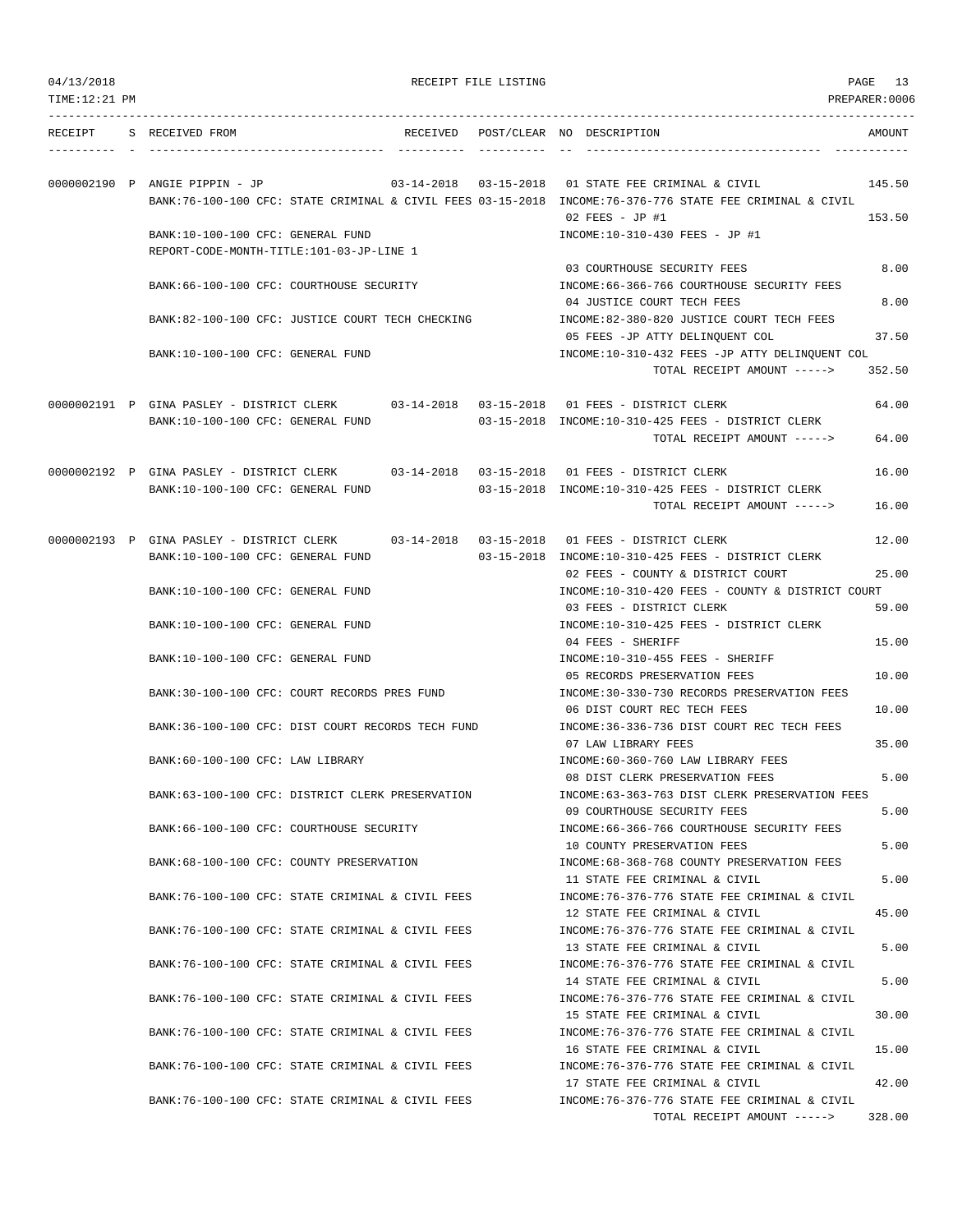|  | 04/13/2018 |  |
|--|------------|--|
|  |            |  |

RECEIPT FILE LISTING **PAGE** 14

| RECEIPT | S RECEIVED FROM<br>RECEIVED                                                                              |                  | POST/CLEAR NO DESCRIPTION<br>AMOUNT                                                                  |
|---------|----------------------------------------------------------------------------------------------------------|------------------|------------------------------------------------------------------------------------------------------|
|         |                                                                                                          |                  |                                                                                                      |
|         | 03-15-2018<br>0000002194 P ANGIE PIPPIN - JP                                                             | $03 - 19 - 2018$ | 01 STATE FEE CRIMINAL & CIVIL<br>10.00                                                               |
|         | BANK:76-100-100 CFC: STATE CRIMINAL & CIVIL FEES 03-19-2018 INCOME:76-376-776 STATE FEE CRIMINAL & CIVIL |                  | 02 JUSTICE COURT TECH FEES<br>5.00                                                                   |
|         | BANK:82-100-100 CFC: JUSTICE COURT TECH CHECKING                                                         |                  | INCOME:82-380-820 JUSTICE COURT TECH FEES                                                            |
|         | BANK:76-100-100 CFC: STATE CRIMINAL & CIVIL FEES                                                         |                  | 25.00<br>03 STATE FEE CRIMINAL & CIVIL<br>INCOME: 76-376-776 STATE FEE CRIMINAL & CIVIL              |
|         | REPORT-CODE-MONTH-TITLE:113-03-JURY REIM LINE 12                                                         |                  | 100.00                                                                                               |
|         | BANK:10-100-100 CFC: GENERAL FUND                                                                        |                  | 04 FEES - JP #1<br>INCOME:10-310-430 FEES - JP #1                                                    |
|         | BANK:76-100-100 CFC: STATE CRIMINAL & CIVIL FEES                                                         |                  | 05 STATE FEE CRIMINAL & CIVIL<br>6.00<br>INCOME:76-376-776 STATE FEE CRIMINAL & CIVIL                |
|         |                                                                                                          |                  | 146.00<br>TOTAL RECEIPT AMOUNT ----->                                                                |
|         | 0000002195 P ANGIE PIPPIN - JP                                                                           |                  | 289.00                                                                                               |
|         | BANK:76-100-100 CFC: STATE CRIMINAL & CIVIL FEES 03-19-2018 INCOME:76-376-776 STATE FEE CRIMINAL & CIVIL |                  | $02$ FEES - JP #1<br>83.00                                                                           |
|         | BANK:10-100-100 CFC: GENERAL FUND                                                                        |                  | INCOME:10-310-430 FEES - JP #1                                                                       |
|         | REPORT-CODE-MONTH-TITLE:101-03-JP-LINE 1                                                                 |                  | 4.00<br>03 COURTHOUSE SECURITY FEES                                                                  |
|         | BANK:66-100-100 CFC: COURTHOUSE SECURITY                                                                 |                  | INCOME: 66-366-766 COURTHOUSE SECURITY FEES<br>4.00<br>04 JUSTICE COURT TECH FEES                    |
|         | BANK:82-100-100 CFC: JUSTICE COURT TECH CHECKING                                                         |                  | INCOME:82-380-820 JUSTICE COURT TECH FEES                                                            |
|         | BANK:10-100-100 CFC: GENERAL FUND                                                                        |                  | 05 FEES - JP #1<br>114.00<br>INCOME:10-310-430 FEES - JP #1                                          |
|         |                                                                                                          |                  | TOTAL RECEIPT AMOUNT -----><br>494.00                                                                |
|         | 0000002196 P JONNYE GIBSON - TAX COLLECTOR 03-16-2018 03-16-2018 01 MOTOR VEHICLE REGISTRATION           |                  | 1,765.65                                                                                             |
|         | BANK:11-100-100 CFC: ROAD & BRIDGE PRECINCT 1                                                            |                  | 03-16-2018 INCOME:11-311-110 MOTOR VEHICLE REGISTRATION<br>02 MOTOR VEHICLE REGISTRATION<br>1,765.64 |
|         | BANK:12-100-100 CFC: ROAD & BRIDGE PRECINCT 2                                                            |                  | INCOME:12-312-110 MOTOR VEHICLE REGISTRATION                                                         |
|         | BANK:13-100-100 CFC: ROAD & BRIDGE PRECINCT 3                                                            |                  | 1,765.64<br>03 MOTOR VEHICLE REGISTRATION<br>INCOME:13-313-110 MOTOR VEHICLE REGISTRATION            |
|         | BANK:14-100-100 CFC: ROAD & BRIDGE PRECINCT 4                                                            |                  | 04 MOTOR VEHICLE REGISTRATION<br>1,765.65<br>INCOME:14-314-110 MOTOR VEHICLE REGISTRATION            |
|         |                                                                                                          |                  | 30.00<br>05 FEES - TITLE                                                                             |
|         | BANK:10-100-100 CFC: GENERAL FUND                                                                        |                  | INCOME:10-310-447 FEES - TITLE<br>20.00<br>06 FEES - TITLE                                           |
|         | BANK:10-100-100 CFC: GENERAL FUND                                                                        |                  | INCOME:10-310-447 FEES - TITLE                                                                       |
|         |                                                                                                          |                  | TOTAL RECEIPT AMOUNT -----> 7,112.58                                                                 |
|         | 0000002197 P WEST CENTERAL TEXAS COG 03-23-2018 03-23-2018 01 WCTCOG PROGRAM                             |                  | 879.35                                                                                               |
|         | BANK:78-100-100 CFC: SENIOR CITIZENS                                                                     |                  | 03-23-2018 INCOME:78-378-710 WCTCOG PROGRAM<br>879.35<br>TOTAL RECEIPT AMOUNT ----->                 |
|         | 0000002198 P PAT THOMSON - COUNTY CLERK 03-19-2018 03-19-2018 01 FEES - COUNTY CLERK                     |                  | 929.00                                                                                               |
|         | BANK:10-100-100 CFC: GENERAL FUND                                                                        |                  | 03-19-2018 INCOME:10-310-410 FEES - COUNTY CLERK<br>02 PRESERVATION VS HB 1744<br>190.00             |
|         | BANK:56-100-100 CFC: COUNTY CLERK PRESERVATION                                                           |                  | INCOME: 56-356-757 PRESERVATION VS HB 1744                                                           |
|         | BANK:50-100-100 CFC: COUNTY CLERK ARCHIVES FUND                                                          |                  | 03 COUNTY CLERK ARCHIVE FEES<br>190.00<br>INCOME: 50-350-750 COUNTY CLERK ARCHIVE FEES               |
|         |                                                                                                          |                  | 04 COURTHOUSE SECURITY FEES<br>19.00                                                                 |
|         | BANK:66-100-100 CFC: COURTHOUSE SECURITY                                                                 |                  | INCOME: 66-366-766 COURTHOUSE SECURITY FEES<br>TOTAL RECEIPT AMOUNT -----> 1,328.00                  |
|         | 0000002199 P PAT THOMSON - COUNTY CLERK                                                                  |                  | 61.00                                                                                                |
|         | BANK:10-100-100 CFC: GENERAL FUND                                                                        |                  | 03-19-2018 INCOME:10-310-410 FEES - COUNTY CLERK                                                     |
|         |                                                                                                          |                  | TOTAL RECEIPT AMOUNT -----> 61.00                                                                    |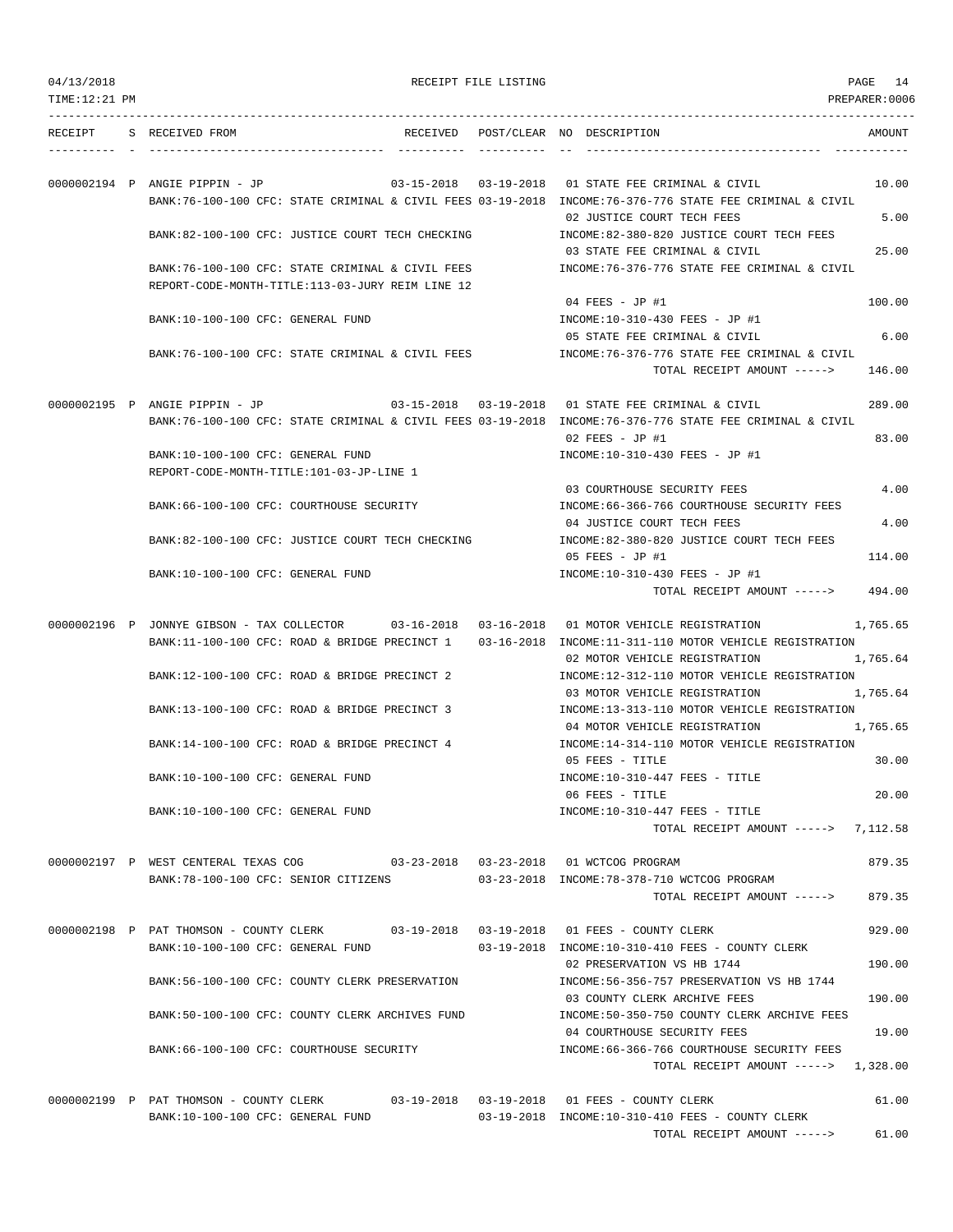| TIME:12:21 PM |                                                                                                  | PREPARER:0006                                                                                   |  |
|---------------|--------------------------------------------------------------------------------------------------|-------------------------------------------------------------------------------------------------|--|
| RECEIPT       | S RECEIVED FROM<br>RECEIVED                                                                      | AMOUNT<br>POST/CLEAR NO DESCRIPTION                                                             |  |
|               | 0000002200 P EMILIA GARCIA - SENIOR CITIZENS 03-13-2018<br>BANK: 78-100-100 CFC: SENIOR CITIZENS | 03-19-2018 01 FOOD DONATIONS<br>36.85<br>03-19-2018 INCOME:78-378-712 FOOD DONATIONS            |  |
|               |                                                                                                  | TOTAL RECEIPT AMOUNT -----><br>36.85                                                            |  |
|               | 0000002201 P TEXAS COMPTROLLER OF PUBLIC ACCOUNT 03-19-2018 03-19-2018 01 LEOSE GRANT REVENUES   | 1,494.45                                                                                        |  |
|               | BANK:80-100-100 CFC: LEOSE GRANT CHECKING                                                        | 03-19-2018 INCOME:80-380-800 LEOSE GRANT REVENUES<br>TOTAL RECEIPT AMOUNT -----><br>1,494.45    |  |
|               | 0000002202 P FISHER COUNTY HOSPITAL                                                              | 03-21-2018  03-21-2018  01 TOBACCO SETTLEMENT INCOME<br>196.10                                  |  |
|               | BANK:10-100-100 CFC: GENERAL FUND                                                                | 03-21-2018 INCOME:10-300-230 TOBACCO SETTLEMENT INCOME<br>TOTAL RECEIPT AMOUNT -----><br>196.10 |  |
|               | 0000002203 P EMILIA GARCIA - SENIOR CITIZENS 03-21-2018 03-21-2018 01 FOOD DONATIONS             | 47.55                                                                                           |  |
|               | BANK:78-100-100 CFC: SENIOR CITIZENS                                                             | 03-21-2018 INCOME:78-378-712 FOOD DONATIONS<br>02 FOOD DONATIONS<br>35.40                       |  |
|               | BANK: 78-100-100 CFC: SENIOR CITIZENS                                                            | INCOME: 78-378-712 FOOD DONATIONS<br>82.95<br>TOTAL RECEIPT AMOUNT ----->                       |  |
|               | 0000002204 P PAT THOMSON - COUNTY CLERK 03-20-2018 03-21-2018 01 FEES - COUNTY CLERK             | 20.20                                                                                           |  |
|               | BANK:10-100-100 CFC: GENERAL FUND                                                                | 03-21-2018 INCOME:10-310-410 FEES - COUNTY CLERK<br>1.00<br>02 PRESERVATION VS HB 1744          |  |
|               | BANK:56-100-100 CFC: COUNTY CLERK PRESERVATION                                                   | INCOME: 56-356-757 PRESERVATION VS HB 1744                                                      |  |
|               | BANK:76-100-100 CFC: STATE CRIMINAL & CIVIL FEES                                                 | 03 STATE FEE CRIMINAL & CIVIL<br>1.80<br>INCOME:76-376-776 STATE FEE CRIMINAL & CIVIL           |  |
|               | BANK:10-100-100 CFC: GENERAL FUND                                                                | 04 FEES - COUNTY CLERK<br>317.00<br>INCOME:10-310-410 FEES - COUNTY CLERK                       |  |
|               |                                                                                                  | 05 COUNTY CLERK ARCHIVE FEES<br>90.00<br>INCOME:50-350-750 COUNTY CLERK ARCHIVE FEES            |  |
|               | BANK:50-100-100 CFC: COUNTY CLERK ARCHIVES FUND                                                  | 06 COUNTY CLERK PRESERVATION FEES<br>90.00                                                      |  |
|               | BANK:56-100-100 CFC: COUNTY CLERK PRESERVATION                                                   | INCOME:56-356-756 COUNTY CLERK PRESERVATION FEES<br>9.00<br>07 COURTHOUSE SECURITY FEES         |  |
|               | BANK:66-100-100 CFC: COURTHOUSE SECURITY                                                         | INCOME:66-366-766 COURTHOUSE SECURITY FEES<br>529.00<br>TOTAL RECEIPT AMOUNT ----->             |  |
|               | 0000002205 P PAT THOMSON - COUNTY CLERK<br>BANK:10-100-100 CFC: GENERAL FUND                     | 24.17<br>03-21-2018 INCOME:10-310-410 FEES - COUNTY CLERK                                       |  |
|               |                                                                                                  | 1.00<br>02 PRESERVATION VS HB 1744                                                              |  |
|               | BANK:56-100-100 CFC: COUNTY CLERK PRESERVATION                                                   | INCOME: 56-356-757 PRESERVATION VS HB 1744<br>1.83<br>03 STATE FEE CRIMINAL & CIVIL             |  |
|               | BANK:76-100-100 CFC: STATE CRIMINAL & CIVIL FEES                                                 | INCOME: 76-376-776 STATE FEE CRIMINAL & CIVIL<br>04 FEES - COUNTY CLERK<br>32.00                |  |
|               | BANK:10-100-100 CFC: GENERAL FUND                                                                | INCOME:10-310-410 FEES - COUNTY CLERK<br>05 COUNTY CLERK ARCHIVE FEES<br>40.00                  |  |
|               | BANK:50-100-100 CFC: COUNTY CLERK ARCHIVES FUND                                                  | INCOME:50-350-750 COUNTY CLERK ARCHIVE FEES<br>06 COUNTY CLERK PRESERVATION FEES<br>40.00       |  |
|               | BANK:56-100-100 CFC: COUNTY CLERK PRESERVATION                                                   | INCOME: 56-356-756 COUNTY CLERK PRESERVATION FEES<br>07 COURTHOUSE SECURITY FEES                |  |
|               | BANK:66-100-100 CFC: COURTHOUSE SECURITY                                                         | 4.00<br>INCOME:66-366-766 COURTHOUSE SECURITY FEES<br>TOTAL RECEIPT AMOUNT -----><br>143.00     |  |
|               | 0000002206 P PAT THOMSON - COUNTY CLERK 03-21-2018 03-21-2018 01 FEES - COUNTY CLERK             | 20.20                                                                                           |  |
|               | BANK:10-100-100 CFC: GENERAL FUND                                                                | 03-21-2018 INCOME:10-310-410 FEES - COUNTY CLERK<br>1.00<br>02 PRESERVATION VS HB 1744          |  |
|               | BANK:56-100-100 CFC: COUNTY CLERK PRESERVATION                                                   | INCOME: 56-356-757 PRESERVATION VS HB 1744<br>1.80<br>03 STATE FEE CRIMINAL & CIVIL             |  |
|               | BANK:76-100-100 CFC: STATE CRIMINAL & CIVIL FEES                                                 | INCOME: 76-376-776 STATE FEE CRIMINAL & CIVIL<br>23.00<br>TOTAL RECEIPT AMOUNT ----->           |  |
|               |                                                                                                  |                                                                                                 |  |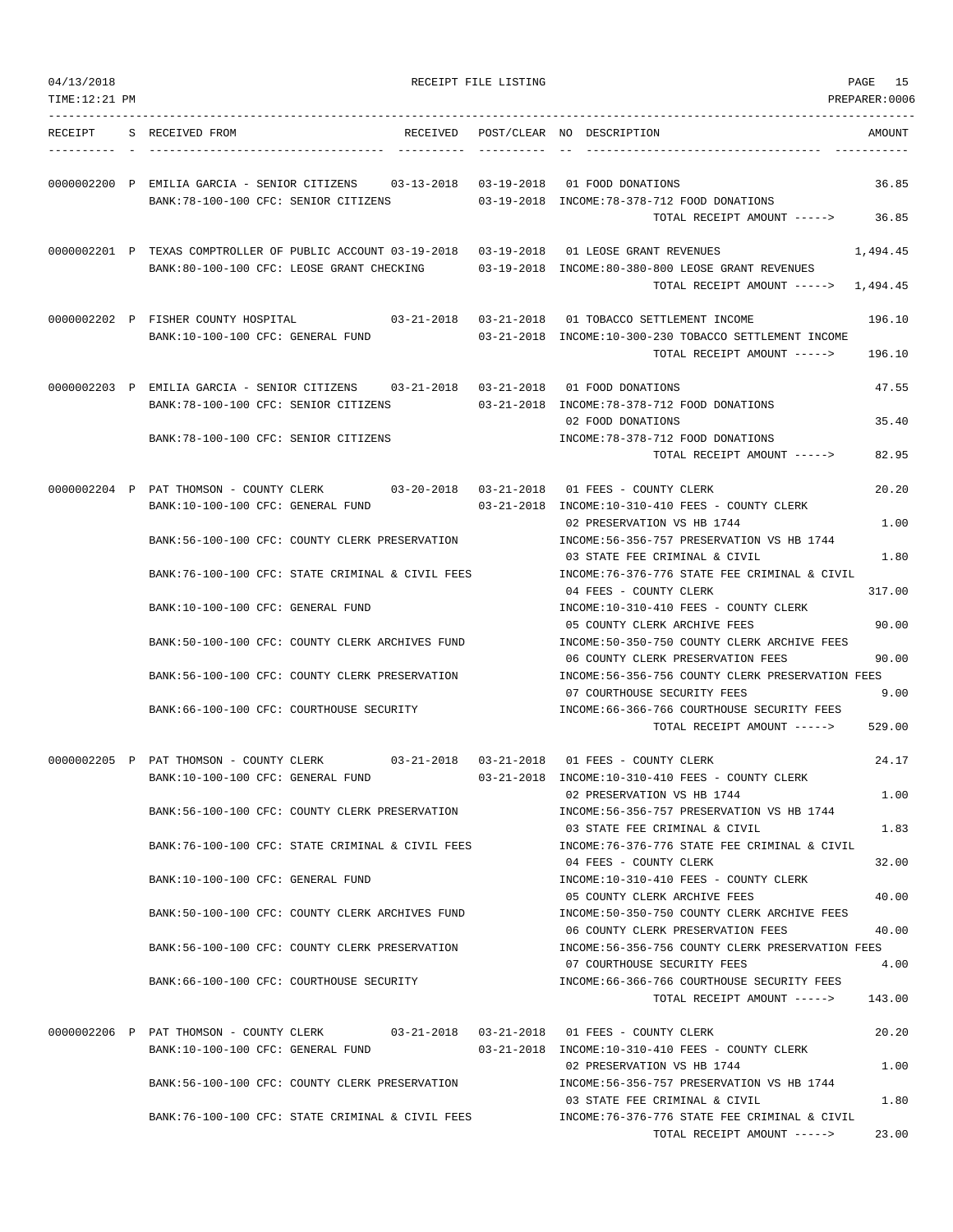| 04/13/2018    |                                                                               |          | RECEIPT FILE LISTING |                                                                                                          | PAGE 16        |
|---------------|-------------------------------------------------------------------------------|----------|----------------------|----------------------------------------------------------------------------------------------------------|----------------|
| TIME:12:21 PM |                                                                               |          |                      |                                                                                                          | PREPARER: 0006 |
| RECEIPT       | S RECEIVED FROM                                                               | RECEIVED |                      | POST/CLEAR NO DESCRIPTION                                                                                | AMOUNT         |
|               |                                                                               |          |                      | -------------------------------------                                                                    |                |
|               | 0000002207 P PAT THOMSON - COUNTY CLERK                                       |          |                      |                                                                                                          | 27.00          |
|               | BANK:10-100-100 CFC: GENERAL FUND                                             |          |                      | 03-21-2018 INCOME:10-310-410 FEES - COUNTY CLERK                                                         |                |
|               |                                                                               |          |                      | TOTAL RECEIPT AMOUNT ----->                                                                              | 27.00          |
|               | 0000002208 P ANGIE PIPPIN - JP                                                |          |                      | 03-21-2018  03-21-2018  01  FEES - JP #1                                                                 | 40.66          |
|               | BANK:10-100-100 CFC: GENERAL FUND                                             |          |                      | 03-21-2018 INCOME:10-310-430 FEES - JP #1                                                                |                |
|               | REPORT-CODE-MONTH-TITLE:101-03-JP-LINE 1                                      |          |                      |                                                                                                          |                |
|               |                                                                               |          |                      | 02 COURTHOUSE SECURITY FEES                                                                              | 4.62           |
|               | BANK:66-100-100 CFC: COURTHOUSE SECURITY                                      |          |                      | INCOME: 66-366-766 COURTHOUSE SECURITY FEES                                                              |                |
|               |                                                                               |          |                      | 03 JUSTICE COURT TECH FEES                                                                               | 4.63           |
|               | BANK:82-100-100 CFC: JUSTICE COURT TECH CHECKING                              |          |                      | INCOME:82-380-820 JUSTICE COURT TECH FEES<br>04 STATE FEE CRIMINAL & CIVIL                               | 97.09          |
|               | BANK: 76-100-100 CFC: STATE CRIMINAL & CIVIL FEES                             |          |                      | INCOME:76-376-776 STATE FEE CRIMINAL & CIVIL                                                             |                |
|               | REPORT-CODE-MONTH-TITLE:113-03-JURY REIM LINE 12                              |          |                      |                                                                                                          |                |
|               |                                                                               |          |                      | TOTAL RECEIPT AMOUNT ----->                                                                              | 147.00         |
|               | 0000002209 P ANGIE PIPPIN - JP 03-19-2018 03-21-2018 01 FEES - JP #1          |          |                      |                                                                                                          | 26.00          |
|               | BANK:10-100-100 CFC: GENERAL FUND                                             |          |                      | 03-21-2018 INCOME:10-310-430 FEES - JP #1                                                                |                |
|               | REPORT-CODE-MONTH-TITLE:101-03-JP-LINE 1                                      |          |                      |                                                                                                          |                |
|               |                                                                               |          |                      | TOTAL RECEIPT AMOUNT ----->                                                                              | 26.00          |
|               | 0000002210 P PAT THOMSON - COUNTY CLERK                                       |          |                      | 03-21-2018  03-21-2018  01 PRE-TRIAL FEES                                                                | 500.00         |
|               | BANK: 92-100-222 PRE-TRIAL CHECKING                                           |          |                      | 03-21-2018 INCOME: 92-399-920 PRE-TRIAL FEES                                                             |                |
|               |                                                                               |          |                      | TOTAL RECEIPT AMOUNT ----->                                                                              | 500.00         |
|               | 0000002211 P BANK INTEREST                                                    |          |                      | 03-30-2018  03-30-2018  01 GENERAL FUND                                                                  | 3,354.67       |
|               | BANK:10-100-100 CFC: GENERAL FUND                                             |          |                      | 03-30-2018 INCOME:10-300-180 INTEREST EARNED                                                             |                |
|               |                                                                               |          |                      | 02 COURT RECORDS PRESERVATION                                                                            | 1.31           |
|               | BANK:30-100-100 CFC: COURT RECORDS PRES FUND                                  |          |                      | INCOME: 30-330-180 INTEREST EARNED                                                                       |                |
|               | BANK:36-100-100 CFC: DIST COURT RECORDS TECH FUND                             |          |                      | 03 DISTRICT COURT TECH FUND<br>INCOME: 36-336-180 INTEREST EARNED                                        | 0.55           |
|               |                                                                               |          |                      | 04 COUNTY CLERK ARCHIVES FUND                                                                            | 15.11          |
|               | BANK:50-100-100 CFC: COUNTY CLERK ARCHIVES FUND                               |          |                      | INCOME: 50-350-180 INTEREST EARNED                                                                       |                |
|               |                                                                               |          |                      | 05 COUNTY CLERK PRESERVATION                                                                             | 46.97          |
|               | BANK: 56-100-100 CFC: COUNTY CLERK PRESERVATION                               |          |                      | INCOME: 56-356-180 INTEREST EARNED                                                                       |                |
|               |                                                                               |          |                      | 06 DISTRICT CLERK PRESERVATION                                                                           | 16.52          |
|               | BANK:63-100-100 CFC: DISTRICT CLERK PRESERVATION                              |          |                      | INCOME: 63-363-180 INTEREST EARNED<br>07 COUNTY PRESERVATION                                             | 2.03           |
|               | BANK:68-100-100 CFC: COUNTY PRESERVATION                                      |          |                      | INCOME: 68-368-180 INTEREST EARNED                                                                       |                |
|               |                                                                               |          |                      | 08 HOT CHECK                                                                                             | 7.00           |
|               | BANK: 72-100-100 CFC: HOT CHECK FUND                                          |          |                      | INCOME: 72-372-180 INTEREST EARNED                                                                       |                |
|               |                                                                               |          |                      | 09 JP COURT TECH FUND                                                                                    | 2.16           |
|               | BANK:82-100-100 CFC: JUSTICE COURT TECH CHECKING                              |          |                      | INCOME:82-380-180 INTEREST EARNED<br>TOTAL RECEIPT AMOUNT $--- 3.446.32$                                 |                |
|               |                                                                               |          |                      |                                                                                                          |                |
|               | 0000002212 P ANGIE PIPPIN - JP                                                |          |                      | 03-19-2018  03-21-2018  01 STATE FEE CRIMINAL & CIVIL                                                    | 385.79         |
|               |                                                                               |          |                      | BANK:76-100-100 CFC: STATE CRIMINAL & CIVIL FEES 03-21-2018 INCOME:76-376-776 STATE FEE CRIMINAL & CIVIL |                |
|               |                                                                               |          |                      | $02$ FEES - JP #1                                                                                        | 448.02         |
|               | BANK:10-100-100 CFC: GENERAL FUND<br>REPORT-CODE-MONTH-TITLE:101-03-JP-LINE 1 |          |                      | INCOME:10-310-430 FEES - JP #1                                                                           |                |
|               |                                                                               |          |                      | 03 COURTHOUSE SECURITY FEES                                                                              | 16.85          |
|               | BANK:66-100-100 CFC: COURTHOUSE SECURITY                                      |          |                      | INCOME:66-366-766 COURTHOUSE SECURITY FEES                                                               |                |
|               |                                                                               |          |                      | 04 JUSTICE COURT TECH FEES                                                                               | 16.84          |
|               | BANK:82-100-100 CFC: JUSTICE COURT TECH CHECKING                              |          |                      | INCOME:82-380-820 JUSTICE COURT TECH FEES                                                                |                |
|               |                                                                               |          |                      | TOTAL RECEIPT AMOUNT ----->                                                                              | 867.50         |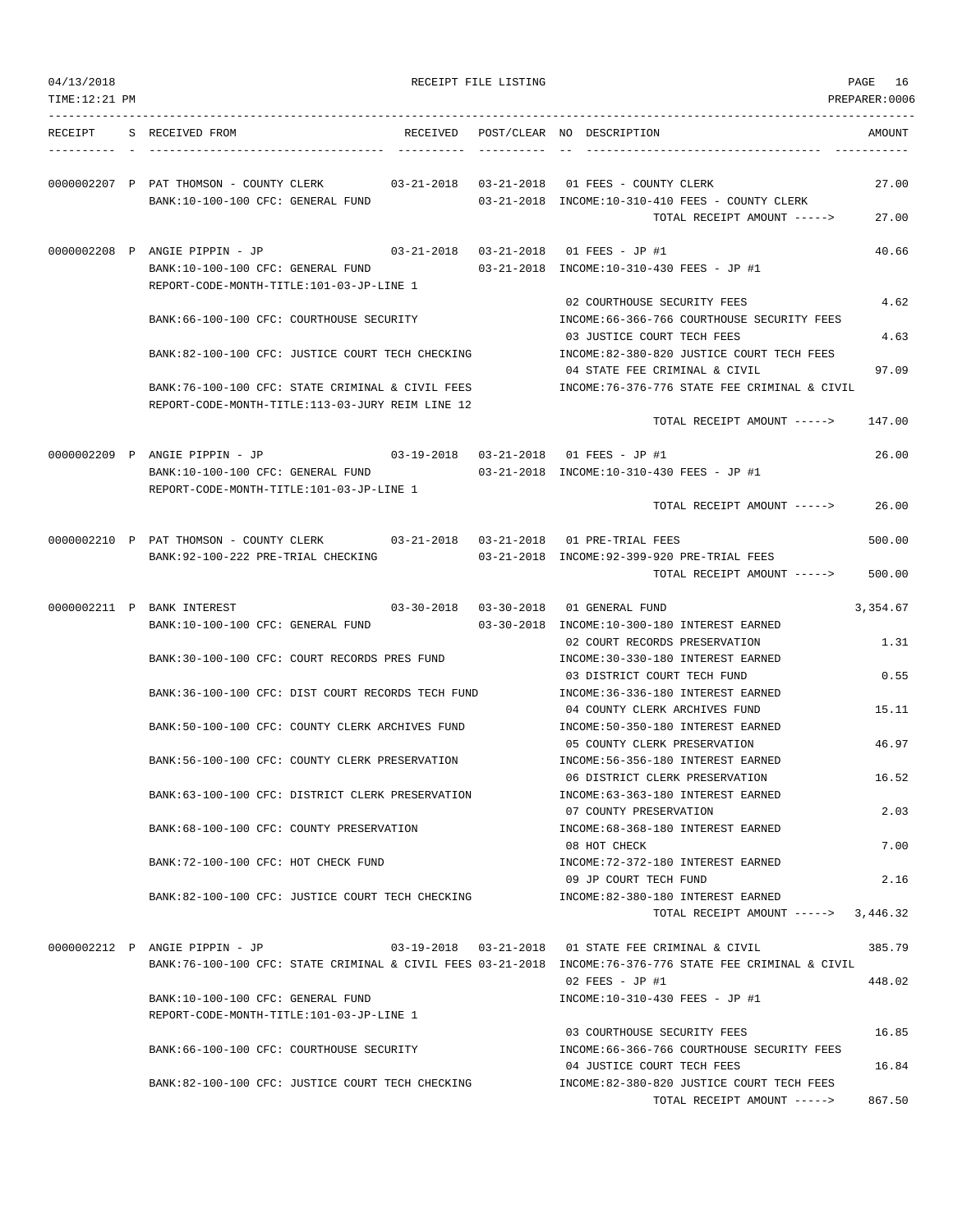| 04/13/2018<br>TIME:12:21 PM |                                                                               |          | RECEIPT FILE LISTING |                                                                                                                                                                         | PAGE 17<br>PREPARER:0006 |
|-----------------------------|-------------------------------------------------------------------------------|----------|----------------------|-------------------------------------------------------------------------------------------------------------------------------------------------------------------------|--------------------------|
| RECEIPT                     | S RECEIVED FROM                                                               | RECEIVED |                      | POST/CLEAR NO DESCRIPTION                                                                                                                                               | AMOUNT                   |
|                             | BANK:10-100-100 CFC: GENERAL FUND                                             |          |                      | 0000002213 P PAT THOMSON - COUNTY CLERK 03-22-2018 03-22-2018 01 FEES - COUNTY CLERK<br>03-22-2018 INCOME:10-310-410 FEES - COUNTY CLERK<br>TOTAL RECEIPT AMOUNT -----> | 25.00<br>25.00           |
|                             | 0000002214 P PAT THOMSON - COUNTY CLERK                                       |          |                      | 03-22-2018  03-22-2018  01 FEES - COUNTY CLERK                                                                                                                          | 28.00                    |
|                             | BANK:10-100-100 CFC: GENERAL FUND                                             |          |                      | 03-22-2018 INCOME:10-310-410 FEES - COUNTY CLERK<br>02 PRESERVATION VS HB 1744                                                                                          | 60.00                    |
|                             | BANK:56-100-100 CFC: COUNTY CLERK PRESERVATION                                |          |                      | INCOME:56-356-757 PRESERVATION VS HB 1744<br>03 FEES - COUNTY CLERK                                                                                                     | 62.00                    |
|                             | BANK:10-100-100 CFC: GENERAL FUND                                             |          |                      | INCOME:10-310-410 FEES - COUNTY CLERK<br>04 COUNTY CLERK ARCHIVE FEES                                                                                                   | 60.00                    |
|                             | BANK:50-100-100 CFC: COUNTY CLERK ARCHIVES FUND                               |          |                      | INCOME:50-350-750 COUNTY CLERK ARCHIVE FEES<br>05 COURTHOUSE SECURITY FEES                                                                                              | 6.00                     |
|                             | BANK:66-100-100 CFC: COURTHOUSE SECURITY                                      |          |                      | INCOME: 66-366-766 COURTHOUSE SECURITY FEES<br>TOTAL RECEIPT AMOUNT ----->                                                                                              | 216.00                   |
|                             | 0000002215 P H.T. FILLINGIM - SHERIFF 03-18-2018 03-22-2018 01 BAIL BOND FEES |          |                      |                                                                                                                                                                         | 15.00                    |
|                             | BANK:74-100-100 CFC: BAIL BOND FUND                                           |          |                      | 03-22-2018 INCOME:74-374-774 BAIL BOND FEES<br>TOTAL RECEIPT AMOUNT ----->                                                                                              | 15.00                    |
|                             | 0000002216 P JOHN DEERE FINANCIAL                                             |          |                      | 03-22-2018  03-22-2018  01 REPAIRS PRECINT # 2                                                                                                                          | 198.30                   |
|                             |                                                                               |          |                      | BANK:12-100-100 CFC: ROAD & BRIDGE PRECINCT 2 03-22-2018 INCOME:12-612-320 REPAIRS & MAINTENANCE<br>TOTAL RECEIPT AMOUNT ----->                                         | 198.30                   |
|                             | 0000002217 P ANGIE PIPPIN - JP                                                |          |                      | 03-21-2018  03-22-2018  01 STATE FEE CRIMINAL & CIVIL                                                                                                                   | 58.10                    |
|                             | BANK:10-100-100 CFC: GENERAL FUND                                             |          |                      | BANK:76-100-100 CFC: STATE CRIMINAL & CIVIL FEES 03-22-2018 INCOME:76-376-776 STATE FEE CRIMINAL & CIVIL<br>$02$ FEES - JP #1<br>INCOME:10-310-430 FEES - JP #1         | 58.90                    |
|                             | REPORT-CODE-MONTH-TITLE:101-03-JP-LINE 1                                      |          |                      | 03 COURTHOUSE SECURITY FEES                                                                                                                                             | 4.00                     |
|                             | BANK:66-100-100 CFC: COURTHOUSE SECURITY                                      |          |                      | INCOME: 66-366-766 COURTHOUSE SECURITY FEES<br>04 JUSTICE COURT TECH FEES                                                                                               | 4.00                     |
|                             | BANK:82-100-100 CFC: JUSTICE COURT TECH CHECKING                              |          |                      | INCOME:82-380-820 JUSTICE COURT TECH FEES<br>TOTAL RECEIPT AMOUNT ----->                                                                                                | 125.00                   |
|                             | 0000002218 P ANGIE PIPPIN - JP                                                |          |                      | 03-21-2018  03-22-2018  01 STATE FEE CRIMINAL & CIVIL                                                                                                                   | 88.50                    |
|                             |                                                                               |          |                      | BANK:76-100-100 CFC: STATE CRIMINAL & CIVIL FEES 03-22-2018 INCOME:76-376-776 STATE FEE CRIMINAL & CIVIL<br>$02$ FEES - JP #1                                           | 25.50                    |
|                             | BANK:10-100-100 CFC: GENERAL FUND<br>REPORT-CODE-MONTH-TITLE:101-03-JP-LINE 1 |          |                      | INCOME:10-310-430 FEES - JP #1                                                                                                                                          |                          |
|                             | BANK:66-100-100 CFC: COURTHOUSE SECURITY                                      |          |                      | 03 COURTHOUSE SECURITY FEES<br>INCOME:66-366-766 COURTHOUSE SECURITY FEES                                                                                               | 4.00                     |
|                             | BANK:82-100-100 CFC: JUSTICE COURT TECH CHECKING                              |          |                      | 04 JUSTICE COURT TECH FEES<br>INCOME:82-380-820 JUSTICE COURT TECH FEES                                                                                                 | 4.00                     |
|                             |                                                                               |          |                      | TOTAL RECEIPT AMOUNT ----->                                                                                                                                             | 122.00                   |
|                             | BANK:10-100-100 CFC: GENERAL FUND                                             |          |                      | 0000002219 P PAT THOMSON - COUNTY CLERK 03-23-2018 03-23-2018 01 FEES - COUNTY CLERK<br>03-23-2018 INCOME:10-310-410 FEES - COUNTY CLERK                                | 27.20                    |
|                             | BANK:56-100-100 CFC: COUNTY CLERK PRESERVATION                                |          |                      | 02 PRESERVATION VS HB 1744<br>INCOME: 56-356-757 PRESERVATION VS HB 1744                                                                                                | 2.00                     |
|                             | BANK:76-100-100 CFC: STATE CRIMINAL & CIVIL FEES                              |          |                      | 03 STATE FEE CRIMINAL & CIVIL<br>INCOME:76-376-776 STATE FEE CRIMINAL & CIVIL                                                                                           | 1.80                     |
|                             | BANK:10-100-100 CFC: GENERAL FUND                                             |          |                      | 04 FEES - COUNTY CLERK<br>INCOME:10-310-410 FEES - COUNTY CLERK                                                                                                         | 2.00                     |
|                             | BANK:50-100-100 CFC: COUNTY CLERK ARCHIVES FUND                               |          |                      | 05 COUNTY CLERK ARCHIVE FEES<br>INCOME:50-350-750 COUNTY CLERK ARCHIVE FEES                                                                                             | 80.00                    |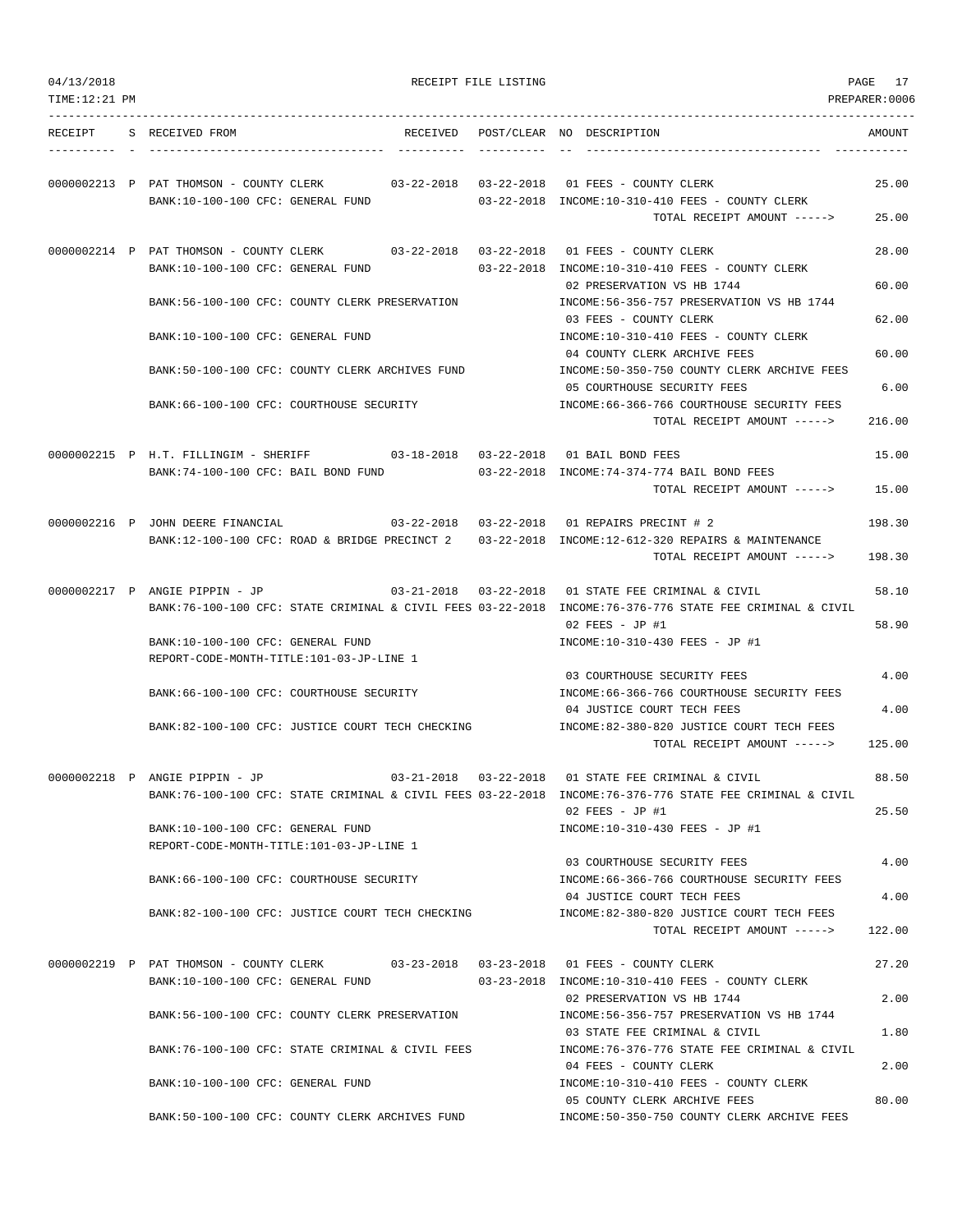TOTAL RECEIPT AMOUNT -----> 80.00

TIME:12:21 PM PREPARER:0006 --------------------------------------------------------------------------------------------------------------------------------- RECEIPT S RECEIVED FROM THE RECEIVED POST/CLEAR NO DESCRIPTION THE SECRET AMOUNT ---------- - ----------------------------------- ---------- ---------- -- ----------------------------------- ----------- 0000002219 Continued 06 COUNTY CLERK PRESERVATION FEES 80.00 BANK:56-100-100 CFC: COUNTY CLERK PRESERVATION INCOME:56-356-756 COUNTY CLERK PRESERVATION FEES 07 COURTHOUSE SECURITY FEES 8.00 BANK:66-100-100 CFC: COURTHOUSE SECURITY INCOME:66-366-766 COURTHOUSE SECURITY FEES 08 FEES - COUNTY CLERK 208.00 BANK:10-100-100 CFC: GENERAL FUND **INCOME:10-310-410 FEES - COUNTY CLERK** TOTAL RECEIPT AMOUNT -----> 409.00 0000002220 P JONNYE GIBSON - TAX COLLECTOR 03-23-2018 03-23-2018 01 MOTOR VEHICLE REGISTRATION 1,012.48 BANK:11-100-100 CFC: ROAD & BRIDGE PRECINCT 1 03-23-2018 INCOME:11-311-110 MOTOR VEHICLE REGISTRATION 02 MOTOR VEHICLE REGISTRATION 1,012.47 BANK:12-100-100 CFC: ROAD & BRIDGE PRECINCT 2 INCOME:12-312-110 MOTOR VEHICLE REGISTRATION 03 MOTOR VEHICLE REGISTRATION 1,012.47 BANK:13-100-100 CFC: ROAD & BRIDGE PRECINCT 3 INCOME:13-313-110 MOTOR VEHICLE REGISTRATION 04 MOTOR VEHICLE REGISTRATION 1,012.47 BANK:14-100-100 CFC: ROAD & BRIDGE PRECINCT 4 INCOME:14-314-110 MOTOR VEHICLE REGISTRATION 05 FEES - TITLE 20.00 BANK:10-100-100 CFC: GENERAL FUND INCOME:10-310-447 FEES - TITLE 06 FEES - TITLE 40.00 BANK:10-100-100 CFC: GENERAL FUND INCOME:10-310-447 FEES - TITLE TOTAL RECEIPT AMOUNT -----> 4,109.89 0000002221 P H.T. FILLINGIM - SHERIFF 03-27-2018 03-27-2018 01 BAIL BOND FEES 15.00 BANK:74-100-100 CFC: BAIL BOND FUND 03-27-2018 INCOME:74-374-774 BAIL BOND FEES TOTAL RECEIPT AMOUNT -----> 15.00 0000002222 P ANGIE PIPPIN - JP 03-22-2018 03-27-2018 01 STATE FEE CRIMINAL & CIVIL 9.04 BANK:76-100-100 CFC: STATE CRIMINAL & CIVIL FEES 03-27-2018 INCOME:76-376-776 STATE FEE CRIMINAL & CIVIL 02 FEES - JP #1 0.33 BANK:10-100-100 CFC: GENERAL FUND INCOME:10-310-430 FEES - JP #1 REPORT-CODE-MONTH-TITLE:101-03-JP-LINE 1 03 COURTHOUSE SECURITY FEES 0.32 BANK:66-100-100 CFC: COURTHOUSE SECURITY INCOME:66-366-766 COURTHOUSE SECURITY FEES 04 JUSTICE COURT TECH FEES 0.31 BANK:82-100-100 CFC: JUSTICE COURT TECH CHECKING INCOME:82-380-820 JUSTICE COURT TECH FEES TOTAL RECEIPT AMOUNT -----> 10.00 0000002223 P ANGIE PIPPIN - JP 03-23-2018 03-27-2018 01 STATE FEE CRIMINAL & CIVIL 113.64 BANK:76-100-100 CFC: STATE CRIMINAL & CIVIL FEES 03-27-2018 INCOME:76-376-776 STATE FEE CRIMINAL & CIVIL 02 FEES - JP #1 230.96 BANK:10-100-100 CFC: GENERAL FUND INCOME:10-310-430 FEES - JP #1 REPORT-CODE-MONTH-TITLE:101-03-JP-LINE 1 03 COURTHOUSE SECURITY FEES 5.19 BANK:66-100-100 CFC: COURTHOUSE SECURITY INCOME:66-366-766 COURTHOUSE SECURITY FEES 04 JUSTICE COURT TECH FEES 5.21 BANK:82-100-100 CFC: JUSTICE COURT TECH CHECKING INCOME:82-380-820 JUSTICE COURT TECH FEES TOTAL RECEIPT AMOUNT -----> 355.00 0000002224 P PAT THOMSON - COUNTY CLERK 03-26-2018 03-27-2018 01 FEES - COUNTY CLERK 38.00 BANK:10-100-100 CFC: GENERAL FUND 03-27-2018 INCOME:10-310-410 FEES - COUNTY CLERK 02 PRESERVATION VS HB 1744 20.00 BANK:56-100-100 CFC: COUNTY CLERK PRESERVATION INCOME:56-356-757 PRESERVATION VS HB 1744 03 COUNTY CLERK ARCHIVE FEES 20.00 BANK:50-100-100 CFC: COUNTY CLERK ARCHIVES FUND INCOME:50-350-750 COUNTY CLERK ARCHIVE FEES 04 COURTHOUSE SECURITY FEES 2.00 BANK:66-100-100 CFC: COURTHOUSE SECURITY INCOME:66-366-766 COURTHOUSE SECURITY FEES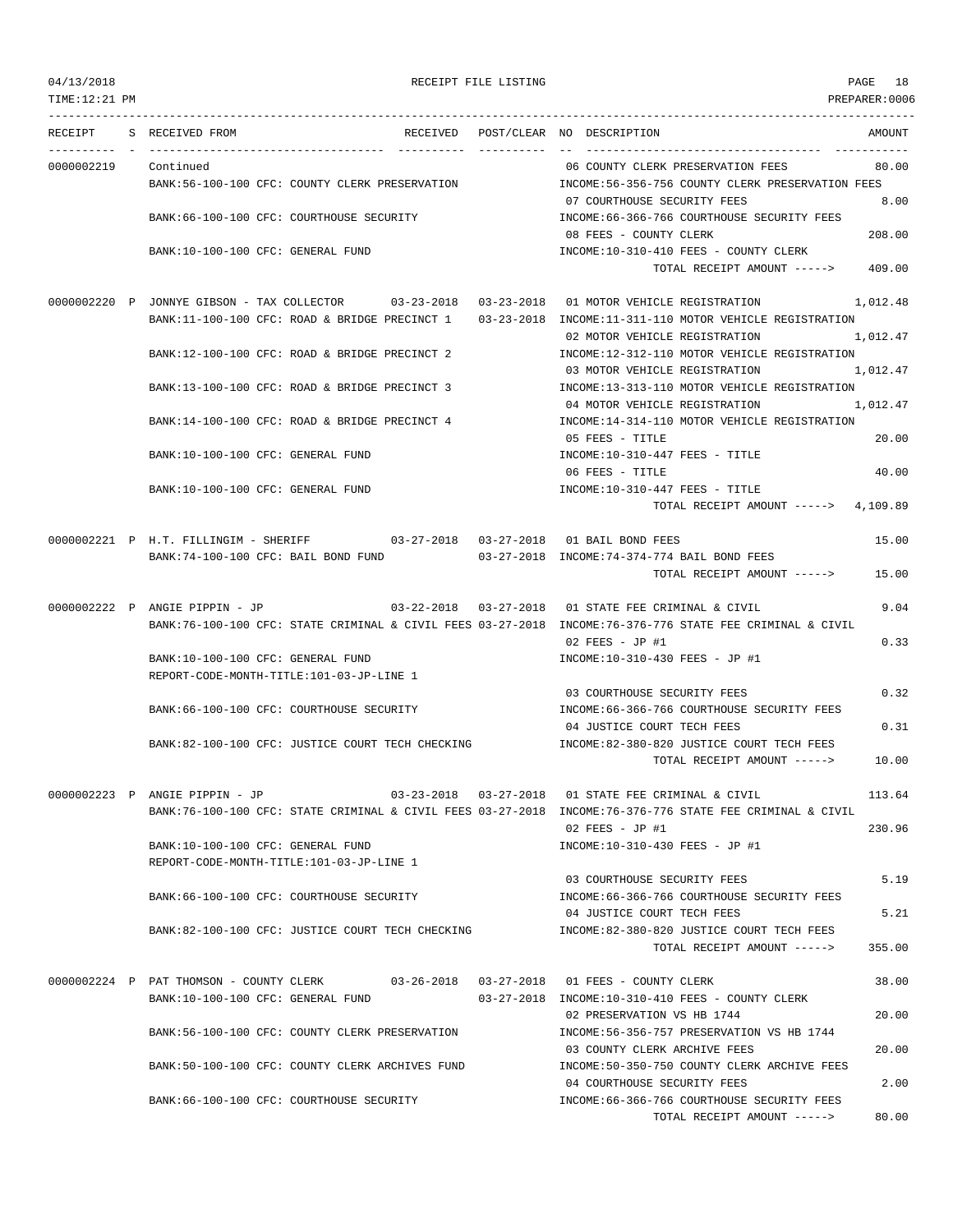| TIME:12:21 PM |                                                                             |  |                                                                                                                                                                   | PREPARER:0006    |
|---------------|-----------------------------------------------------------------------------|--|-------------------------------------------------------------------------------------------------------------------------------------------------------------------|------------------|
| RECEIPT       | S RECEIVED FROM                                                             |  | RECEIVED POST/CLEAR NO DESCRIPTION                                                                                                                                | AMOUNT           |
|               | BANK:10-100-100 CFC: GENERAL FUND                                           |  | 0000002225 P PAT THOMSON - COUNTY CLERK 03-27-2018 03-27-2018 01 FEES - COUNTY CLERK<br>03-27-2018 INCOME:10-310-410 FEES - COUNTY CLERK                          | 526.17           |
|               | BANK:56-100-100 CFC: COUNTY CLERK PRESERVATION                              |  | 02 PRESERVATION VS HB 1744<br>INCOME: 56-356-757 PRESERVATION VS HB 1744                                                                                          | 1.00             |
|               | BANK:76-100-100 CFC: STATE CRIMINAL & CIVIL FEES                            |  | 03 STATE FEE CRIMINAL & CIVIL<br>INCOME:76-376-776 STATE FEE CRIMINAL & CIVIL                                                                                     | 1.83             |
|               |                                                                             |  | TOTAL RECEIPT AMOUNT ----->                                                                                                                                       | 529.00           |
|               | 0000002226 P FISHER COUNTY HOSPITAL 03-27-2018 03-27-2018 01 INMATE MEDICAL |  |                                                                                                                                                                   | 446.69           |
|               | BANK:10-100-100 CFC: GENERAL FUND                                           |  | 03-27-2018 INCOME:10-580-614 INMATE MEDICAL<br>TOTAL RECEIPT AMOUNT ----->                                                                                        | 446.69           |
|               |                                                                             |  | 0000002227 P PAT THOMSON - COUNTY CLERK 03-27-2018 03-27-2018 01 FEES - COUNTY CLERK                                                                              | 47.60            |
|               | BANK:10-100-100 CFC: GENERAL FUND                                           |  | 03-27-2018 INCOME:10-310-410 FEES - COUNTY CLERK                                                                                                                  |                  |
|               | BANK:56-100-100 CFC: COUNTY CLERK PRESERVATION                              |  | 02 PRESERVATION VS HB 1744<br>INCOME: 56-356-757 PRESERVATION VS HB 1744                                                                                          | 2.50             |
|               |                                                                             |  | 03 STATE FEE CRIMINAL & CIVIL                                                                                                                                     | 15.00            |
|               | BANK:76-100-100 CFC: STATE CRIMINAL & CIVIL FEES                            |  | INCOME:76-376-776 STATE FEE CRIMINAL & CIVIL<br>04 FEES - COUNTY CLERK                                                                                            | 2.00             |
|               | BANK:10-100-100 CFC: GENERAL FUND                                           |  | INCOME:10-310-410 FEES - COUNTY CLERK                                                                                                                             |                  |
|               | BANK:50-100-100 CFC: COUNTY CLERK ARCHIVES FUND                             |  | 05 COUNTY CLERK ARCHIVE FEES<br>INCOME:50-350-750 COUNTY CLERK ARCHIVE FEES<br>06 COUNTY CLERK PRESERVATION FEES                                                  | 120.00<br>120.00 |
|               | BANK:56-100-100 CFC: COUNTY CLERK PRESERVATION                              |  | INCOME:56-356-756 COUNTY CLERK PRESERVATION FEES<br>07 COURTHOUSE SECURITY FEES                                                                                   | 12.00            |
|               | BANK:66-100-100 CFC: COURTHOUSE SECURITY                                    |  | INCOME:66-366-766 COURTHOUSE SECURITY FEES<br>08 STATE FEE CRIMINAL & CIVIL                                                                                       | 5.00             |
|               | BANK:76-100-100 CFC: STATE CRIMINAL & CIVIL FEES                            |  | INCOME:76-376-776 STATE FEE CRIMINAL & CIVIL<br>09 STATE FEE CRIMINAL & CIVIL                                                                                     | 83.00            |
|               | BANK: 76-100-100 CFC: STATE CRIMINAL & CIVIL FEES                           |  | INCOME:76-376-776 STATE FEE CRIMINAL & CIVIL<br>10 STATE FEE CRIMINAL & CIVIL                                                                                     | 2.00             |
|               | BANK:76-100-100 CFC: STATE CRIMINAL & CIVIL FEES                            |  | INCOME:76-376-776 STATE FEE CRIMINAL & CIVIL<br>11 FEES - COUNTY CLERK                                                                                            | 224.00           |
|               | BANK:10-100-100 CFC: GENERAL FUND                                           |  | INCOME:10-310-410 FEES - COUNTY CLERK<br>12 DRUG PROG CCP - 10% COUNTY                                                                                            | 60.00            |
|               | BANK:10-100-100 CFC: GENERAL FUND                                           |  | INCOME:10-300-202 DRUG PROG CCP - 10% COUNTY<br>13 FEES - SHERIFF                                                                                                 | 20.00            |
|               | BANK:10-100-100 CFC: GENERAL FUND                                           |  | INCOME:10-310-455 FEES - SHERIFF<br>14 C&D COURT TECH FEES                                                                                                        | 4.00             |
|               | BANK:33-100-100 CFC: C&D COURT TECHNOLOGY FUND                              |  | INCOME: 33-333-733 C&D COURT TECH FEES<br>15 COURTHOUSE SECURITY FEES                                                                                             | 3.00             |
|               | BANK:66-100-100 CFC: COURTHOUSE SECURITY                                    |  | INCOME:66-366-766 COURTHOUSE SECURITY FEES<br>16 COUNTY PRESERVATION FEES                                                                                         | 22.50            |
|               | BANK:68-100-100 CFC: COUNTY PRESERVATION                                    |  | INCOME: 68-368-768 COUNTY PRESERVATION FEES<br>17 STATE FEE CRIMINAL & CIVIL                                                                                      | 5.40             |
|               | BANK:76-100-100 CFC: STATE CRIMINAL & CIVIL FEES                            |  | INCOME: 76-376-776 STATE FEE CRIMINAL & CIVIL<br>18 STATE FEE CRIMINAL & CIVIL                                                                                    | 5.00             |
|               | BANK:76-100-100 CFC: STATE CRIMINAL & CIVIL FEES                            |  | INCOME: 76-376-776 STATE FEE CRIMINAL & CIVIL<br>19 STATE FEE CRIMINAL & CIVIL                                                                                    | 25.00            |
|               | BANK:76-100-100 CFC: STATE CRIMINAL & CIVIL FEES                            |  | INCOME:76-376-776 STATE FEE CRIMINAL & CIVIL<br>TOTAL RECEIPT AMOUNT ----->                                                                                       | 778.00           |
|               |                                                                             |  |                                                                                                                                                                   |                  |
|               | 0000002228 P ANGIE PIPPIN - JP                                              |  | 03-27-2018  03-29-2018  01 STATE FEE CRIMINAL & CIVIL<br>BANK:76-100-100 CFC: STATE CRIMINAL & CIVIL FEES 03-29-2018 INCOME:76-376-776 STATE FEE CRIMINAL & CIVIL | 177.00           |

BANK:10-100-100 CFC: GENERAL FUND INCOME:10-310-430 FEES - JP #1 REPORT-CODE-MONTH-TITLE:101-03-JP-LINE 1

# 04/13/2018 RECEIPT FILE LISTING PAGE 19

02 FEES - JP #1 142.00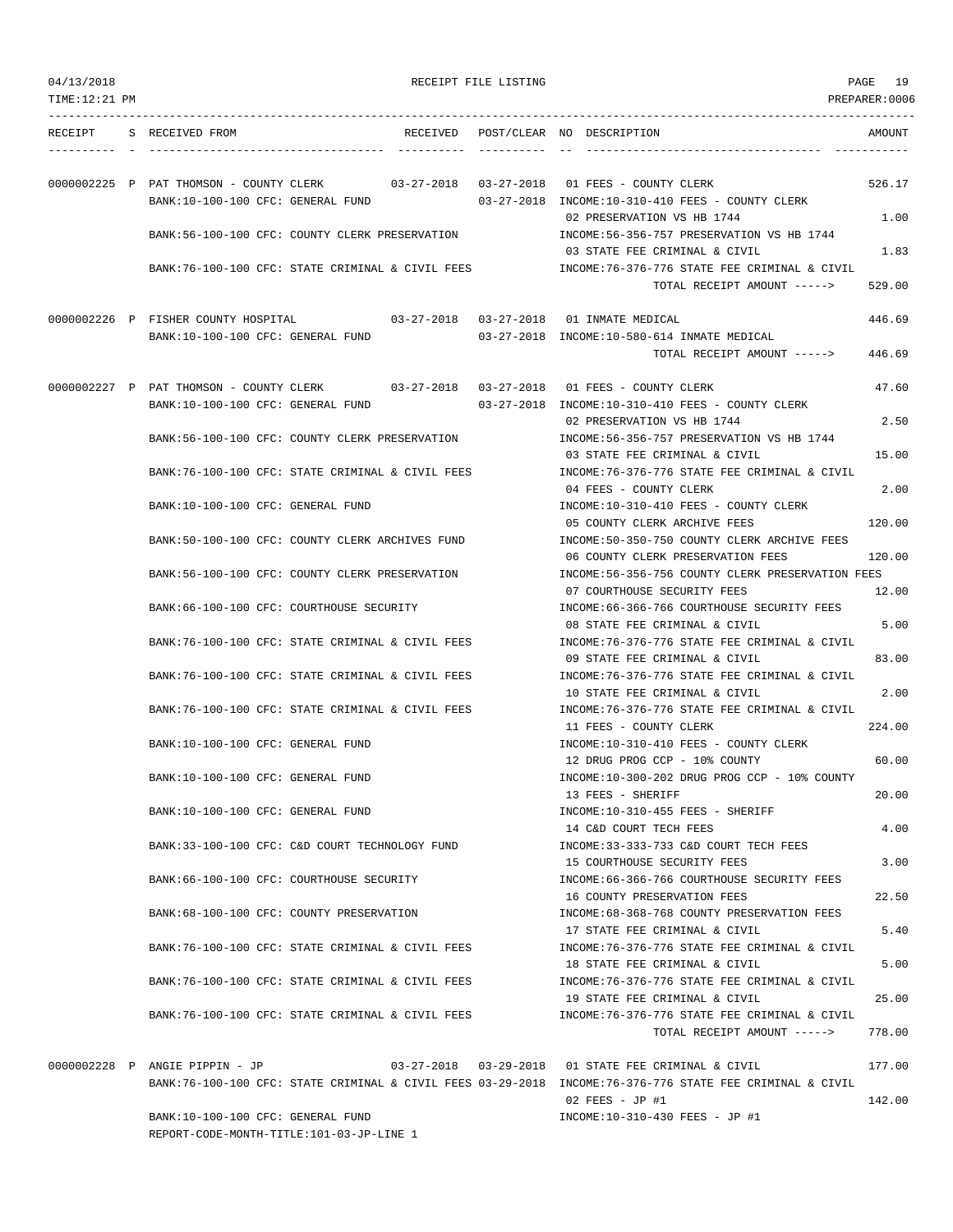| 04/13/2018 |  |
|------------|--|
|------------|--|

### RECEIPT FILE LISTING **RECEIPT FILE LISTING**

TIME:12:21 PM PREPARER:0006 --------------------------------------------------------------------------------------------------------------------------------- RECEIPT S RECEIVED FROM THE RECEIVED POST/CLEAR NO DESCRIPTION THE RECEIVED AMOUNT ---------- - ----------------------------------- ---------- ---------- -- ----------------------------------- ----------- 0000002228 Continued 03 COURTHOUSE SECURITY FEES 8.00 BANK:66-100-100 CFC: COURTHOUSE SECURITY INCOME:66-366-766 COURTHOUSE SECURITY FEES 04 JUSTICE COURT TECH FEES 8.00 BANK:82-100-100 CFC: JUSTICE COURT TECH CHECKING INCOME:82-380-820 JUSTICE COURT TECH FEES TOTAL RECEIPT AMOUNT -----> 335.00 0000002229 P PAT THOMSON - COUNTY CLERK 03-27-2018 03-29-2018 01 FEES - COUNTY CLERK 40.34 BANK:10-100-100 CFC: GENERAL FUND 03-29-2018 INCOME:10-310-410 FEES - COUNTY CLERK 02 PRESERVATION VS HB 1744 2.00 BANK:56-100-100 CFC: COUNTY CLERK PRESERVATION INCOME:56-356-757 PRESERVATION VS HB 1744 03 STATE FEE CRIMINAL & CIVIL 3.66 BANK:76-100-100 CFC: STATE CRIMINAL & CIVIL FEES INCOME:76-376-776 STATE FEE CRIMINAL & CIVIL TOTAL RECEIPT AMOUNT -----> 46.00 0000002230 P PAT THOMSON - COUNTY CLERK 03-27-2018 03-29-2018 01 FEES - COUNTY CLERK 46.00 BANK:10-100-100 CFC: GENERAL FUND 03-29-2018 INCOME:10-310-410 FEES - COUNTY CLERK 02 STATE FEE CRIMINAL & CIVIL 42.00 BANK:76-100-100 CFC: STATE CRIMINAL & CIVIL FEES INCOME:76-376-776 STATE FEE CRIMINAL & CIVIL 03 COURTHOUSE SECURITY FEES 5.00 BANK:66-100-100 CFC: COURTHOUSE SECURITY INCOME:66-366-766 COURTHOUSE SECURITY FEES 04 STATE FEE CRIMINAL & CIVIL 10.00 BANK:76-100-100 CFC: STATE CRIMINAL & CIVIL FEES INCOME:76-376-776 STATE FEE CRIMINAL & CIVIL 05 STATE FEE CRIMINAL & CIVIL  $40.00$ BANK:76-100-100 CFC: STATE CRIMINAL & CIVIL FEES INCOME:76-376-776 STATE FEE CRIMINAL & CIVIL 06 STATE FEE CRIMINAL & CIVIL 5.00 BANK:76-100-100 CFC: STATE CRIMINAL & CIVIL FEES INCOME:76-376-776 STATE FEE CRIMINAL & CIVIL 07 COUNTY CLERK ARCHIVE FEES 10.00 BANK:50-100-100 CFC: COUNTY CLERK ARCHIVES FUND INCOME:50-350-750 COUNTY CLERK ARCHIVE FEES 08 FEES - COUNTY JUDGE 6.00 BANK:10-100-100 CFC: GENERAL FUND INCOME:10-310-400 FEES - COUNTY JUDGE 09 FEES - SHERIFF 100.00 BANK:10-100-100 CFC: GENERAL FUND **INCOME:10-310-455 FEES - SHERIFF** 10 RECORDS PRESERVATION FEES 10.00 BANK:30-100-100 CFC: COURT RECORDS PRES FUND INCOME:30-330-730 RECORDS PRESERVATION FEES 11 JUDICIAL TRAINING FEES 5.00 BANK:53-100-100 JUDICIAL TRAINING FUND INCOME:53-353-753 JUDICIAL TRAINING FEES 12 LAW LIBRARY FEES 35.00

13 COUNTY PRESERVATION FEES 5.00

14 GUARDIANSHIP 20.00

15 STATE FEE CRIMINAL & CIVIL 30.00

16 STATE FEE CRIMINAL & CIVIL 5.00

 $T$ OTAL RECEIPT AMOUNT  $---$  374.00

TOTAL RECEIPT AMOUNT -----> 2,318.12

BANK:60-100-100 CFC: LAW LIBRARY INCOME:60-360-760 LAW LIBRARY FEES BANK:68-100-100 CFC: COUNTY PRESERVATION INCOME:68-368-768 COUNTY PRESERVATION FEES BANK:76-100-100 CFC: STATE CRIMINAL & CIVIL FEES INCOME:76-376-702 GUARDIANSHIP BANK:76-100-100 CFC: STATE CRIMINAL & CIVIL FEES INCOME:76-376-776 STATE FEE CRIMINAL & CIVIL BANK:76-100-100 CFC: STATE CRIMINAL & CIVIL FEES INCOME:76-376-776 STATE FEE CRIMINAL & CIVIL

0000002231 P UPTON, MICKITS & HEYMANN,LLP 03-28-2018 03-29-2018 01 SHERIFF OFFICE 200.00 BANK:10-100-100 CFC: GENERAL FUND 03-29-2018 INCOME:10-310-455 FEES - SHERIFF TOTAL RECEIPT AMOUNT -----> 200.00 0000002232 P APPRAISAL DISTRICT - I&S 03-29-2018 03-29-2018 01 BOND TAXES - I&S 458.19 BANK:20-100-190 I&S ACCOUNT JAIL BOND 03-29-2018 INCOME:20-315-100 BOND TAXES TOTAL RECEIPT AMOUNT -----> 458.19 0000002233 P APPRAISAL DISTRICT - M&O 03-29-2018 03-29-2018 01 ADVALOREM TAXES - M&O 2,318.12 BANK:10-100-100 CFC: GENERAL FUND 03-29-2018 INCOME:10-300-100 ADVALOREM TAXES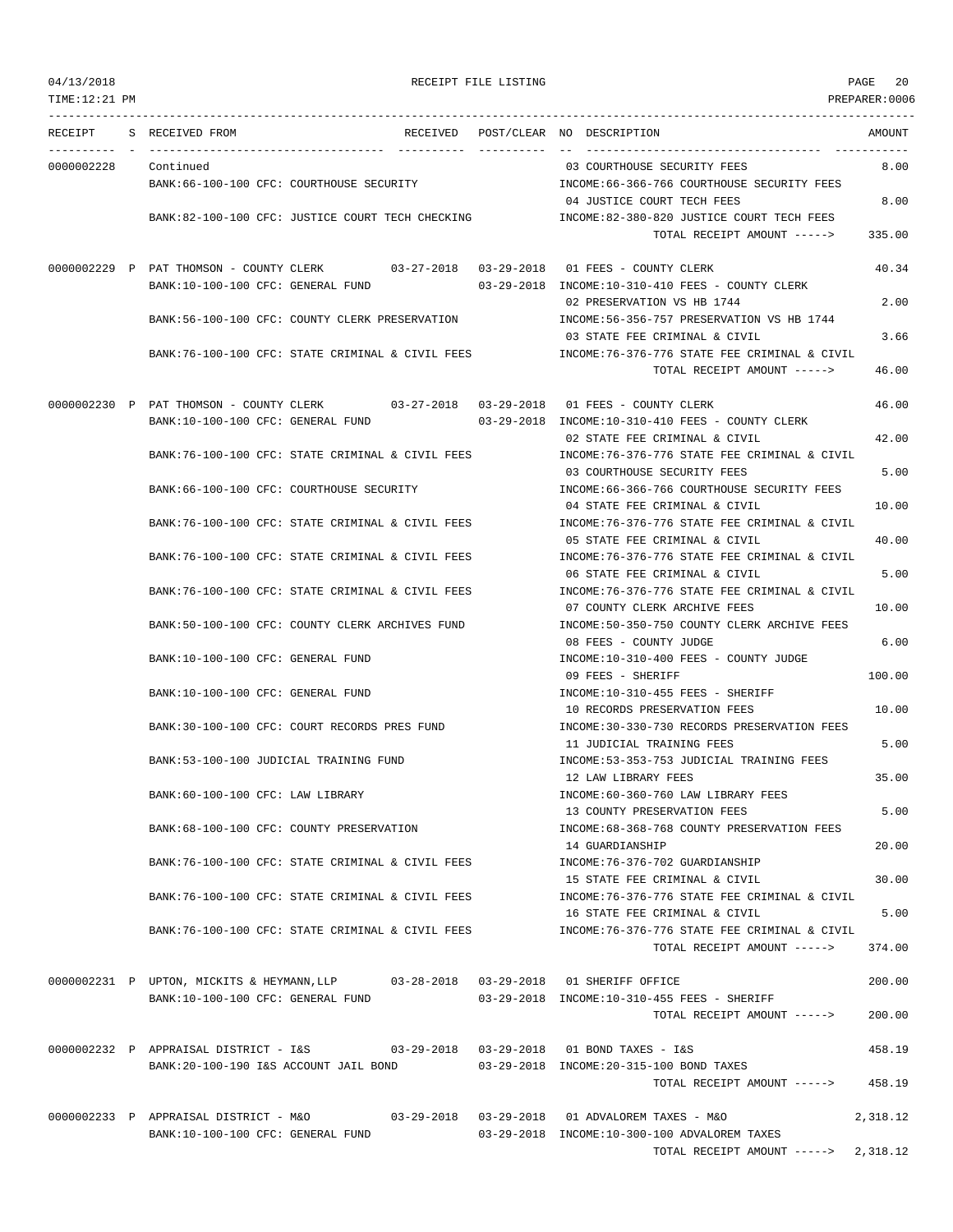| 04/13/2018<br>TIME: 12:21 PM |                                                                                    | RECEIPT FILE LISTING |                                                                                                   | 21<br>PAGE<br>PREPARER: 0006 |
|------------------------------|------------------------------------------------------------------------------------|----------------------|---------------------------------------------------------------------------------------------------|------------------------------|
|                              | RECEIPT S RECEIVED FROM                                                            |                      | RECEIVED POST/CLEAR NO DESCRIPTION                                                                | AMOUNT                       |
|                              |                                                                                    |                      |                                                                                                   |                              |
|                              | 0000002234 P APPRAISAL DISTRICT R & B 03-29-2018 03-29-2018 01 ADVALOREM TAXES R&B |                      | BANK:11-100-100 CFC: ROAD & BRIDGE PRECINCT 1 03-29-2018 INCOME:11-311-100 ADVALOREM TAXES        | 17.44                        |
|                              |                                                                                    |                      | 02 ADVALOREM TAXES R&B                                                                            | 17.43                        |
|                              | BANK:12-100-100 CFC: ROAD & BRIDGE PRECINCT 2                                      |                      | INCOME:12-312-100 ADVALOREM TAXES                                                                 |                              |
|                              |                                                                                    |                      | 03 ADVALOREM TAXES R&B                                                                            | 17.43                        |
|                              | BANK:13-100-100 CFC: ROAD & BRIDGE PRECINCT 3                                      |                      | INCOME:13-313-100 ADVALOREM TAXES                                                                 |                              |
|                              |                                                                                    |                      | 04 ADVALOREM TAXES R&B                                                                            | 17.44                        |
|                              | BANK:14-100-100 CFC: ROAD & BRIDGE PRECINCT 4                                      |                      | INCOME:14-314-100 ADVALOREM TAXES                                                                 |                              |
|                              |                                                                                    |                      | TOTAL RECEIPT AMOUNT ----->                                                                       | 69.74                        |
|                              |                                                                                    |                      | 0000002235 P GINA PASLEY - DISTRICT CLERK 03-29-2018 03-29-2018 01 FEES - COUNTY & DISTRICT COURT | 25.00                        |
|                              | BANK:10-100-100 CFC: GENERAL FUND                                                  |                      | $03-29-2018$ INCOME:10-310-420 FEES - COUNTY & DISTRICT COURT                                     |                              |
|                              |                                                                                    |                      | 02 FEES - DISTRICT CLERK                                                                          | 51.00                        |
|                              | BANK:10-100-100 CFC: GENERAL FUND                                                  |                      | INCOME:10-310-425 FEES - DISTRICT CLERK                                                           |                              |
|                              |                                                                                    |                      | 03 FEES - SHERIFF                                                                                 | 15.00                        |
|                              | BANK:10-100-100 CFC: GENERAL FUND                                                  |                      | INCOME:10-310-455 FEES - SHERIFF<br>04 RECORDS PRESERVATION FEES                                  | 10.00                        |
|                              | BANK:30-100-100 CFC: COURT RECORDS PRES FUND                                       |                      | INCOME:30-330-730 RECORDS PRESERVATION FEES                                                       |                              |
|                              |                                                                                    |                      | 05 DIST COURT REC TECH FEES                                                                       | 10.00                        |
|                              | BANK: 36-100-100 CFC: DIST COURT RECORDS TECH FUND                                 |                      | INCOME: 36-336-736 DIST COURT REC TECH FEES                                                       |                              |
|                              |                                                                                    |                      | 06 LAW LIBRARY FEES                                                                               | 35.00                        |
|                              | BANK:60-100-100 CFC: LAW LIBRARY                                                   |                      | INCOME:60-360-760 LAW LIBRARY FEES                                                                |                              |
|                              |                                                                                    |                      | 07 DIST CLERK PRESERVATION FEES                                                                   | 5.00                         |
|                              | BANK:63-100-100 CFC: DISTRICT CLERK PRESERVATION                                   |                      | INCOME: 63-363-763 DIST CLERK PRESERVATION FEES<br>08 COURTHOUSE SECURITY FEES                    | 5.00                         |
|                              | BANK:66-100-100 CFC: COURTHOUSE SECURITY                                           |                      | INCOME:66-366-766 COURTHOUSE SECURITY FEES                                                        |                              |
|                              |                                                                                    |                      | 09 COUNTY PRESERVATION FEES                                                                       | 5.00                         |
|                              | BANK:68-100-100 CFC: COUNTY PRESERVATION                                           |                      | INCOME: 68-368-768 COUNTY PRESERVATION FEES                                                       |                              |
|                              |                                                                                    |                      | 10 STATE FEE CRIMINAL & CIVIL                                                                     | 5.00                         |
|                              | BANK:76-100-100 CFC: STATE CRIMINAL & CIVIL FEES                                   |                      | INCOME:76-376-776 STATE FEE CRIMINAL & CIVIL                                                      |                              |
|                              |                                                                                    |                      | 11 STATE FEE CRIMINAL & CIVIL                                                                     | 45.00                        |
|                              | BANK:76-100-100 CFC: STATE CRIMINAL & CIVIL FEES                                   |                      | INCOME: 76-376-776 STATE FEE CRIMINAL & CIVIL                                                     |                              |
|                              | BANK:76-100-100 CFC: STATE CRIMINAL & CIVIL FEES                                   |                      | 12 STATE FEE CRIMINAL & CIVIL<br>INCOME: 76-376-776 STATE FEE CRIMINAL & CIVIL                    | 8.45                         |
|                              |                                                                                    |                      | 13 STATE FEE CRIMINAL & CIVIL                                                                     | 5.00                         |
|                              | BANK:76-100-100 CFC: STATE CRIMINAL & CIVIL FEES                                   |                      | INCOME: 76-376-776 STATE FEE CRIMINAL & CIVIL                                                     |                              |
|                              |                                                                                    |                      | 14 STATE FEE CRIMINAL & CIVIL                                                                     | 5.00                         |
|                              | BANK:76-100-100 CFC: STATE CRIMINAL & CIVIL FEES                                   |                      | INCOME: 76-376-776 STATE FEE CRIMINAL & CIVIL                                                     |                              |
|                              |                                                                                    |                      | 15 STATE FEE CRIMINAL & CIVIL                                                                     | 30.00                        |
|                              | BANK:76-100-100 CFC: STATE CRIMINAL & CIVIL FEES                                   |                      | INCOME: 76-376-776 STATE FEE CRIMINAL & CIVIL                                                     |                              |
|                              |                                                                                    |                      | 16 STATE FEE CRIMINAL & CIVIL<br>INCOME: 76-376-776 STATE FEE CRIMINAL & CIVIL                    | 15.00                        |
|                              | BANK:76-100-100 CFC: STATE CRIMINAL & CIVIL FEES                                   |                      | 17 STATE FEE CRIMINAL & CIVIL                                                                     | 42.00                        |
|                              | BANK:76-100-100 CFC: STATE CRIMINAL & CIVIL FEES                                   |                      | INCOME: 76-376-776 STATE FEE CRIMINAL & CIVIL                                                     |                              |
|                              |                                                                                    |                      | 18 C&D COURT TECH FEES                                                                            | 2.70                         |
|                              | BANK:33-100-100 CFC: C&D COURT TECHNOLOGY FUND                                     |                      | INCOME: 33-333-733 C&D COURT TECH FEES                                                            |                              |
|                              |                                                                                    |                      | 19 FEES - DISTRICT CLERK                                                                          | 280.46                       |
|                              | BANK:10-100-100 CFC: GENERAL FUND                                                  |                      | INCOME:10-310-425 FEES - DISTRICT CLERK                                                           |                              |
|                              |                                                                                    |                      | 20 FEES - SHERIFF                                                                                 | 43.89                        |
|                              | BANK:10-100-100 CFC: GENERAL FUND                                                  |                      | INCOME:10-310-455 FEES - SHERIFF<br>21 DIST CLERK PRESERVATION FEES                               | 1.69                         |
|                              | BANK:63-100-100 CFC: DISTRICT CLERK PRESERVATION                                   |                      | INCOME: 63-363-763 DIST CLERK PRESERVATION FEES                                                   |                              |
|                              |                                                                                    |                      | 22 COURTHOUSE SECURITY FEES                                                                       | 3.38                         |
|                              | BANK:66-100-100 CFC: COURTHOUSE SECURITY                                           |                      | INCOME: 66-366-766 COURTHOUSE SECURITY FEES                                                       |                              |
|                              |                                                                                    |                      | 23 COUNTY PRESERVATION FEES                                                                       | 15.20                        |
|                              | BANK:68-100-100 CFC: COUNTY PRESERVATION                                           |                      | INCOME:68-368-768 COUNTY PRESERVATION FEES                                                        |                              |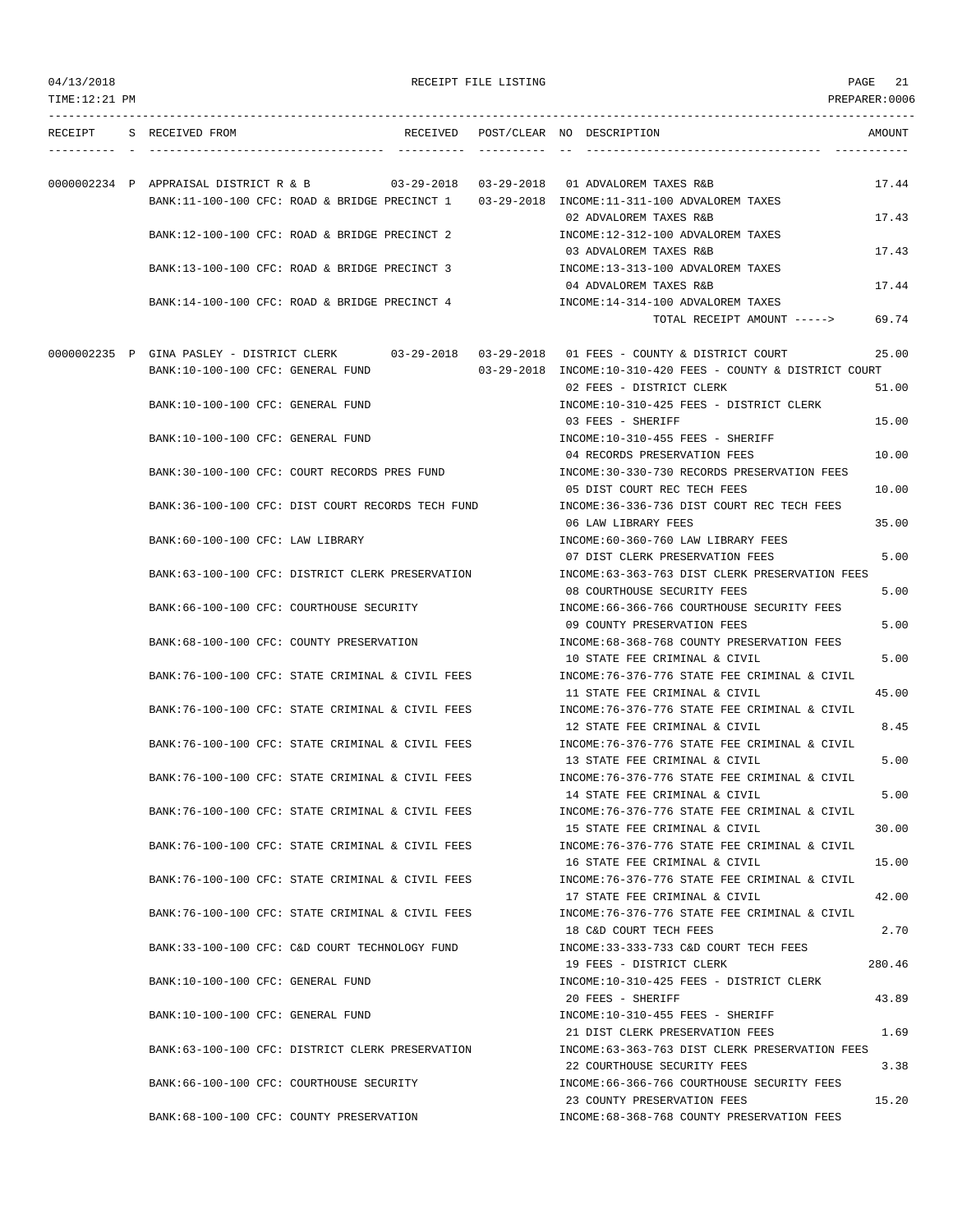| TIME:12:21 PM |                                          |                                                                                      |                                                                                                                                                                   | PREPARER:0006 |
|---------------|------------------------------------------|--------------------------------------------------------------------------------------|-------------------------------------------------------------------------------------------------------------------------------------------------------------------|---------------|
|               | RECEIPT S RECEIVED FROM                  |                                                                                      | RECEIVED POST/CLEAR NO DESCRIPTION                                                                                                                                | AMOUNT        |
| 0000002235    | Continued                                |                                                                                      | 24 STATE FEE CRIMINAL & CIVIL                                                                                                                                     | 2.70          |
|               |                                          | BANK:76-100-100 CFC: STATE CRIMINAL & CIVIL FEES                                     | INCOME: 76-376-776 STATE FEE CRIMINAL & CIVIL<br>25 STATE FEE CRIMINAL & CIVIL                                                                                    | 1.35          |
|               |                                          | BANK:76-100-100 CFC: STATE CRIMINAL & CIVIL FEES                                     | INCOME:76-376-776 STATE FEE CRIMINAL & CIVIL<br>26 STATE FEE CRIMINAL & CIVIL                                                                                     | 89.81         |
|               |                                          | BANK:76-100-100 CFC: STATE CRIMINAL & CIVIL FEES                                     | INCOME: 76-376-776 STATE FEE CRIMINAL & CIVIL                                                                                                                     |               |
|               |                                          | BANK:76-100-100 CFC: STATE CRIMINAL & CIVIL FEES                                     | 27 STATE FEE CRIMINAL & CIVIL<br>INCOME: 76-376-776 STATE FEE CRIMINAL & CIVIL                                                                                    | 3.38          |
|               |                                          | BANK:76-100-100 CFC: STATE CRIMINAL & CIVIL FEES                                     | 28 STATE FEE CRIMINAL & CIVIL<br>INCOME:76-376-776 STATE FEE CRIMINAL & CIVIL                                                                                     | 22.95         |
|               |                                          | BANK:76-100-100 CFC: STATE CRIMINAL & CIVIL FEES                                     | 29 STATE FEE CRIMINAL & CIVIL<br>INCOME:76-376-776 STATE FEE CRIMINAL & CIVIL                                                                                     | 4.04          |
|               | BANK:10-100-100 CFC: GENERAL FUND        |                                                                                      | 30 FEES - DISTRICT CLERK<br>INCOME:10-310-425 FEES - DISTRICT CLERK                                                                                               | 4.00          |
|               |                                          |                                                                                      | TOTAL RECEIPT AMOUNT ----->                                                                                                                                       | 792.00        |
|               |                                          | 0000002236 P PAT THOMSON - COUNTY CLERK 03-28-2018 03-29-2018 01 FEES - COUNTY CLERK |                                                                                                                                                                   | 261.00        |
|               | BANK:10-100-100 CFC: GENERAL FUND        |                                                                                      | 03-29-2018 INCOME:10-310-410 FEES - COUNTY CLERK<br>02 PRESERVATION VS HB 1744                                                                                    | 5.00          |
|               |                                          | BANK:56-100-100 CFC: COUNTY CLERK PRESERVATION                                       | INCOME: 56-356-757 PRESERVATION VS HB 1744<br>03 FEES - COUNTY CLERK                                                                                              | 42.00         |
|               | BANK:10-100-100 CFC: GENERAL FUND        |                                                                                      | INCOME:10-310-410 FEES - COUNTY CLERK<br>04 COUNTY CLERK ARCHIVE FEES                                                                                             | 20.00         |
|               |                                          | BANK:50-100-100 CFC: COUNTY CLERK ARCHIVES FUND                                      | INCOME:50-350-750 COUNTY CLERK ARCHIVE FEES<br>05 COUNTY CLERK PRESERVATION FEES                                                                                  | 20.00         |
|               |                                          | BANK:56-100-100 CFC: COUNTY CLERK PRESERVATION                                       | INCOME:56-356-756 COUNTY CLERK PRESERVATION FEES                                                                                                                  |               |
|               | BANK:66-100-100 CFC: COURTHOUSE SECURITY |                                                                                      | 06 COURTHOUSE SECURITY FEES<br>INCOME: 66-366-766 COURTHOUSE SECURITY FEES                                                                                        | 2.00          |
|               |                                          |                                                                                      | TOTAL RECEIPT AMOUNT ----->                                                                                                                                       | 350.00        |
|               | BANK:10-100-100 CFC: GENERAL FUND        | 0000002237 P PAT THOMSON - COUNTY CLERK 03-29-2018 03-29-2018 01 FEES - COUNTY CLERK | 03-29-2018 INCOME:10-310-410 FEES - COUNTY CLERK                                                                                                                  | 60.17         |
|               |                                          | BANK:56-100-100 CFC: COUNTY CLERK PRESERVATION                                       | 02 PRESERVATION VS HB 1744<br>INCOME: 56-356-757 PRESERVATION VS HB 1744                                                                                          | 1.00          |
|               |                                          | BANK:76-100-100 CFC: STATE CRIMINAL & CIVIL FEES                                     | 03 STATE FEE CRIMINAL & CIVIL                                                                                                                                     | 1.83          |
|               |                                          |                                                                                      | INCOME:76-376-776 STATE FEE CRIMINAL & CIVIL<br>04 FEES - COUNTY CLERK                                                                                            | 9.00          |
|               | BANK:10-100-100 CFC: GENERAL FUND        |                                                                                      | INCOME:10-310-410 FEES - COUNTY CLERK<br>05 COUNTY CLERK ARCHIVE FEES                                                                                             | 10.00         |
|               |                                          | BANK:50-100-100 CFC: COUNTY CLERK ARCHIVES FUND                                      | INCOME:50-350-750 COUNTY CLERK ARCHIVE FEES<br>06 COUNTY CLERK PRESERVATION FEES                                                                                  | 10.00         |
|               |                                          | BANK:56-100-100 CFC: COUNTY CLERK PRESERVATION                                       | INCOME: 56-356-756 COUNTY CLERK PRESERVATION FEES<br>07 COURTHOUSE SECURITY FEES                                                                                  | 1.00          |
|               | BANK:66-100-100 CFC: COURTHOUSE SECURITY |                                                                                      | INCOME: 66-366-766 COURTHOUSE SECURITY FEES<br>TOTAL RECEIPT AMOUNT ----->                                                                                        | 93.00         |
|               |                                          |                                                                                      |                                                                                                                                                                   |               |
|               | BANK:10-100-100 CFC: GENERAL FUND        | 0000002238 P PAT THOMSON - COUNTY CLERK 03-29-2018 03-29-2018 01 FEES - COUNTY CLERK | 03-29-2018 INCOME:10-310-410 FEES - COUNTY CLERK                                                                                                                  | 20.20         |
|               |                                          | BANK:56-100-100 CFC: COUNTY CLERK PRESERVATION                                       | 02 PRESERVATION VS HB 1744<br>INCOME: 56-356-757 PRESERVATION VS HB 1744                                                                                          | 1.00          |
|               |                                          | BANK:76-100-100 CFC: STATE CRIMINAL & CIVIL FEES                                     | 03 STATE FEE CRIMINAL & CIVIL<br>INCOME:76-376-776 STATE FEE CRIMINAL & CIVIL                                                                                     | 1.80          |
|               |                                          |                                                                                      | TOTAL RECEIPT AMOUNT ----->                                                                                                                                       | 23.00         |
|               | 0000002239 P ANGIE PIPPIN - JP           |                                                                                      | 03-29-2018  03-29-2018  01 STATE FEE CRIMINAL & CIVIL<br>BANK:76-100-100 CFC: STATE CRIMINAL & CIVIL FEES 03-29-2018 INCOME:76-376-776 STATE FEE CRIMINAL & CIVIL | 20.00         |
|               |                                          |                                                                                      |                                                                                                                                                                   |               |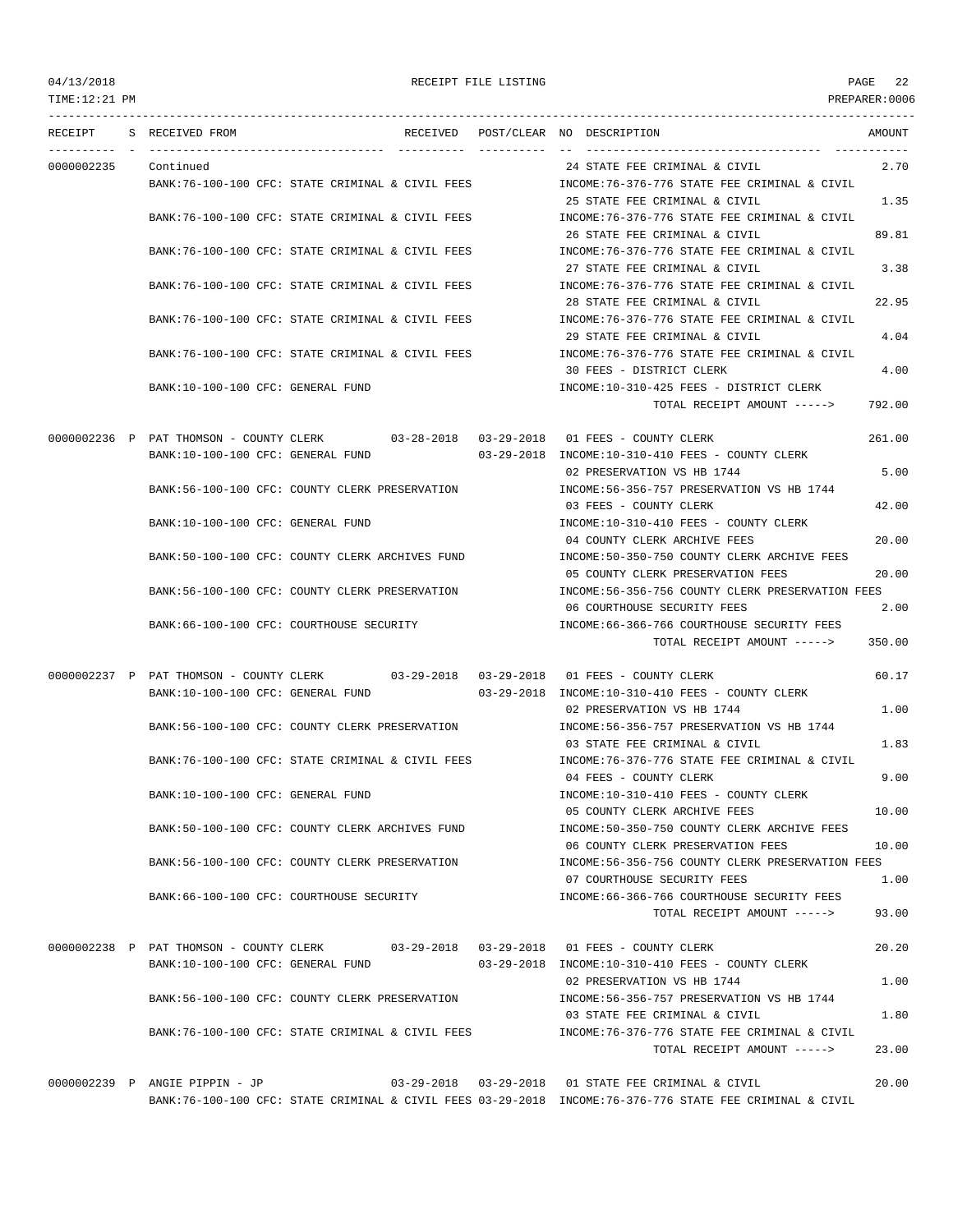TIME:12:21 PM PREPARER:0006 --------------------------------------------------------------------------------------------------------------------------------- RECEIPT S RECEIVED FROM THE RECEIVED POST/CLEAR NO DESCRIPTION THE RECEIVED AMOUNT ---------- - ----------------------------------- ---------- ---------- -- ----------------------------------- ----------- 0000002239 Continued 02 FEES - JP #1 100.00 BANK:10-100-100 CFC: GENERAL FUND INCOME:10-310-430 FEES - JP #1 REPORT-CODE-MONTH-TITLE:101-03-JP-LINE 1 03 JUSTICE COURT TECH FEES 10.00 BANK:82-100-100 CFC: JUSTICE COURT TECH CHECKING INCOME:82-380-820 JUSTICE COURT TECH FEES 04 STATE FEE CRIMINAL & CIVIL 6.00 BANK:76-100-100 CFC: STATE CRIMINAL & CIVIL FEES INCOME:76-376-776 STATE FEE CRIMINAL & CIVIL REPORT-CODE-MONTH-TITLE:113-03-JURY REIM LINE 12 05 STATE FEE CRIMINAL & CIVIL 25.00 BANK:76-100-100 CFC: STATE CRIMINAL & CIVIL FEES INCOME:76-376-776 STATE FEE CRIMINAL & CIVIL 06 STATE FEE CRIMINAL & CIVIL 25.00 BANK:76-100-100 CFC: STATE CRIMINAL & CIVIL FEES INCOME:76-376-776 STATE FEE CRIMINAL & CIVIL 07 STATE FEE CRIMINAL & CIVIL 6.00 BANK:76-100-100 CFC: STATE CRIMINAL & CIVIL FEES INCOME:76-376-776 STATE FEE CRIMINAL & CIVIL TOTAL RECEIPT AMOUNT -----> 192.00 0000002240 P EMILIA GARCIA - SENIOR CITIZENS 03-29-2018 03-29-2018 01 FOOD DONATIONS 97.60 BANK:78-100-100 CFC: SENIOR CITIZENS 03-29-2018 INCOME:78-378-712 FOOD DONATIONS 02 FOOD DONATIONS 57.40 BANK:78-100-100 CFC: SENIOR CITIZENS INCOME:78-378-712 FOOD DONATIONS 03 FOOD DONATIONS 344.00 BANK:78-100-100 CFC: SENIOR CITIZENS  $INCOME:78-378-712$  FOOD DONATIONS 04 FOOD DONATIONS 31.00 BANK:78-100-100 CFC: SENIOR CITIZENS INCOME:78-378-712 FOOD DONATIONS TOTAL RECEIPT AMOUNT -----> 530.00 0000002241 P GINA PASLEY - DISTRICT CLERK 03-09-2018 03-12-2018 01 FEES - DISTRICT CLERK 28.00 BANK:10-100-100 CFC: GENERAL FUND 03-12-2018 INCOME:10-310-425 FEES - DISTRICT CLERK TOTAL RECEIPT AMOUNT -----> 28.00 0000002242 P GINA PASLEY - DISTRICT CLERK 03-27-2018 03-29-2018 01 FEES - DISTRICT CLERK 22.00 BANK:10-100-100 CFC: GENERAL FUND 03-29-2018 INCOME:10-310-425 FEES - DISTRICT CLERK 02 FEES - DISTRICT CLERK 19.00 BANK:10-100-100 CFC: GENERAL FUND INCOME:10-310-425 FEES - DISTRICT CLERK 03 FEES - DISTRICT CLERK 6.00 BANK:10-100-100 CFC: GENERAL FUND INCOME:10-310-425 FEES - DISTRICT CLERK 04 FEES - DISTRICT CLERK 2.00 BANK:10-100-100 CFC: GENERAL FUND INCOME:10-310-425 FEES - DISTRICT CLERK TOTAL RECEIPT AMOUNT -----> 49.00 0000002247 P ANGIE PIPPIN - JP 03-29-2018 04-03-2018 01 STATE FEE CRIMINAL & CIVIL 88.50 BANK:76-100-100 CFC: STATE CRIMINAL & CIVIL FEES 04-03-2018 INCOME:76-376-776 STATE FEE CRIMINAL & CIVIL 02 FEES - JP #1 128.50 BANK:10-100-100 CFC: GENERAL FUND INCOME:10-310-430 FEES - JP #1 REPORT-CODE-MONTH-TITLE:101-04-JP-LINE 1 03 COURTHOUSE SECURITY FEES 4.00 BANK:66-100-100 CFC: COURTHOUSE SECURITY INCOME:66-366-766 COURTHOUSE SECURITY FEES 04 JUSTICE COURT TECH FEES 4.00 BANK:82-100-100 CFC: JUSTICE COURT TECH CHECKING INCOME:82-380-820 JUSTICE COURT TECH FEES TOTAL RECEIPT AMOUNT  $--- 225.00$ 0000002252 P GINA PASLEY - DISTRICT CLERK 03-30-2018 03-30-2018 01 FEES - DISTRICT CLERK 16.00 BANK:10-100-100 CFC: GENERAL FUND 03-30-2018 INCOME:10-310-425 FEES - DISTRICT CLERK 02 FEES - COUNTY & DISTRICT COURT 25.00 BANK:10-100-100 CFC: GENERAL FUND INCOME:10-310-420 FEES - COUNTY & DISTRICT COURT 03 FEES - DISTRICT CLERK 51.00 BANK:10-100-100 CFC: GENERAL FUND INCOME:10-310-425 FEES - DISTRICT CLERK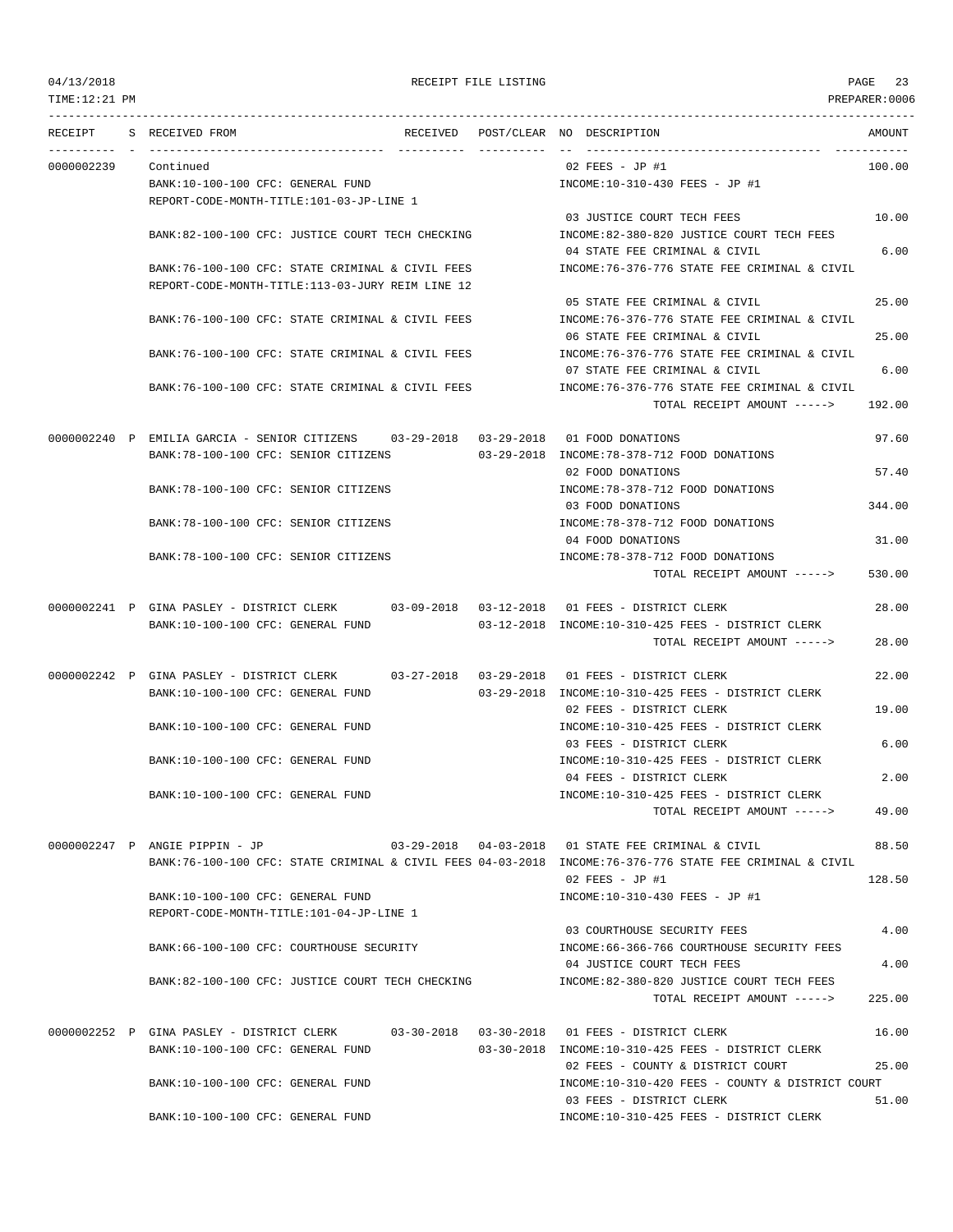--------------------------------------------------------------------------------------------------------------------------------- RECEIPT S RECEIVED FROM THE RECEIVED POST/CLEAR NO DESCRIPTION THE RECEIVED AMOUNT ---------- - ----------------------------------- ---------- ---------- -- ----------------------------------- ----------- 0000002252 Continued 04 FEES - SHERIFF 15.00 BANK:10-100-100 CFC: GENERAL FUND INCOME:10-310-455 FEES - SHERIFF 05 RECORDS PRESERVATION FEES 10.00 BANK:30-100-100 CFC: COURT RECORDS PRES FUND INCOME:30-330-730 RECORDS PRESERVATION FEES 06 DIST COURT REC TECH FEES 10.00 BANK:36-100-100 CFC: DIST COURT RECORDS TECH FUND INCOME:36-336-736 DIST COURT REC TECH FEES 07 LAW LIBRARY FEES 35.00 BANK:60-100-100 CFC: LAW LIBRARY **INCOME:60-360-760 LAW LIBRARY FEES** 08 DIST CLERK PRESERVATION FEES 5.00 BANK:63-100-100 CFC: DISTRICT CLERK PRESERVATION INCOME:63-363-763 DIST CLERK PRESERVATION FEES 09 COURTHOUSE SECURITY FEES 5.00 BANK:66-100-100 CFC: COURTHOUSE SECURITY INCOME:66-366-766 COURTHOUSE SECURITY FEES 10 COUNTY PRESERVATION FEES 5.00 BANK:68-100-100 CFC: COUNTY PRESERVATION INCOME:68-368-768 COUNTY PRESERVATION FEES 11 STATE FEE CRIMINAL & CIVIL 6 5.00 BANK:76-100-100 CFC: STATE CRIMINAL & CIVIL FEES INCOME:76-376-776 STATE FEE CRIMINAL & CIVIL 12 STATE FEE CRIMINAL & CIVIL 62.00 BANK:76-100-100 CFC: STATE CRIMINAL & CIVIL FEES INCOME:76-376-776 STATE FEE CRIMINAL & CIVIL 13 STATE FEE CRIMINAL & CIVIL 45.00 BANK:76-100-100 CFC: STATE CRIMINAL & CIVIL FEES INCOME:76-376-776 STATE FEE CRIMINAL & CIVIL 14 STATE FEE CRIMINAL & CIVIL 5.00 BANK:76-100-100 CFC: STATE CRIMINAL & CIVIL FEES INCOME:76-376-776 STATE FEE CRIMINAL & CIVIL 15 STATE FEE CRIMINAL & CIVIL 6.00 BANK:76-100-100 CFC: STATE CRIMINAL & CIVIL FEES INCOME:76-376-776 STATE FEE CRIMINAL & CIVIL 16 STATE FEE CRIMINAL & CIVIL 30.00 BANK:76-100-100 CFC: STATE CRIMINAL & CIVIL FEES INCOME:76-376-776 STATE FEE CRIMINAL & CIVIL 17 STATE FEE CRIMINAL & CIVIL 42.00 BANK:76-100-100 CFC: STATE CRIMINAL & CIVIL FEES INCOME:76-376-776 STATE FEE CRIMINAL & CIVIL TOTAL RECEIPT AMOUNT -----> 371.00

REPORT TOTAL 168,277.49